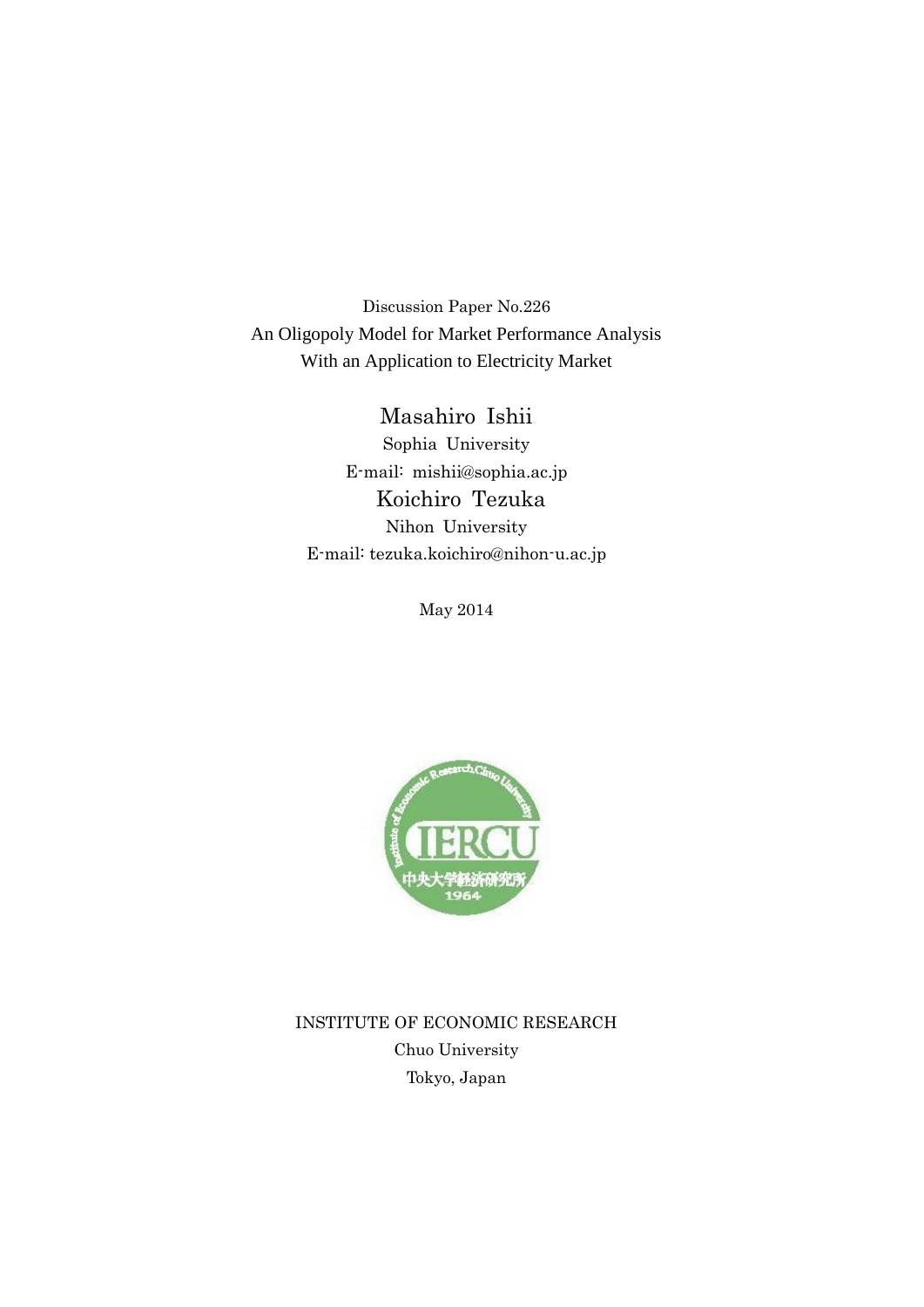# An Oligopoly Model for Market Performance Analysis with an Application to Electricity Market

Masahiro Ishii Sophia University E-mail: mishii@sophia.ac.jp Koichiro Tezuka Nihon University E-mail: tezuka.koichiro@nihon-u.ac.jp

#### **Abstract**

This paper introduces an oligopoly model for spot prices in non-storable commodity markets under uncertainty. The derived equilibrium spot price captures the effect of market concentration and suppliers' risk attitude on a mark-up. We also propose a simple empirical method to assess mark-ups with the price formulae, and directly apply it to California electricity market as an example. The observed mark-ups are found to depend on both market power and risk premium. The result suggests that the proposed approach can be an effective means of analysis on market performance, i.e. measuring mark-ups and finding the constituent factors.

**Keywords:** Market Power, Risk Premium, Mark-up, Demand Uncertainty, Strategic Behavior.

**JEL Classification:** D81, L11, L13, L94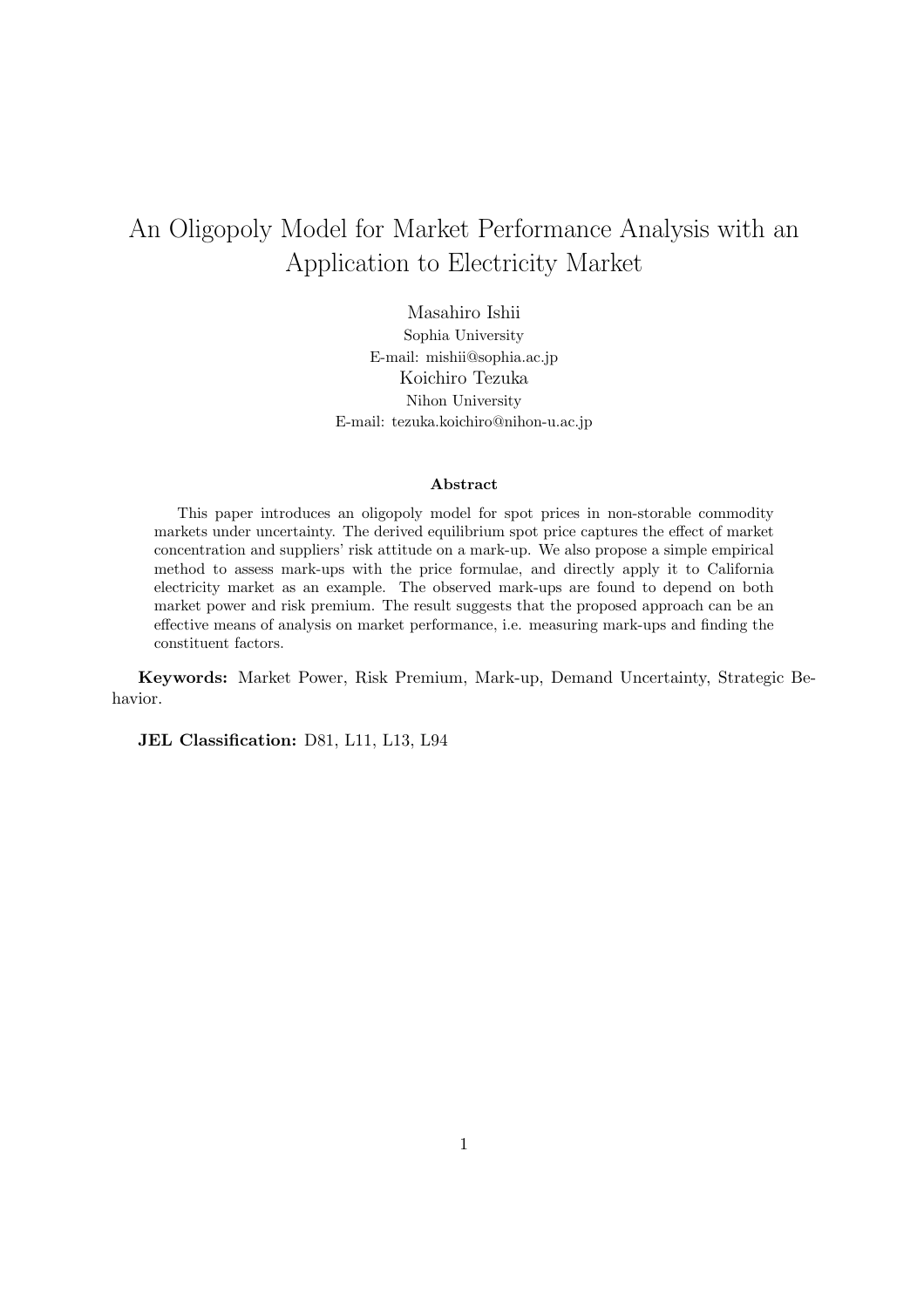### **1 Introduction**

The main purpose of this study is to investigate mark-ups in non-storable commodity markets under uncertainty. Thus it is necessary and important to find the factors that generate mark-ups. We decompose observed mark-ups into two factors: exercise of market power and risk premium. To this end, we develop a framework that connects each real market with a modeled market. We first construct a non-cooperative game, which expresses the strategic behavior of each market participant under uncertainty, and then explicitly derive Nash equilibrium spot prices. In fact, the constructed model can be widely applied to non-storable commodity markets. With regard to measuring mark-ups, there exist a number of previous studies that focus on electricity markets. Likewise, we apply our model to an electricity market in this paper. To do so, we demonstrate a procedure to relate the real and modeled markets, and then analyze the effects on mark-ups in the California Power Exchange (PX) market from 1998 to 2000.

During the last decade, many electricity markets have been restructured. Thus, the monitoring of the wholesale electricity market has been important to prevent excessive exercise of market power. The instability of electricity prices, such as spikes and strategic price setting by market participants, has been closely observed, especially in the aftermath of the California power crisis in 2000. Regarding the price fluctuations, as discussed by Stoft[33], electricity as a commodity has special features: non-storability, the requirement for the balancing rule, and inelastic demand. Because of these features and uncertainty, prices are volatile and tend to be high during peak periods; thus, spikes can occur. With respect to price setting, bidding behaviors by each market participant cannot be easily observed. There is also a chance that each firm will bid strategically, especially during peak periods, and mark-ups (that is, price-cost margins) may be introduced.

The direct calculation of mark-ups is a representative way to assess market performance. The Lerner Index (LI) is similar to a mark-up, and represents the proportional price-cost margin. However, preliminary tasks must be conducted to determine these values. Both spot price and marginal cost data are required to calculate a mark-up directly. Although it is relatively easy to acquire spot price data, there are two difficulties in numerically deriving marginal cost. The first difficulty arises in calculating cost. To do so, we need various data including fuel costs, generation capacity of each plant, and information on whether or not each power unit is in operation. Although some data are easily acquired from public authorities, other data are not disclosed. In addition, some fuel prices are volatile, changing daily, and thus it can be difficult to track fluctuations in fuel costs. Therefore, it can be expensive to collect all the necessary data for marginal cost estimation. As a cheaper alternative, proxy variables can be used to estimate marginal costs; however, this can result in less accuracy and may cause measurement errors. The second difficulty arises in determining the increase in total cost for an additional unit of output. Therefore, the incremental cost for each production level is required. In the case of a power-generating firm, tremendous effort is needed to obtain the marginal cost curve for each plant, such as fossil fuel, hydroelectric, and nuclear power plants. Even if we calculate the marginal cost curve, the estimate is based on a strong assumption and is subject to measurement bias. In addition to mark-ups and LI, the Herfindahl Hirshman Index (HHI) can be used to assess the conditions of a market. HHI, which shows the degrees of concentration in the market, is one of the representative measures of market power. Under a Cournot oligopolistic model, LI is an increasing function of HHI.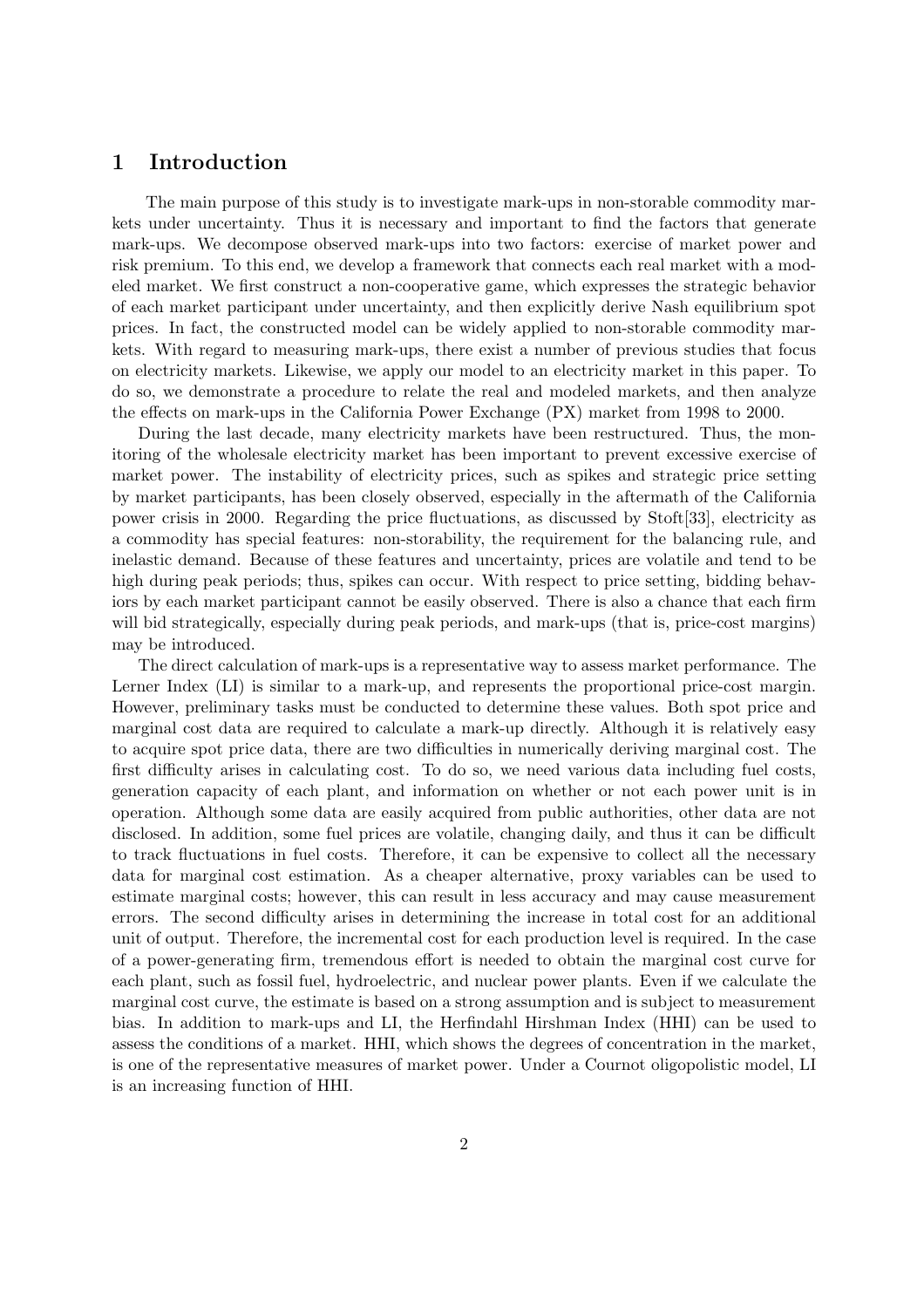Focusing on real-world situations in electricity markets, the exercise of market power is monitored in various ways. For example, in the Pennsylvania, New Jersey and Maryland (PJM) market, PJM Interconnection, a regional transmission organization (RTO), has assigned Monitoring Analytics to monitor the market on a quarterly basis. Monitoring Analytics observes the market structure, and investigates the exercised power within the market in terms of supply and demand, concentration ratio (HHI), and mark-ups. Their results are shown in "State of the Market Report for PJM"<sup>1</sup>.

There is an abundance of previous research on pricing in wholesale electricity markets. With respect to the determination of wholesale electricity prices and mark-ups, we can divide the studies into two approaches: empirical approaches and structural model approaches.

An empirical approach uses data to measure mark-ups or similar indices, such as LI or HHI, and then evaluates market performance. Wolfram[40] measures mark-ups in the British spot electricity market. She calculates a competitive market-wide supply curve and directly estimates mark-ups. In contrast, numerous other studies (mentioned below) calculate mark-ups using a structural model. Wolfram[40] compares her estimations with the results of previous studies, and points out that previous studies tend to overestimate the marginal cost. Borenstein et al.[6] focus on the California wholesale electricity market. To measure market power, they calculate the marginal cost for each plant and construct a competitive marginal cost curve. They then compare the hourly price of the real market with the estimated competitive price from June 1998 to October 2000. They find that significant market power was exercised in the California wholesale market during the summers of 1998, 1999, and 2000. Joskow and Kahn[22] also compare prices in the California market during the summer months of 2000 with those of the previous two years to measure market power. To build short-run marginal costs as competitive benchmark prices, they employ the last units that the market clears. They find that there was a large gap between their benchmark prices and observed prices, and conclude that suppliers exercised market power during the study period.

Wolak[37] builds a model of a competitive electricity market where each generator strategically bids supply curves of forward contracts and spot sales so as to maximize expected profit. This model is applied to the National Electricity market in Australia in 1997, and the result shows that financial contracts could mitigate market power during an earlier date of operation in the wholesale electricity market. Wolak[38] applies the model to the California market from 1998 to 2000, and finds that the market power exercised in June 2000 could be attributed to an expected profit-maximizing response by the electricity suppliers.

Sweeting[35] measures the degrees of market power in the England and Wales wholesale electricity market from 1995 to 2000 by comparing realized spot prices with the estimated competitive benchmark prices. This research shows that considerable market power was exercised by power generators during the study period. Furthermore, he finds that concentration ratios and fuel prices fell significantly during the period when market power was exercised. Mansur[26] also constructs an industry-wide competitive supply curve for the PJM market during the summers of 1998 and 1999 to measure mark-ups. The results show that two main power generating firms exercised market power by reducing their output. The study also finds that vertical integration mitigated market power in the upstream market, and limited the welfare loss. Mansur[27] takes into consideration production constraints for each year to extend the estimation method used

<sup>&</sup>lt;sup>1</sup>See the website of PJM Interconnection: http://www.pjm.com/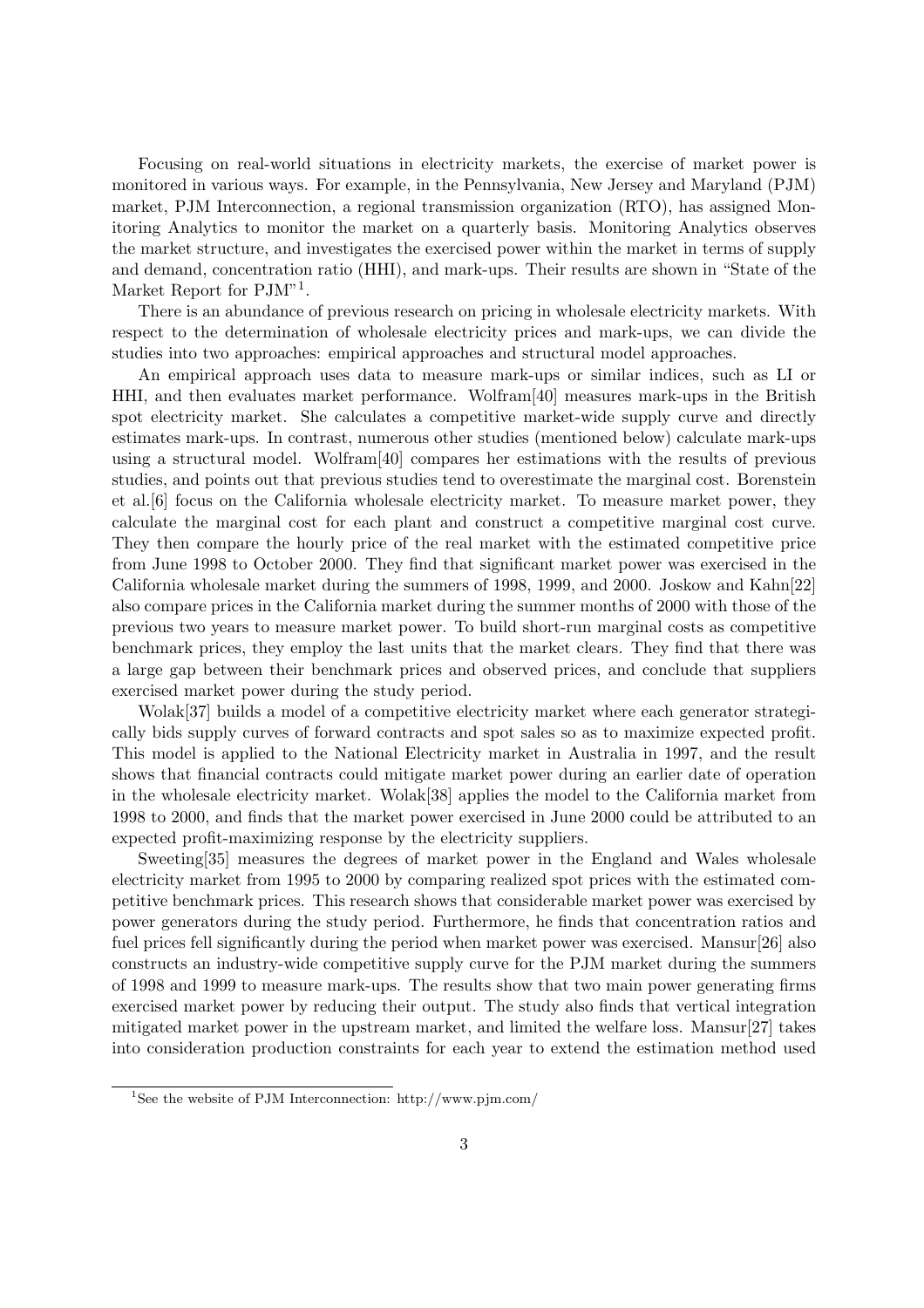in Mansur[26]. This model is applied to the PJM market during the summers of 1998 and 1999. The estimated mark-ups are less than those identified using the previous competitive benchmark method. Mansur[27] also calculate welfare loss, and finds that the two representative firms in the PJM market exercised market power during the study period. Although the methods adopted in these studies directly estimate mark-ups or welfare loss in one way or another, they encounter the difficulties mentioned above. The costs incurred to collect all the data necessary and estimate the marginal cost curve are significant, and tremendous effort is required to calculate marginal costs from total costs.

The second line of research is the structural model approach, where evaluating market performance is based on a theoretical model. This approach expresses the behavior of firms explicitly as well as measuring market power. The structural model approach is further classified into three sub-categories according to the model used: the Cournot approach, the supply function equilibrium (SFE) approach, and the auction approach.

The first of these, the Cournot approach, is widely used. This approach assumes that each firm in an oligopolistic market selects its quantity of supply so as to maximize its profit, and that the equilibrium prices are higher than the competitive prices, which is how a firm exercises market power. Borenstein and Bushnell[5] use a Cournot model to simulate prices. They derive marginal cost curves from historical data on plant costs and capacity, and find that market power existed in high demand hours and that the extent of market power depends on the level of available hydroelectric production and the elasticity of demand. The Cournot approach is also used as a benchmark. For example, Wolfram[40] shows that this approach tends to overestimate any mark-ups. Bushnell et al.[7] use a modified Cournot model to examine the effect of vertical integration in US spot electricity markets during the summer of 1999 and find that vertical arrangements prevent rising spot prices and reduce production inefficiency.

The SFE approach was designed by Klemperer and Meyer[23]. The main features of the SFE approach are as follows. First, this approach assumes that the demand curve is stochastic, and thus this approach treats uncertainty. Second, the model assumes that each player offers a supply curve strategically so as to maximize expected profit. Both of these features can be found in the wholesale electricity market. In addition to these features, it includes multiple Nash equilibrium prices, which can range from the Cournot level to the Bertrand or competitive prices. This approach sometimes requires the selection of an appropriate price from the various options.

Green and Newbery[14] is the first to apply an SFE model to the electricity market in England and Wales from 1988 to 1989. Assuming symmetric duopoly firms with identical linear marginal cost functions, they calibrate the supply function and find a high mark-up on marginal cost and substantial welfare loss. Green[12] extends the symmetric duopoly model used in Green and Newbery[14] to an asymmetric model, applying this model to the electricity spot market in England and Wales and examining the case where the dominant power generator reduces its capacity by regulatory policy. They find that a reduction in capacity may reduce the market power of the dominant firm and therefore decrease welfare loss. Rudkevich et al.[31] further develop the SFE model. They relax assumptions regarding the differentiability and convexity conditions of marginal costs, and apply the model to actual 1995 data from the Pennsylvania electric system. Their results show that mark-ups exist even in markets with a relatively large number of firms.

In Wolfram[40], as mentioned above, prices calculated from an SFE model are compared with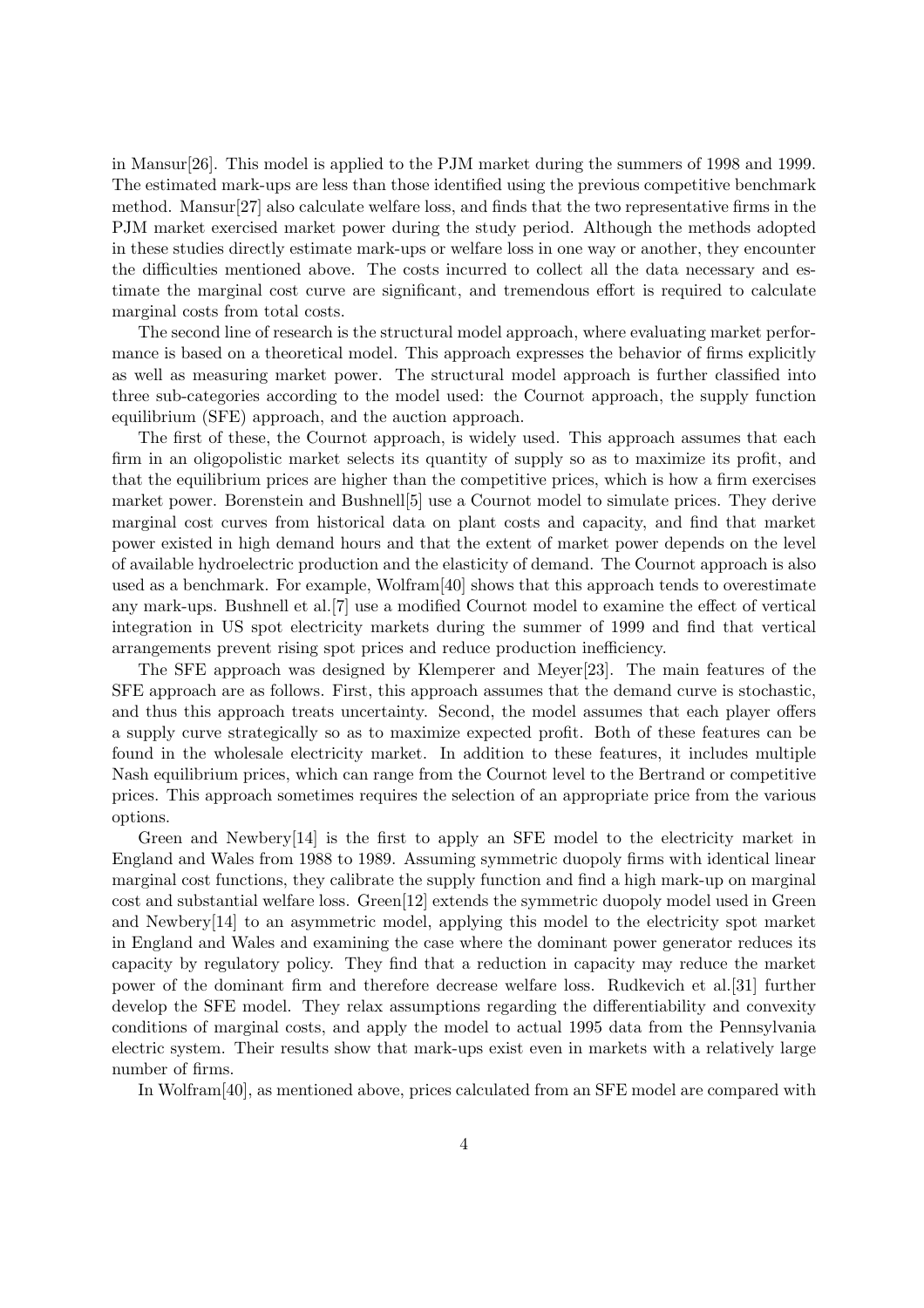the benchmark prices. The results show that SFE prices tend to be overestimated. Baldick et al.[3] develop a model with piecewise linear and non-decreasing marginal cost/supply functions under capacity constraints. The authors apply this model to the England and Wales wholesale electricity market. They calibrate supply curves and compare prices before and after the divestitures that were implemented in 1996 and 1999. The results show that their SFE model is more suitable than the previous linear one. Baldick et al.[3] also show that the divestitures of plants by dominant firms drastically reduced prices within their numerical examples. Holmberg[17] applies the SFE approach to a real-time market with constant marginal costs and asymmetric capacity constraints. It is found that, compared with symmetric SFE, asymmetric SFE tends to overestimate mark-ups if the size of the market is small. In contrast, if the size of the market is large, mark-ups are underestimated.

The SFE approach has also been applied to analyze the relationship between spot and long-term contract markets, which are essentially the same as forward markets. Newbery[30] and Green[13] construct analytical models to evaluate contracts. Newbery[30] builds a model to consider the relationships among contracts, variable numbers of competitors, and capacity constraints. The following points are identified. If new plants have the same level of variable costs and incumbents face capacity constraints, an entry will occur. If new plants have lower levels of variable costs, then incumbents will make a capacity-increasing investment to deter entry. Green[13] analyzes the effects of the risk attitudes of market participants. He shows that if buyers are risk averse, then power generators have an incentive to sell in the contract market. In this case, the contact prices, that is, the forward prices, tend to exceed the expected spot price.

In addition, Anderson and Philpott[1] derive the necessary conditions for optimal supply functions in circumstances where both electricity demand and other generators' bidding behavior are unforeseeable. Anderson and Xu[2] use the model to investigate supply function strategies in a duopolistic wholesale electricity market, and show the existence of a symmetric Nash equilibrium.

The third approach is the auction approach. This approach focuses mainly on the rules of auctions and the bidding behavior under such rules, and also addresses the electricity market design problem. von der Fehr and Harboard[36] propose an analytical model for spot electricity markets, which is characterized as a first-price, sealed-bid, multi-unit auction under uncertainty. They apply the model to the England and Wales electricity market. von der Fehr and Harboard[36] examine the bidding behavior of National Power and PowerGen in the British market from 1990 to 1991, and find that both power generators offered higher prices during high demand periods and lower prices during low demand periods. Fabra et al. [11] develop two types of multi-unit auction models that reflect various key features of decentralized electricity markets. One is a uniform auction and the other is a discriminatory auction. They characterize the equilibrium-bidding behavior of power generators under each type of auction and compare the equilibrium outcomes in terms of prices. Fabra et al.[11] find that uniform auctions yield higher average prices than those of discriminatory auctions under certain demand. In contrast, under uncertain demand, expected payments to power generators are the same under both types of auctions, at least in a symmetric scenario.

Although these articles are mainly analytical, some studies have examined bidding behavior empirically. Wolfram[39] creates a model of a multi-unit auction, and applies it empirically to the England and Wales wholesale electricity market. The results show that generating firms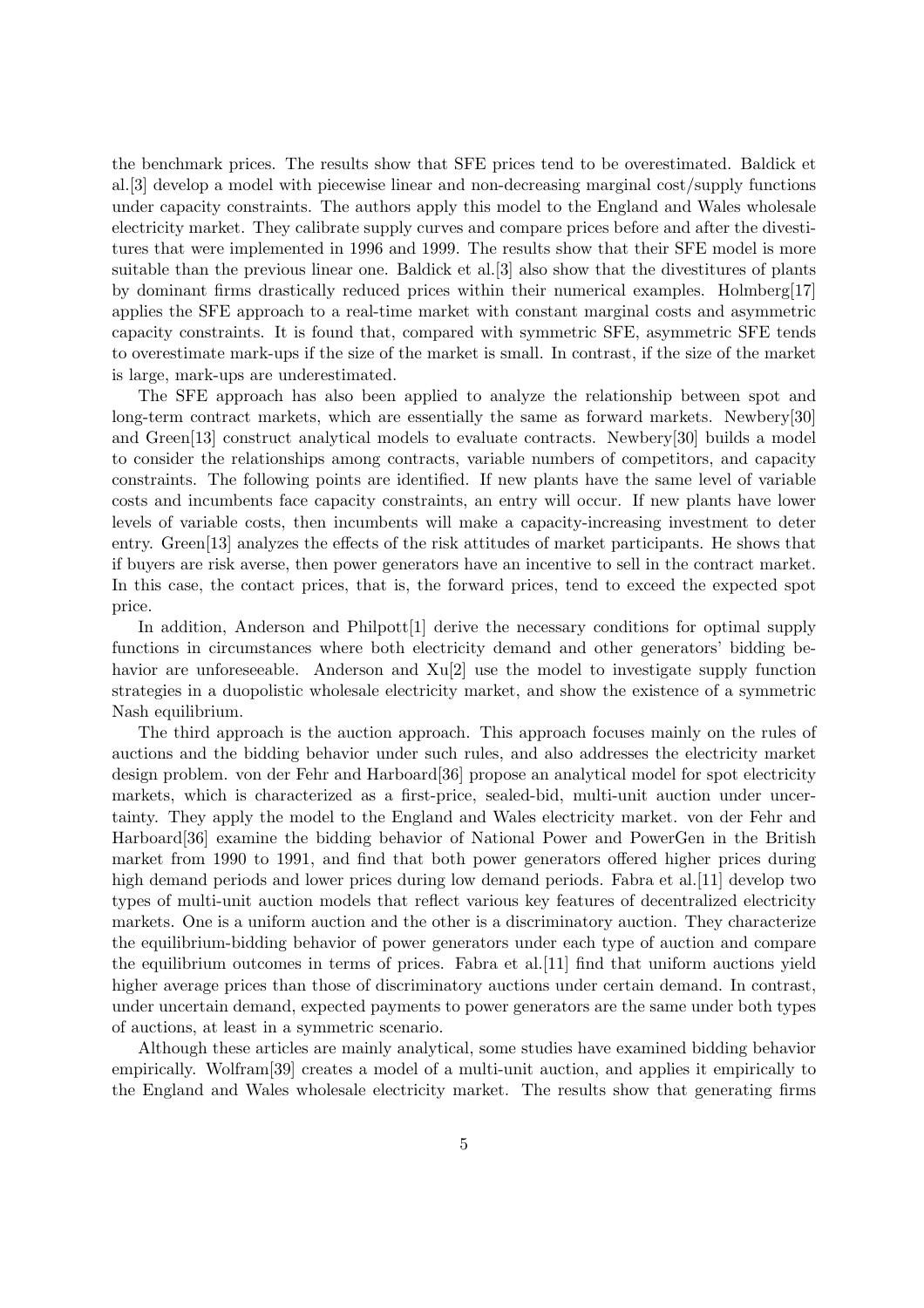tend to submit large mark-ups if demand is high and the firms have high marginal costs. In addition, compared with small-scale power generators, large-scale firms tend to submit higher prices and obtain mark-ups above their marginal cost.

Sweeting[35], who we mentioned in our discussion of the empirical approach, uses data on generators' bids and costs sourced from two major generators (National Power and PowerGen) in the England and Wales wholesale electricity market. The generators' bidding behaviors are observed during the second half of the 1990s. It is found that the companies could have increased their short-run profits by reducing their prices, which implies that their bidding behaviors were consistent with tacit collusion or as an attempt to raise spot prices in the future. Hortacsu and Puller[18] develop an equilibrium model with a multi-unit auction and examine the bidding behavior of power generators in the Texas electricity spot market. They collect firm-level data on bids, and compare marginal costs with the benchmarks from their model, observing that smaller power generating firms tend to bid excessively steep supply schedules. In contrast, larger generators tend to offer gradual schedules that are close to the benchmark of profit maximization.

This completes our brief outline of the three structural model approaches. To highlight the advantages of our model, we now identify the weaknesses of these approaches in terms of measuring mark-ups. However, as mentioned above, the auction approach focuses more on the issue of auction design rather than on investigating market power. Therefore, we only present the weaknesses of the Cournot and SFE approaches, which can be classified into two types.

The first weakness is with the features of these models themselves. First, the Cournot model expresses a specific situation where each supplier maximizes profit under a certain demand, and moreover, the Cournot model does not contain inelastic demand cases. Second, except in some simple cases, it is difficult to derive equilibria analytically in the SFE approach. In addition, the demand uncertainty is mainly used to constrain the solution. Therefore, strategies and market price are not affected by the demand probability distribution. Third, the SFE model basically assumes that each market participant is risk-neutral. In other words, these models do not take into account the risk attitudes of market participants.

The second category of weakness emerges when we apply these models to measure market performance. As with to the direct calculation of a mark-up, it is necessary to estimate both marginal cost and electricity demand curves. Aside from the two difficulties described above, data collection and the estimation procedure for electricity demand curves are also laborious. In fact, studies that use the Cournot approach, such as Borenstein and Bushnell[5], tend to avoid estimating demand curves. They conduct sensitivity analyses with multiple scenarios, and use parameters from this analysis rather than estimating demand curves. However, more detailed data are required whenever we examine bidding behaviors as well as market power in an electricity market. Some articles use the multi-unit auction approach, such as Hortacsu and Puller[18], who collect detailed bidding data. However, it is not always easy to access such data.

Therefore, to assess market performance in non-storable commodity, especially electricity, markets, we develop a model that overcomes the weaknesses of previous models. Our model has following advantages. Regarding the first type of weakness, and in contrast with the Cournot approach, our model treats uncertainty, which implies that the concept of time is built into our model. In addition, our model can express inelastic demand as well as elastic demand. Compared with the SFE approach, we can derive the Nash equilibria analytically, and show that the demand distribution affects the equilibrium spot price explicitly. We also introduce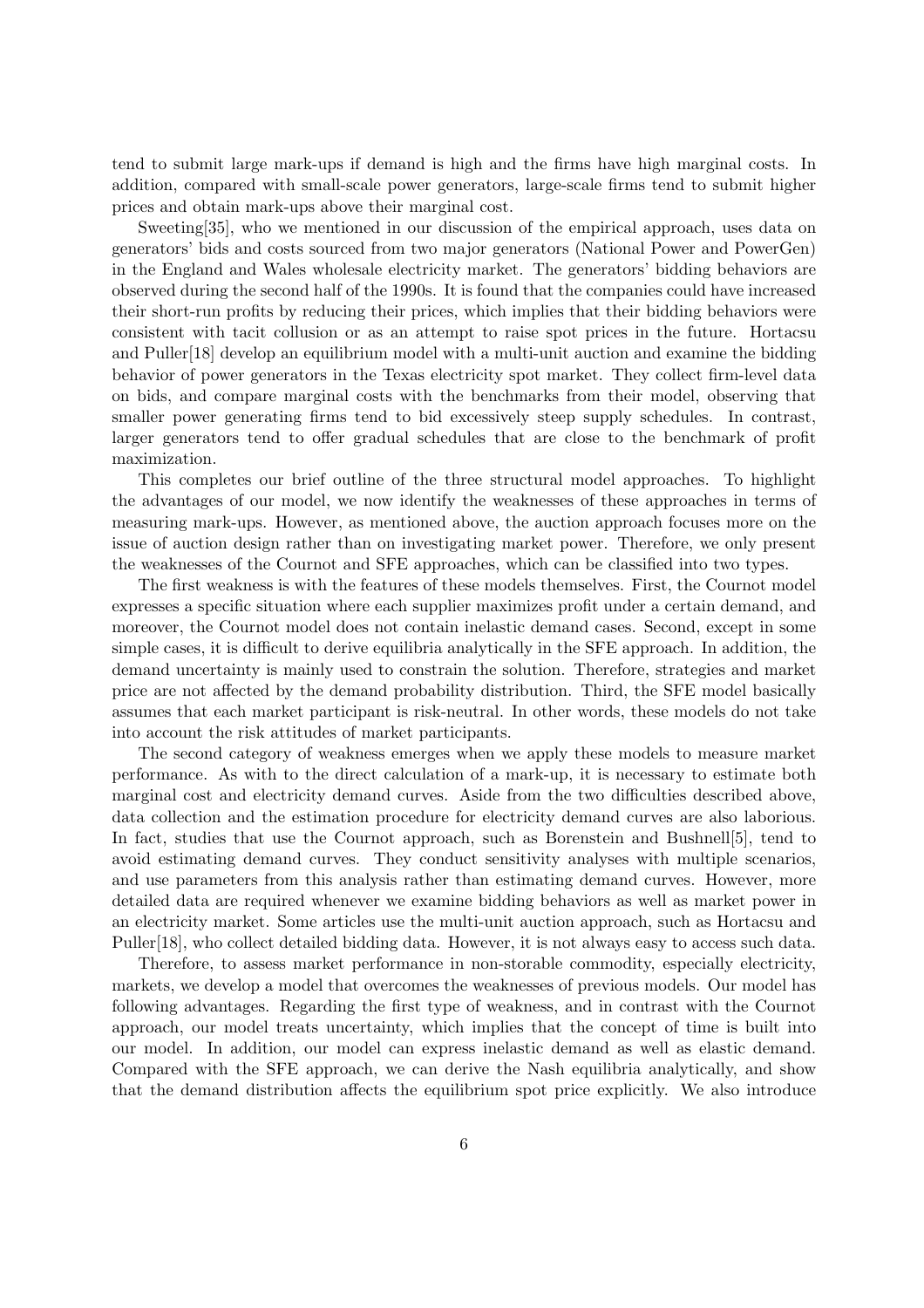different expressions of strategy for each firm, which reflects risk attitude. With respect to the second category of weakness, we need only two-dimensional time series data for daily price and daily trading volume (MWh) to measure the degrees of mark-up. At the same time, we can also determine the risk attitudes of power generators and the degrees of concentration without any additional data. Moreover, we can calculate the hourly mark-up, and can compare market power between periods of high and low demand.

To construct the model, we consider two key points. The first is that electricity has nonstorable properties and generators have to meet the balancing rule in the market, and the second is that each power generator faces uncertain and inelastic demand. Thus, our model has the following features. First, to determine a strategy under uncertainty, we use an  $\alpha$ -quantile of profit distribution as the objective function. Second, we assume that each generator can offer its supply curve strategically, which is greater than the marginal cost curve. Our model will be explained in detail in Section 2.

There are numerous studies that deal with spot electricity price processes, and especially with spikes. As price behavior is the subject of these studies, it easy to apply them to the measurement of market risk. However, an underlying market structure that generates electricity prices and spikes remains outside their scope.

The present research follows two lines of study. The first is a data analysis-based approach that estimates the price process. Johanson and Barz[21] compare eight types of stochastic processes using simulations with electricity price data. Davison et al.[10], Huisman and Mahieu[19], and Mount et al.[28] use a stochastic regime switching model. Hadsell et al.[15] estimate the volatility of spot prices in NYMEX using a TARCH model. In contrast, Hadsell and Shawky[16] apply a GARCH model to simulate the NYISO real-time market. The other line of study is the transformation model, in which an inelastic demand is mapped to a price by an assumed supply function. Barlow[4], and Kanamura and Ohashi[24] use various functions as supply curves to estimate spot price processes. In particular, Kanamura and Ohashi[24] construct a structural model that generate spikes more successfully than do other preceding models.

These studies clearly focus on spikes in the industry, as does Spear[34]. This is a noteworthy study that study proposes a framework of a general equilibrium with a non-cooperative game, and aims to show the relationship between market power and spikes and to explain why capacity did not increase in the California wholesale electricity market. To address these issues, Spear[34] analyzes short-run electricity price determinations and long-run strategies to choose capacity under uncertainty, obtaining the following three properties. First, the degree of the mark-up depends on the number of firms in both peak and off-peak periods. Second, even in a perfectly competitive market, a spike may occur if demand is high enough. Third, each power generator has an incentive to decrease capacity in the long run.

Our model can be applied to estimate price processes and spikes, as well as to measure markups. Therefore, we can use our model for both financial risk management and assessment of market performance. Furthermore, our model has a general versatility. Although we focus on the spot electricity market in this article, our model can easily be applied to other non-storable commodity markets such as emission trading markets, agricultural markets, semiconductor markets, and freight shipping markets. In addition, the model can also be used to analyze commodities with limited storage capacities like natural gas, and refinancing in short-term money markets.

In this article, we first construct a non-cooperative game model that focuses on the strategic behavior of each power generator under uncertainty. We derive the Nash equilibrium spot price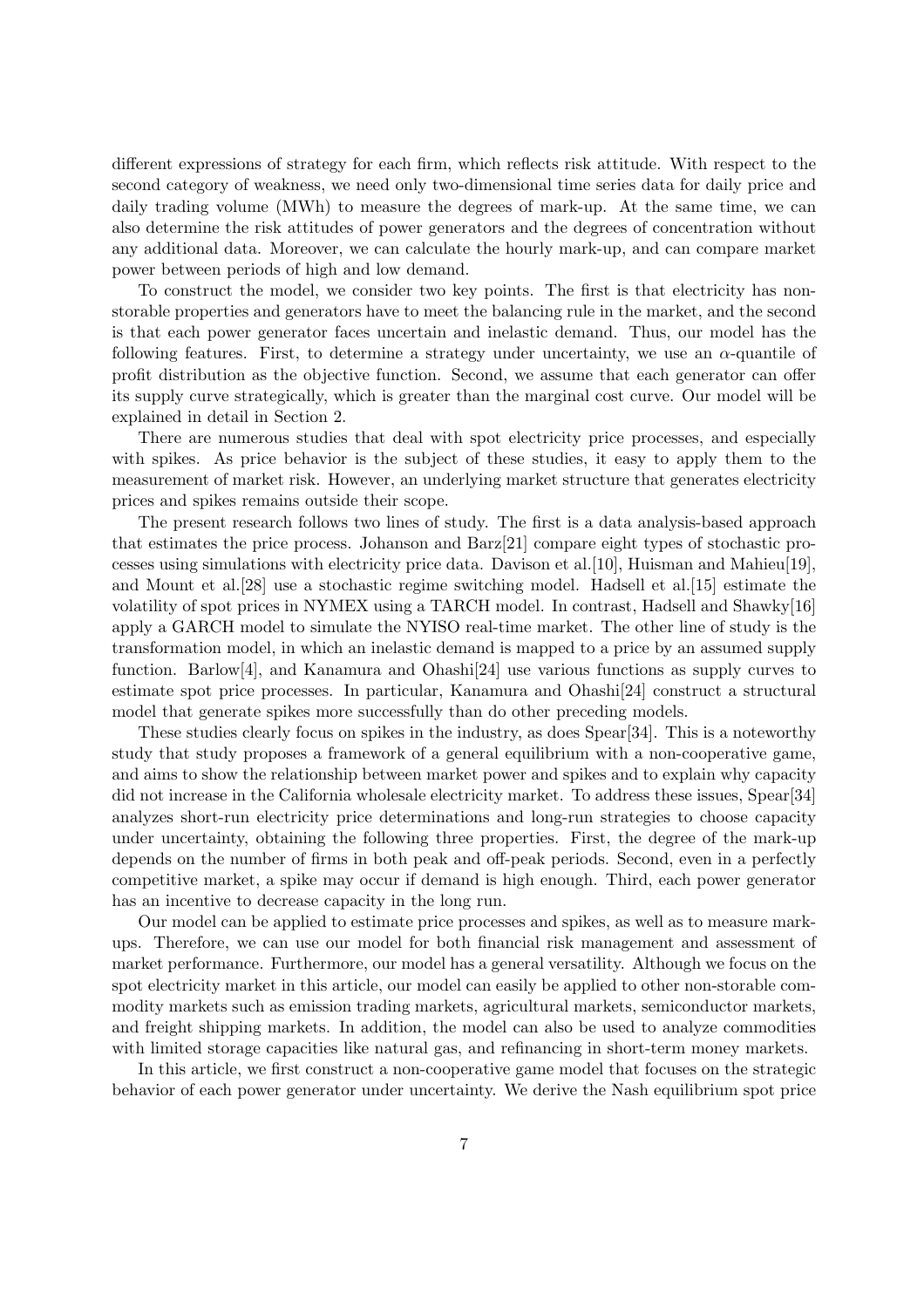formulae, and show that a mark-up consists of two factors: the effect of market concentration and that of risk attitude. The price formula is then applied in an empirical analysis, and the observed mark-ups are decomposed into the two factors. The article is organized as follows. In Sections 2 and 3, we outline our model, derive the Nash equilibrium formulae, and present relevant implications. In Section 4, we construct numerical examples to assess any mark-ups in the California PX market from 1998 to 2000. Finally, we conclude with closing remarks in Section 5.

### **2 Model**

In this section, we describe the assumptions and notation used throughout this article. While our model really does possess a kind of generality, we will explain it in an electricity market setting for the application described in Section 4. We assume an oligopolistic spot electricity market with a finite number of power generating firms and many perfectly competitive retailers. In the market, the power generating firms are suppliers and face spot electricity demand by the retailers, who distribute power to their customers.

For simplicity, our model is one period. We call the beginning of the period *time zero* and the end of the period *time one*. At time zero, spot electricity demand is uncertain, and each power producer has information regarding only distribution. Each supplier then strategically selects a supply function and submits it. After that, the market maker aggregates individual supply functions to construct a market supply function. At time one, the demand curve will be realized, and the spot price is where supply equals demand. It is worth noting that we can easily extend our approach to a multi-period model using the method described in Ishii[20].

Let  $(\Omega, \mathcal{F}, P)$  be a probability space. A non-negative continuous random variable Z represents the basic uncertainty of total electricity demand at time one. At time zero, only the probability distribution of *Z* is known, and the value is unforeseeable for all market participants. The demand curve is given by a set  $\{(x, y) | x + cy = Z, 0 \le x \le Z\}$ , where *c* is a non-negative constant. In our notation,  $x$  denotes quantity and  $y$  price. In addition, we assume that the demand curve is linear and its intercept is  $\frac{Z}{c}$ . Thus, the demand curve only moves with parallel shifts.  $\frac{Z}{c}$  can be interpreted as the maximum willingness to pay.

The number of power generating firms is denoted by  $n \geq 2$ . Suppose that *a* and *b* are positive constants. We set

$$
f(x) = ax + b \qquad \text{for } x \in [0, \infty),
$$

and

$$
C(x) = \int_0^x f(u) \, du = \frac{a}{2}x^2 + bx \qquad \text{for } x \in [0, \infty), \tag{1}
$$

where *f* is the marginal cost function of each power generating firm, and *C* is the cost function. Without loss of generality, the fixed cost is assumed to be 0 for every firm. Therefore, it follows that the *n* power generating firms are homogeneous.

We define  $g: [0, \infty)^2 \to [0, \infty)$  by

$$
g(x, s_j) = ax + b + s_j
$$
 for  $(x, s_j) \in [0, \infty)^2$ .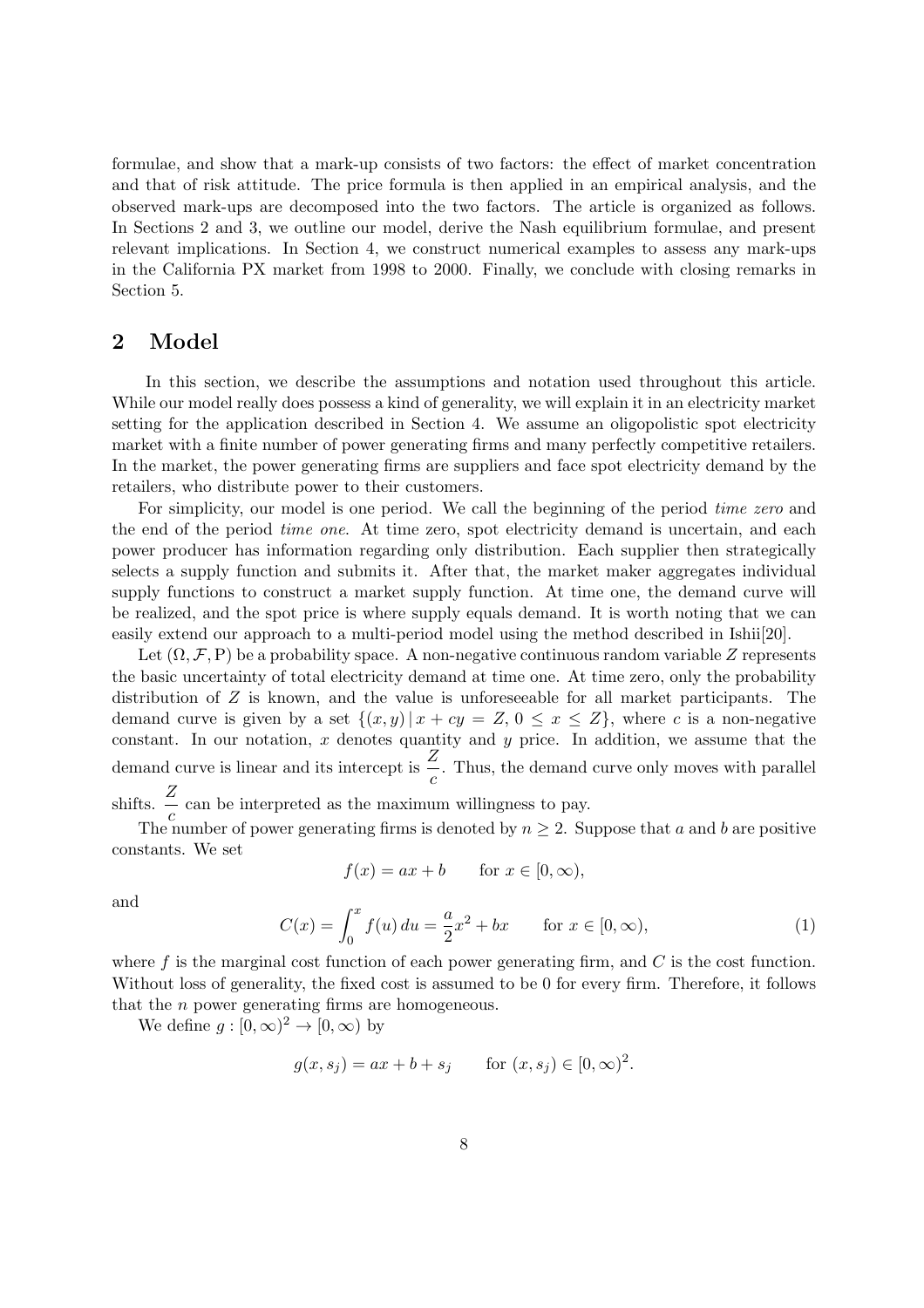The economic interpretation of the function *g* is as follows. For each  $j = 1, 2, \ldots, n, s_j \in [0, \infty)$  is a strategy of power producer *j*. With the distribution of *Z* and information regarding the other power producers, power producer *j* selects a strategy  $s_j$  and bids its supply function  $g(x, s_j)$  to the market at time zero. The supply function is parallel to the marginal cost function. Thus, strategy *s<sup>j</sup>* represents a price increment from the marginal cost. This is illustrated in Figure 1. A higher value of  $s_j$  means a higher mark-up by firm *j*. In contrast,  $s_j = 0$  means that firm *j* offers the marginal cost curve *f* as a supply curve, and firm *j* has no mark-up.

### Insert **Figure 1: Examples of marginal cost function and supply function** around here.

In addition, for any  $s_j \in [0, \infty)$ ,  $g^{-1}(y, s_j)$  is defined as follows:

$$
g^{-1}(y, s_j) = \begin{cases} 0 & \text{for } y \in [0, b + s_j] \\ \frac{y - b - s_j}{a} & \text{for } y \in (b + s_j, \infty) \end{cases}
$$
 (2)

We point out here that the output is zero if, and only if, a spot price *y* is less than or equal to  $b + s_j$ .

Hereafter, *s* denotes a strategy vector whose components are  $s_1$ ,  $s_2$ ,  $\dots$ ,  $s_n$ , and  $s_{(k)}$  is the *k*th smallest of  $s_1, s_2, \ldots, s_n$ , that is,

$$
s_{(1)} \leq s_{(2)} \leq \ldots \leq s_{(n)}.
$$

In addition, let  $r(s, k)$  be the rank of  $s_k$  among  $s_1, s_2, \ldots, s_n$ , so that

$$
r(s,k) = \begin{cases} 1 & \text{if } s_k = s_{(1)}, \\ 2 & \text{if } s_k = s_{(2)}, \\ \vdots & \\ n & \text{if } s_k = s_{(n)}, \end{cases}
$$

where we put  $r(s, i) < r(s, j)$  for  $s_i = s_j$  and  $i < j$ . Thus  $\{r(s, 1), r(s, 2), \ldots, r(s, n)\}$  $\{1, 2, \ldots, n\}$ . That is,  $r(s, \cdot)$  is a one-to-one correspondence, or a permutation of  $\{1, 2, \ldots, n\}$ , for each  $s \in [0, \infty)^n$ . For convenience,  $r(s, k)$  will be shortened to  $r(k)$ .

For any  $y \ge 0$  and any strategy vector  $s = (s_1, s_2, \ldots, s_n) \in [0, \infty)^n$ , we set

$$
G(y,s) := \sum_{i=1}^{n} g^{-1}(y,s_i)
$$
  
\n
$$
= \begin{cases}\n0 & \text{for } y \in [0, b + s_{(1)}] \\
k(y-b) - \sum_{i=1}^{k} s_{(i)} \\
a & \text{for } y \in (b + s_{(k)}, b + s_{(k+1)}], \\
k = 1, 2, ..., n - 1 \\
n(y-b) - \sum_{i=1}^{n} s_i \\
a & \text{for } y \in (b + s_{(n)}, \infty)\n\end{cases}
$$
\n(3)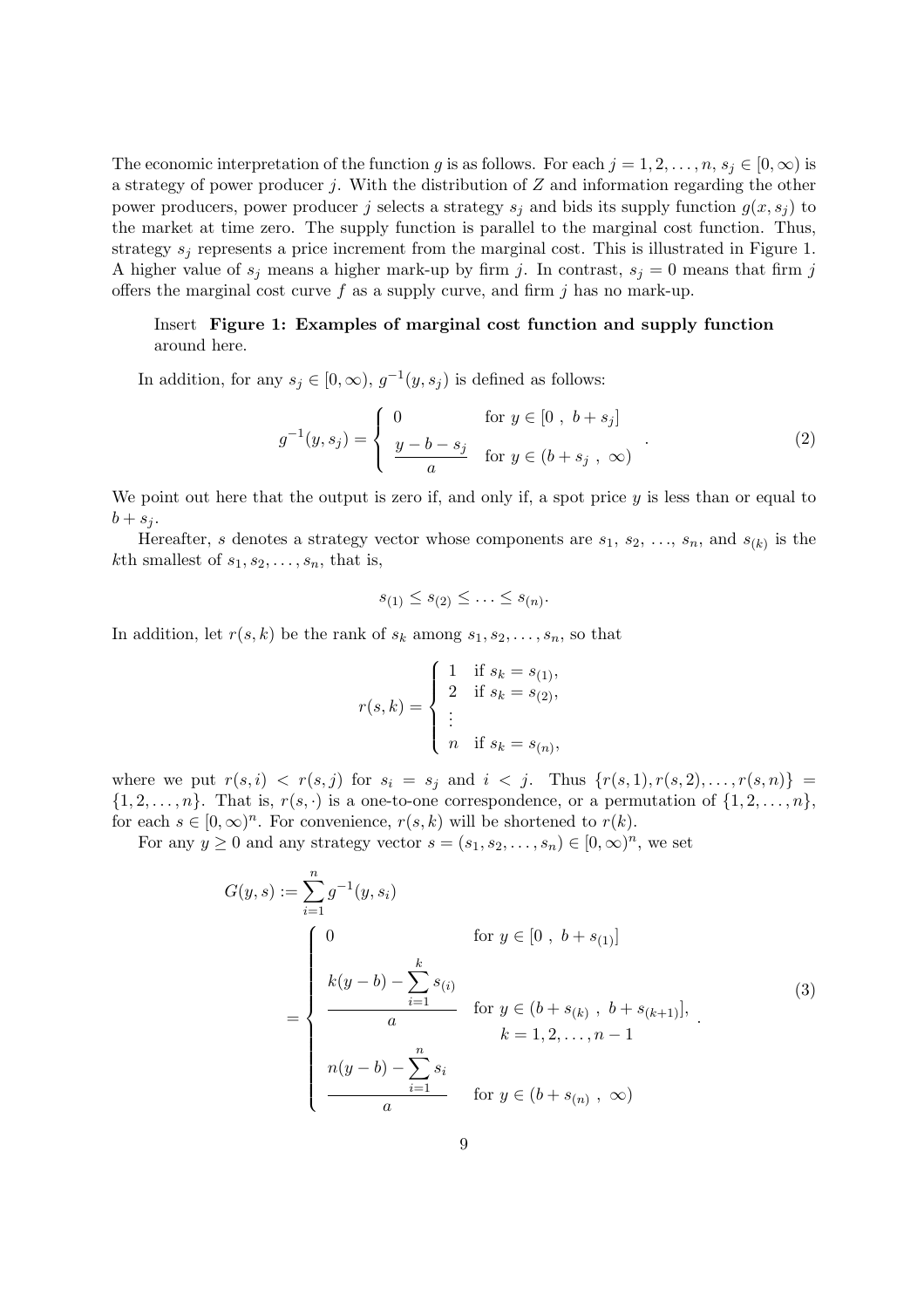The market-wide supply curve is denoted by *G*(*y, s*) when the strategy vector is *s*.

We define  $I_k(s)(k=0,1,2,\ldots,n)$  as follows:

$$
I_0(s) := [0, c(b + s_{(1)})), I_1(s) := [c(b + s_{(1)}), \frac{1}{a}(s_{(2)} - s_{(1)}) + c(b + s_{(2)})),
$$
  
\n
$$
I_k(s) := \left[\frac{1}{a} \sum_{i=1}^{k-1} (s_{(k)} - s_{(i)}) + c(b + s_{(k)}), \frac{1}{a} \sum_{i=1}^k (s_{(k+1)} - s_{(i)}) + c(b + s_{(k+1)})\right)
$$
  
\nfor  $k = 2, 3, ..., n - 1$ ,  
\n
$$
I_n(s) := \left[\frac{1}{a} \sum_{i=1}^{n-1} (s_{(n)} - s_{(i)}) + c(b + s_{(n)}), \infty.\right)
$$

To determine the spot electricity price at time one, we consider a system of equations in two unknowns *x* and *y*:

$$
\begin{cases}\nx + cy = z \\
x = G(y, s)\n\end{cases}
$$

for  $z > 0$ . As  $G(y, s)$  is strictly increasing on  $[b + s_{(1)}, \infty)$ , it is apparent that the above system has a unique solution in  $[0, \infty)^2$  if, and only if,  $z \ge c(b + s_{(1)})$ . Let  $(\varphi_x(z, s), \varphi_y(z, s))$  represent the solution. It can easily be shown that

$$
\varphi_x(z,s) = \frac{1}{k + ac} \left( kz - c \sum_{i=1}^k (b + s_{(i)}) \right),\tag{4}
$$

$$
\varphi_y(z,s) = \frac{1}{k + ac} \left( az + \sum_{i=1}^k (b + s_{(i)}) \right),\tag{5}
$$

for  $z \in I_k(s)$  and  $k = 1, 2, ..., n$ . In addition, we define  $\varphi_x(z, s) = \varphi_y(z, s) = 0$  for  $z \in I_0(s)$ , which does not lead to loss of generality. If event  $\{Z \in I_0(s)\}$  occurs, the demand curve  $\{(x, y) | x + cy = Z, 0 \le x \le Z\}$  and the market wide supply curve  $G(y, s)$  do not intersect. Thus, the spot electricity price cannot be determined. We will refer to this situation as *untradable*.

At time one, the market maker solves the system to set a quoted electricity spot price that balances total supply with total demand. Then  $\varphi_x(z, s)$  denotes the amount of electricity traded, and  $\varphi_v(z, s)$  denotes the spot electricity price. Figure 2 shows an example of spot prices. As mentioned above, a supply curve  $G(y, s)$  is determined at time zero. Z is unforeseeable at time zero, and will be realized at time one. In the case that  $Z = z_1$ , the realized demand curve is  $l_1$ , and the spot price is determined as  $\varphi_y(z_1, s)$ . In addition,  $Z = z_2$  leads to the realized demand curve  $l_2$ , and the spot price is  $\varphi_y(z_2, s)$ .

#### Insert **Figure 2: Examples of demand curves and spot prices** around here.

When the spot price at time one is  $\varphi_y(z, s)$ ,  $g^{-1}(\varphi_y(z, s), s_j)$  expresses the supply of power producer *j*. Substituting (5) into (2) gives us  $g^{-1}(\varphi_y(z,s), s_j)$  as follows.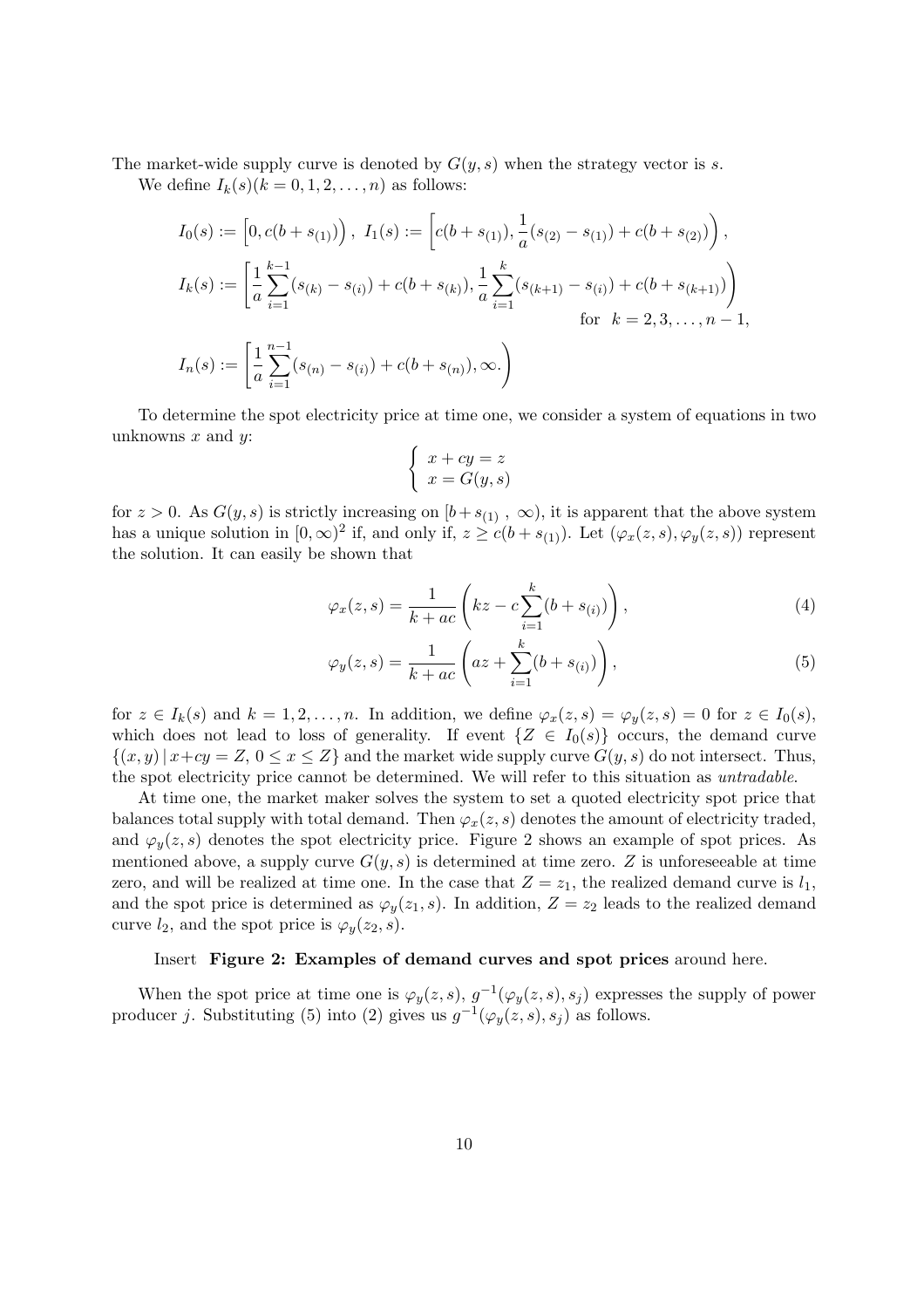If  $r(j) = l$  i.e.,  $s_j = s_{(l)}$  for  $l = 1, 2, ..., n$ ,

$$
g^{-1}(\varphi_y(z,s),s_j) = \begin{cases} 0 & \text{for } z \in \bigcup_{i=0}^{l-1} I_i(s) \\ a z - (k + ac)(b + s_j) + \sum_{i=1}^{k} (b + s_{(i)}) & \text{for } z \in I_k(s) \text{ and} \\ \frac{a(k + ac)}{a(k + ac)} & \text{for } z \in I_k(s) \text{ and} \\ k = l, l + 1, ..., n \end{cases}
$$
(6)

Moreover, we define  $F_j : (0, \infty) \times [0, \infty)^n \to \mathbb{R}$  by

$$
F_j(z,s) := \varphi_y(z,s) \cdot g^{-1}(\varphi_y(z,s),s_j) - C(g^{-1}(\varphi_y(z,s),s_j)).
$$

 $F_j(z, s)$  represents the profit of power generating firm *j* at time one. Using (1), (5), and (6),  $F_j(z,s)$  can be expressed explicitly.

When  $r(j) = l$ , namely  $s_j = s_{(l)}$  for  $l = 1, 2, ..., n$ ,

$$
F_j(z, s)
$$
\n
$$
= \begin{cases}\n0 & \text{for } z \in \bigcup_{i=0}^{l-1} I_i(s) \\
\frac{1}{2a(k+ac)^2} \begin{cases}\n\frac{1}{2a(k+ac)^2} & -(k-1+ac)(k+1+ac) \begin{pmatrix} a(z-bc) + \sum_{i \in N(j,k)} s_{(i)} \\
s_j - \frac{a(z-bc) + \sum_{i \in N(j,k)} s_{(i)}}{(k-1+ac)(k+1+ac)}\n\end{pmatrix}^2 \\
+ \frac{(k+ac)^2 \left(a(z-bc) + \sum_{i \in N(j,k)} s_{(i)}\right)^2}{(k-1+ac)(k+1+ac)} \\
\text{for } z \in I_k(s) \text{ and } k = l, l+1, ..., n,\n\end{cases}
$$

where  $N(j, k) = \{1, 2, ..., k\} \setminus \{r(j)\}.$ 

### **3 Nash Equilibrium**

Let  $\alpha \in (0,1)$  be arbitrary, and consider the following non-cooperative game. For each  $j = 1, 2, \ldots, n,$ 

$$
\begin{cases}\n\text{ the strategy set for player } j \text{ is } [0, \infty), \\
\text{ the payoff to player } j \text{ is inf } \{u \in \mathbf{R} \mid P(F_j(Z, s) \le u) \ge \alpha\}.\n\end{cases}
$$
\n(8)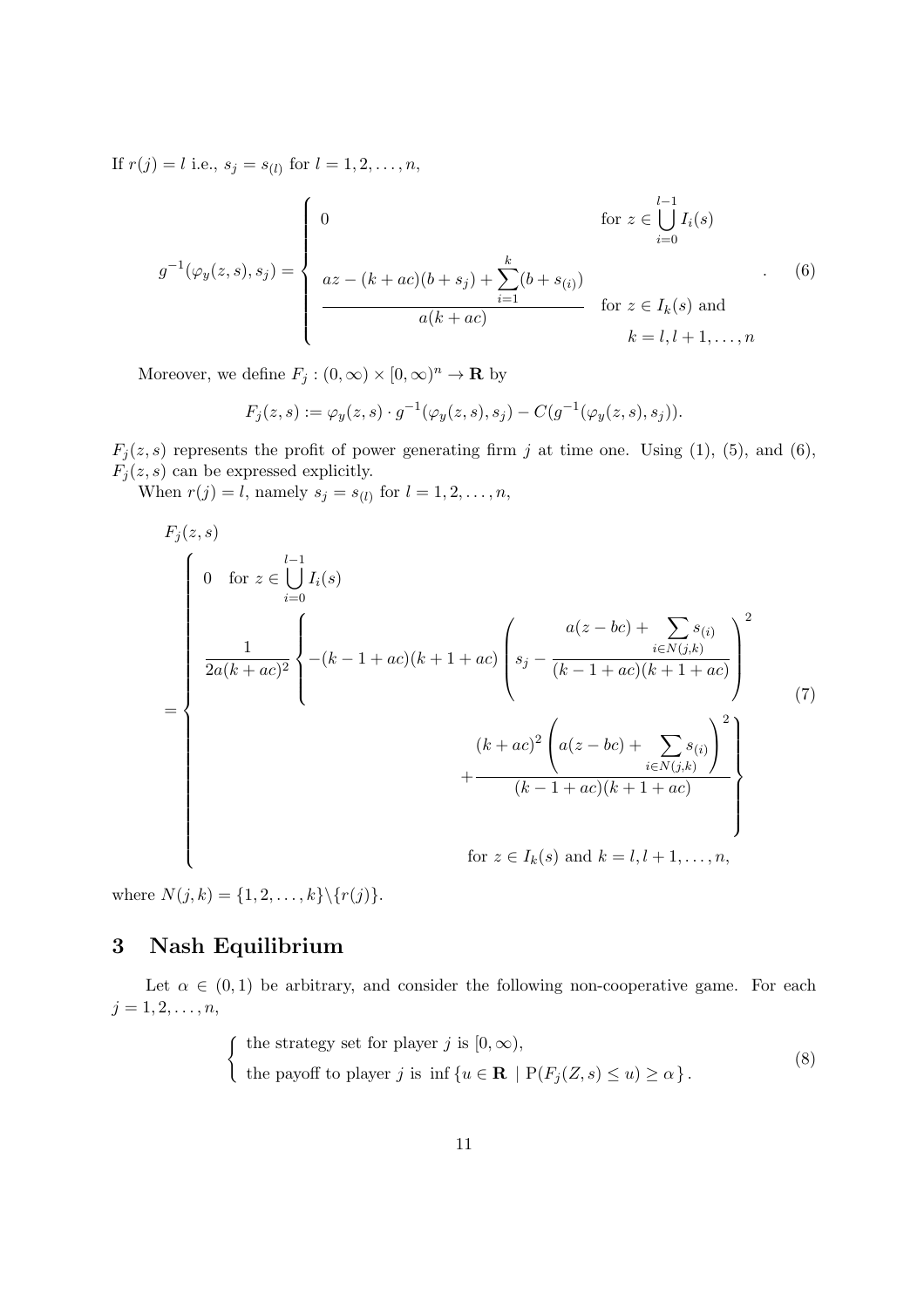In the above non-cooperative game, the players are *n* power producers. At time zero, each producer strategically chooses a bid supply curve to maximize the *α*-quantile of its profit distribution given the probability distribution of *Z*, which is the random shock on the demand curve. Note that in this model we use a quantile function as the objective function. Applications of quantile functions to economics are investigated by Manski [25], Chambers[8, 9], and Rostek[32].

We present a rough illustration of the relationship between this quantile function and existing objective functions. When  $\alpha = 0.5$ , the objective function of power producer *j* is the median of the profit distribution. In this case, we encounter a problem similar to maximizing the expected profit. If  $\alpha$  < 0.5, it can be interpreted that each power producer is concerned with downside risk of the profit shortfall. This is especially true if  $\alpha = 0.01$ , as the producers manage 1% value at risk (VaR) of the profit. With respect to the risk measures, we provide a more detailed explanation. There are many ways to measure risk. Chambers[9] characterizes the quantile functions as risk measures by some meaningful axioms.

There are many instances where the choice of  $\alpha$  depends on the risk attitude. Following Manski<sup>[25]</sup>, Chambers<sup>[9]</sup>, and Rostek<sup>[32]</sup>, we assume that players choose the  $\alpha$ -quantile of the profit distribution as the risk measure, that is, they intend to control it, where  $\alpha$  implicitly reflects the risk attitudes. In the quantile maximization model, an *α*-maximizer is weakly more averse toward downside risk than an  $\alpha'$ -maximizer if, and only if,  $\alpha < \alpha'$  holds (see Rostek[32]). Needless to say, to compare between these two values is quite straightforward. Thus,  $\alpha$  can serve as an explicit comparative measure of risk attitude.

There are also some other advantages in using the  $\alpha$ -quantile of future profits as the objective function. In Lemma 1 below, we show a simple form of the *α*-quantile that is a function of only  $z_\alpha$  and *s*. Nash equilibria depend on demand distributions; however, the derivation of them does not. Therefore, compared with other objective functions such as expected profit, it is easier to solve the game to some extent. In particular, an expected objective function requires concavity to characterize risk attitudes, which involves more complex procedures or calculations.

From an empirical perspective, as Rostek[32] points out, the quantile maximization model has following advantages compared with the expected objective function model: 1) one does not have to make any parametric assumptions about each player's objective function; 2) to compare agent risk attitudes, there is no need to consider the concavity of objective function from the data; 3) in order to make policy recommendations based on the quantile model, it suffices to estimate a unique parameter  $\alpha$ ; 4) the quantile model is robust to fat tails and works well with distributions that do not possess finite moment. We use these advantages actively in the numerical example in the next section.

We will now go through a number of steps to rigorously derive the unique Nash equilibrium in an explicit form. Hereafter, let  $z_\alpha$  be the  $\alpha$ -quantile of  $Z$ .

#### **Lemma 1**

Assume the conditions given in Section 2. Then

$$
\inf \{ u \in \mathbf{R} \mid P(F_j(Z, s) \le u) \ge \alpha \} = F_j(z_\alpha, s),\tag{9}
$$

for  $j = 1, 2, ..., n$  and  $s \in [0, \infty)^n$ .

It is easy to show that  $F_i(z, s)$  is increasing in *z*. The proof of this lemma is straightforward.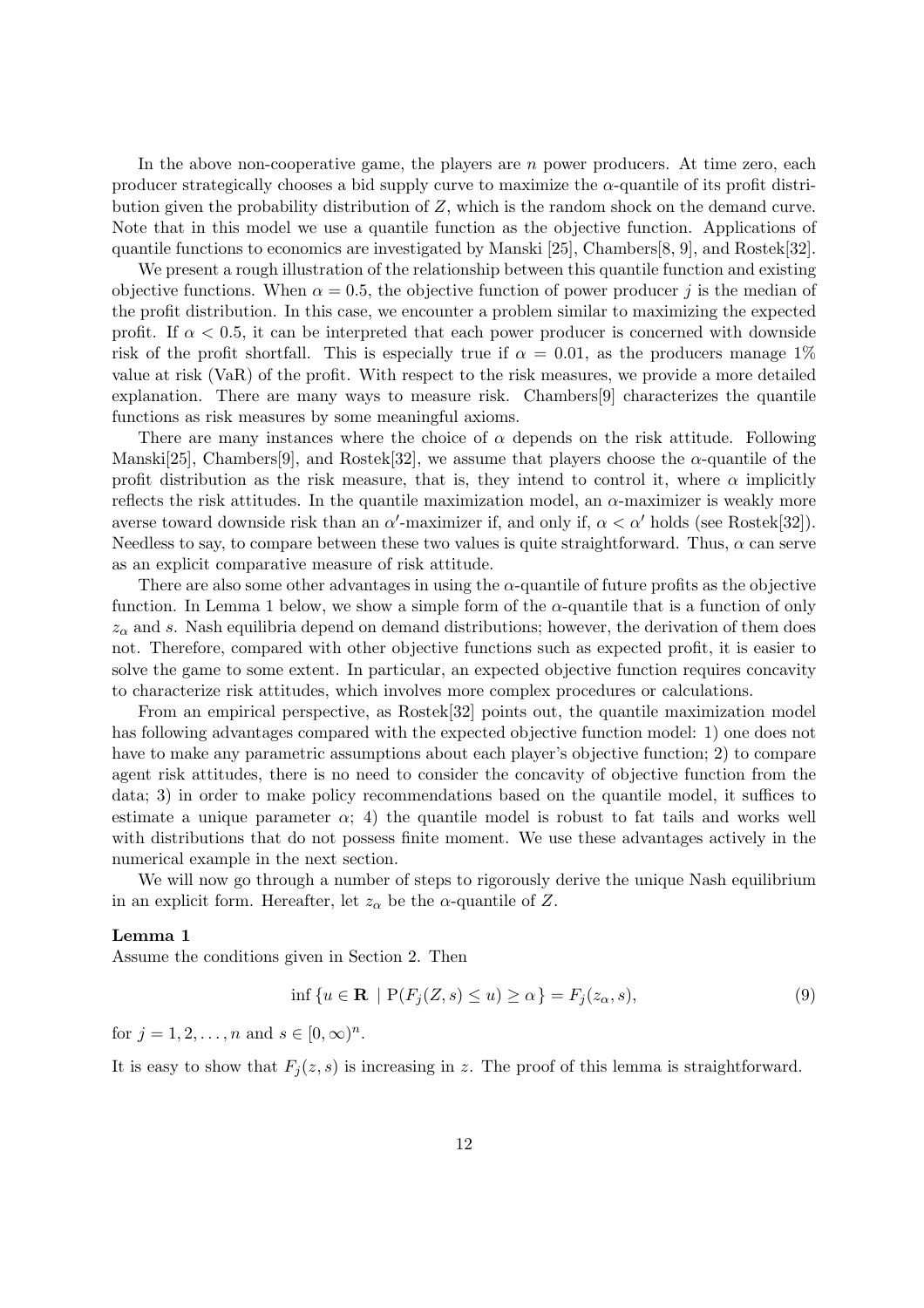#### **Lemma 2**

Suppose that  $z_{\alpha} > bc$ . If there exists an  $m = 1, 2, \ldots, n$  such that  $F_m(z_{\alpha}, s) = 0$ , then *s* is not a Nash equilibrium.

*Proof.* See the Appendix.

#### **Lemma 3**

Suppose that  $z_\alpha > bc$ . Then the following conditions are equivalent:

(a)  $s \in [0, \infty)^n$  satisfies  $F_k(z_\alpha, s) > 0$  for each  $k = 1, 2, ..., n$ ; (b)  $s \in [0, \infty)^n$  satisfies *n*∑*−*1  $(s_{(n)} - s_{(i)}) + ac(b + s_{(n)}) < az_{\alpha}$ .

*i*=1

*Proof.* See the Appendix.

To prove that the game (8) has a unique Nash equilibrium for  $z_{\alpha} > bc$ , we introduce the following system of *n* linear equations in a *n*-dimensional column vector  $\xi$ :

$$
A\xi = a(z_{\alpha} - bc)\mathbf{1},\tag{10}
$$

where *A* is a symmetric  $n \times n$  matrix in which each diagonal element is  $(n-1+ac)(n+1+ac)$ and each off-diagonal element is *−*1, and **1** is a vector whose *n* components are 1.

#### **Lemma 4**

Suppose that  $z_{\alpha} > bc$ . The solution set of (10) then contains all the Nash equilibria of the game (8).

*Proof.* See the Appendix.

#### **Lemma 5**

The solution of system (10) is

$$
s^* = (s^*_{1}, s^*_{2}, \dots, s^*_{n}) = \left(\frac{a(z_{\alpha} - bc)}{(n + ac)^2 - n}, \frac{a(z_{\alpha} - bc)}{(n + ac)^2 - n}, \dots, \frac{a(z_{\alpha} - bc)}{(n + ac)^2 - n}\right). \tag{11}
$$

*Proof.* See the Appendix.

The following theorem is a consequence of the preceding two lemmas.

#### **Theorem 1**

In the non-cooperative game (8), we have the following:

- (a) if  $z_{\alpha} \le bc$ , every strategy vector in  $[0, \infty)^n$  is a Nash equilibrium, and all payoff functions are 0;
- (b) if  $z_{\alpha} > bc$ ,  $s^*$  is the unique Nash equilibrium.

Substituting *s ∗* for (4) and (5) gives us the following corollary.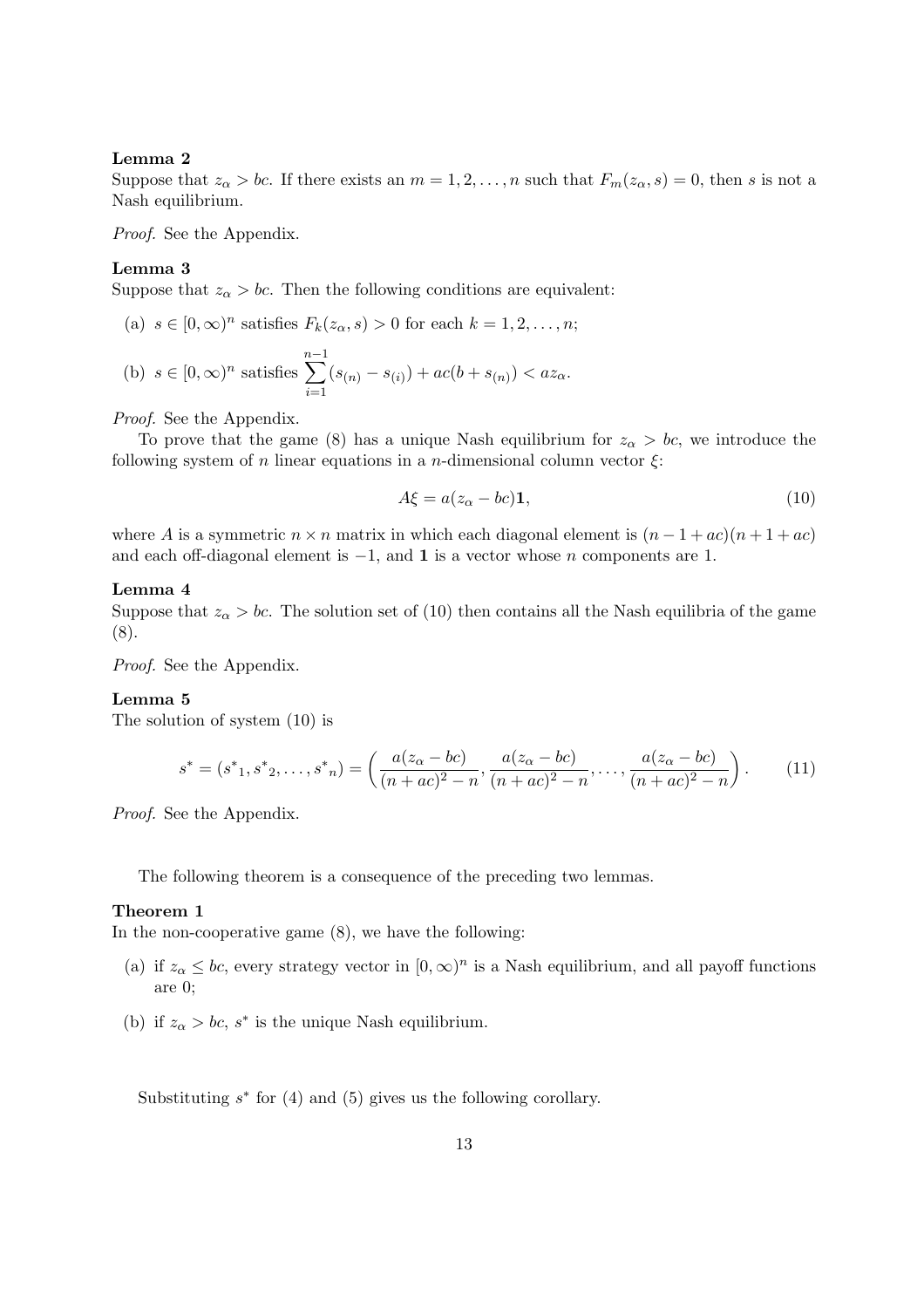#### **Corollary 2** Let  $z_\alpha > bc$ . If  $Z \ge bc + \frac{ac(z_\alpha - bc)}{(a + c)^2}$  $\frac{ac(\alpha a - ac)}{(n + ac)^2 - n}$

$$
\varphi_x(Z, s^*) = \frac{n}{n + ac} \left( Z - bc - \frac{ac(z_\alpha - bc)}{(n + ac)^2 - n} \right),\tag{12}
$$

$$
\varphi_y(Z, s^*) = \frac{n}{n + ac} \left( \frac{aZ}{n} + b + \frac{a(z_\alpha - bc)}{(n + ac)^2 - n} \right). \tag{13}
$$

Otherwise, the spot electricity is untradable.

We make some mild assumptions regarding the demand uncertainty. The deviation of the Nash equilibria does not depend on the distribution. Therefore, the spot price formulae can be said to be distribution-free property.

As explained in Section 2, each power producer offers its supply curve with strategy *s<sup>j</sup>* . Strategy vector  $s = (0, 0, \ldots, 0)$  can be interpreted as perfect competition where no mark-up exists in the market. In contrast, the equilibrium strategy  $s^*_{j}$  leads to a positive mark-up in the equilibrium. In the case of perfectly inelastic demand, as we will see below, the effects of these factors on the spot prices can be expressed in a simpler form. First, we study the equilibrium properties of the model in the following paragraphs.

#### **Theorem 3**

In the case that  $c > 0$  and  $z<sub>\alpha</sub> > bc$ , consider a single electricity supplier facing the stochastic demand curve whose marginal cost function is *f*. In other words, we assume a monopolistic market with demand uncertainty. This firm is assumed to submit a supply function *g* to maximize the  $\alpha$ -quantile of its future profit distribution at time zero. Then:

- (a) at time zero, the monopolistic firm bids  $g\left(x, \frac{z_{\alpha} bc}{\sqrt{a}}\right)$  $c(2 + ac)$  $= ax + b + \frac{z_\alpha - bc}{\alpha}$  $\frac{a}{c(2+ac)}$  to the market;
- (b) if  $Z \geq bc + \frac{z_\alpha bc}{2}$  $\frac{a}{2 + ac}$ , the traded amount of electricity and the spot electricity price are rspectively

$$
\frac{1}{1+ac} \left( Z - bc - \frac{z_{\alpha} - bc}{2+ac} \right),
$$
  

$$
\frac{1}{1+ac} \left( aZ + b + \frac{z_{\alpha} - bc}{c(2+ac)} \right),
$$

otherwise the spot electricity is untradable.

*Proof.* See the Appendix.

Theorem 3 describes the equilibrium quantity and price in a monopolistic market where the single firm has a powerful influence. The monopolistic market is one extreme, while the other is perfect competition, where many power generating firms exist in the market and no firm can exercise market power. Under the assumption  $c > 0$ , we can extend the results from the monopoly to perfect competition (that is, for every  $n \geq 1$ ) without difficulty.

As the demand curve is assumed to be linear, it is easy to obtain the deadweight loss in the equilibrium. We show this in the following corollary.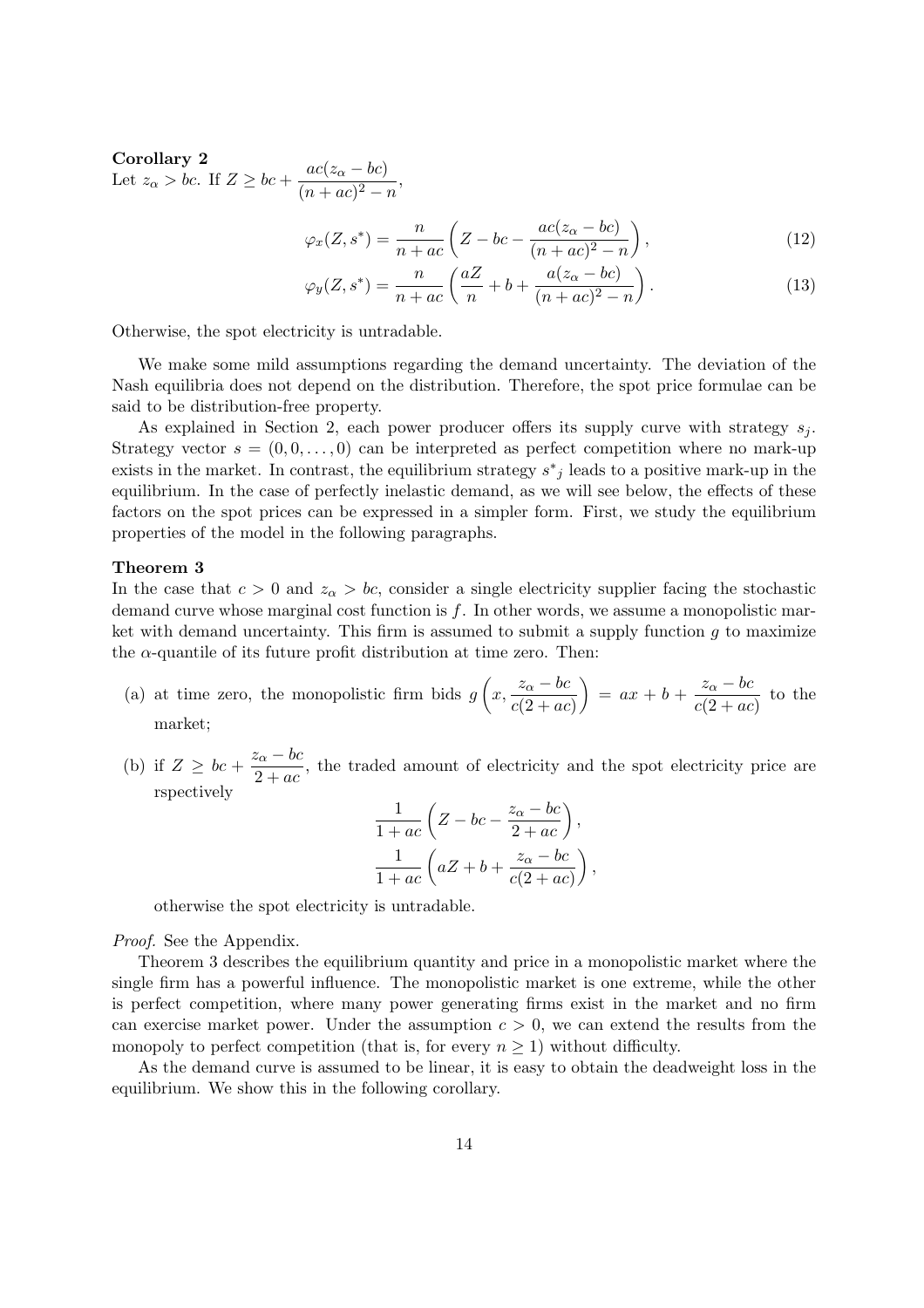#### **Corollary 4**

Suppose that  $c > 0$  and  $z_\alpha > bc$ . In the Nash equilibrium, the deadweight loss of the mark-up depends on *Z*, such that

(a) 
$$
Z < bc \Rightarrow 0;
$$

(b) 
$$
bc \le Z < bc + \frac{ac(z_{\alpha} - bc)}{(n + ac)^2 - n} \Rightarrow \frac{n(Z - bc)^2}{2c(n + ac)};
$$
  
(c)  $Z \ge bc + \frac{ac(z_{\alpha} - bc)}{(n + ac)^2 - n} \Rightarrow \frac{a^2cn(z_{\alpha} - bc)^2}{2(n + ac)\{(n + ac)^2 - n\}^2}.$ 

*Proof.* See the Appendix.

#### **Corollary 5**

If there exists a  $z_0 > bc$  such that  $P(Z = z_0) = 1$ , the unique Nash equilibrium is

$$
s^*_{j} = \frac{a(z_0 - bc)}{(n + ac)^2 - n} \quad \text{for } j = 1, 2, \dots, n.
$$

This corollary shows the equilibrium strategies in the spot electricity market without uncertainty, that is, the demand curve facing each firm is  $\{(x, y) | x + cy = z_0, 0 \le x \le z_0\}$ . Since the concentration, which depends on a finite number of the suppliers *n*, enables them to exercise market power through their strategies and the spot market, there exists a positive mark-up in the equilibrium. Then we call  $\frac{1}{(n+ac)^2 - n}$  the market power parameter, which affects the sizes of the equilibrium strategy and mark-up even under certainty.

Now, we can rewrite equation (13) as

$$
\varphi_y(Z, s^*) = \frac{n}{n + ac} \left( \frac{aZ}{n} + b + \frac{a(Z - bc)}{(n + ac)^2 - n} + \frac{-a(Z - z_\alpha)}{(n + ac)^2 - n} \right). \tag{14}
$$

Here, the equilibrium mark-up is proportional to the sum of the third and fourth terms in the parentheses. If the demand curve is predictable, that is, the value of *Z* is perfectly forecasted for all market participants, and the third term is the equilibrium mark-up without uncertainty as we have just seen above. More specifically, it is the inevitable mark-up in this market, which is generated to a great degree by the market power. While the market power parameter appears in both terms, the sign of fourth term is determined by the difference between *Z* and  $z_{\alpha}$  and is negative if and only if  $Z > z_{\alpha}$ . Then the equilibrium mark-up is expected to be less than in the certain case, when each producer selects a small  $\alpha$  such that  $P(Z > z_\alpha)$  is great enough. In other words, the suppliers throw away the chance of higher mark-ups to improve the minimum performance, or protect possible profits in the case that a left-tail event would occur with probability  $\alpha$ . The opposite situation holds when  $\alpha$  is close to 1. The suppliers are willing to accept small profits in an event with probability  $\alpha$  in exchange for pursuing the best performance in a right-tail event with probability  $1 - \alpha$ . This might increase the equilibrium mark-up beyond the certain case. Therefore, the risk attitude of suppliers is reflected in the fourth term, which is interpreted as the risk premium for the suppliers. In addition to this decomposition of mark-up into the market power parameter and risk premium, we can also obtain further insights in the Nash equilibrium strategy.

It is clear that the equilibrium strategy  $s^*$ <sub>j</sub> depends on  $z_{\alpha}$ ,  $a$ ,  $b$ , and  $c$ . We see it here as a function of *a* and *c*.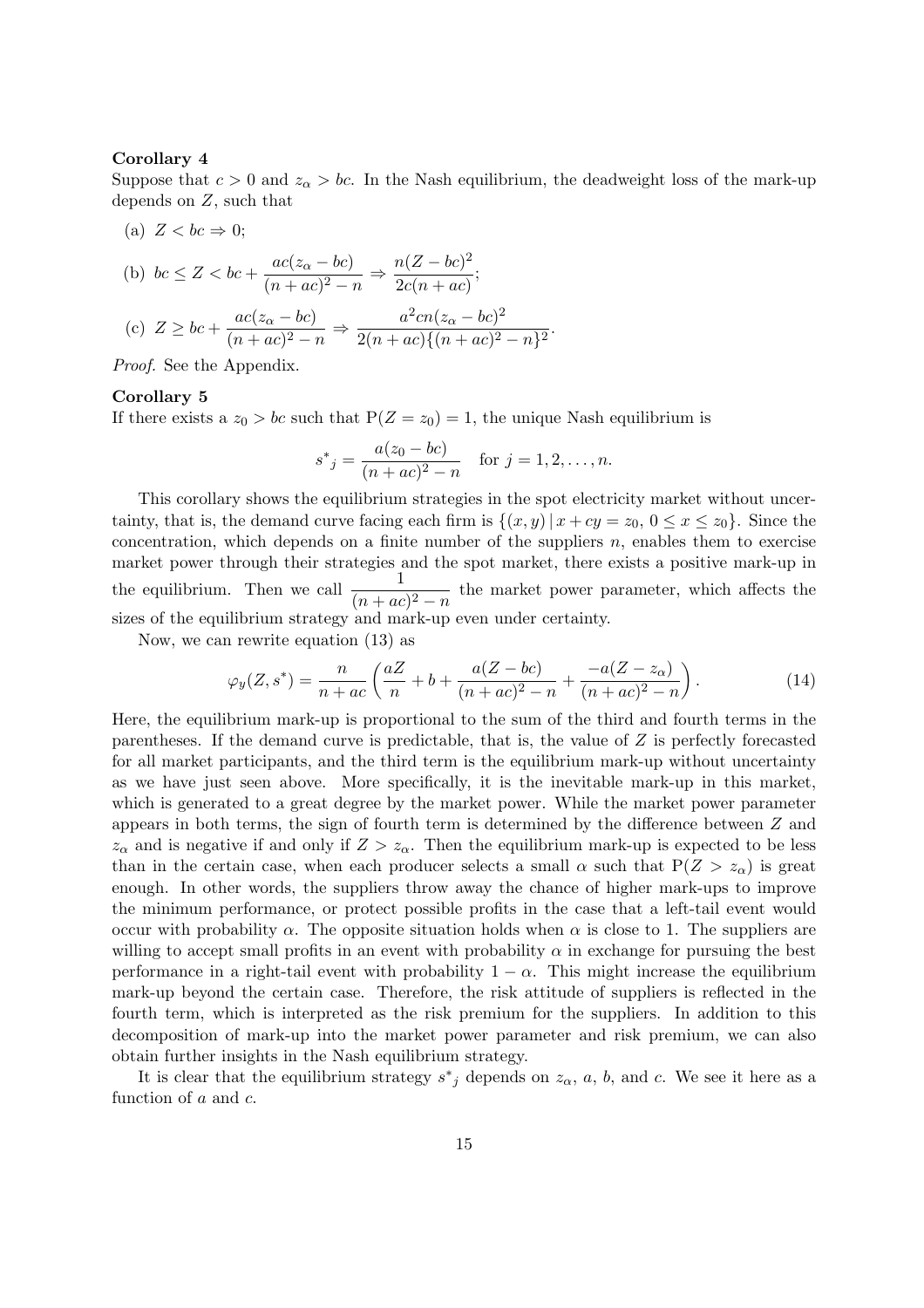#### **Corollary 6**

Suppose that  $c > 0$  and  $z_\alpha > bc$ .

- (a) The equilibrium strategy is maximized only at  $a = \frac{\sqrt{n(n-1)}}{n}$  $\frac{c}{c}$ .
- (b) The more elastic the demand curve is, the smaller the equilibrium strategy is.

*Proof.* See the Appendix.

Corollary 6 focuses on the mark-up. We can also see the equilibrium payoff  $F_j(z_\alpha, s^*)$  as a function of *a*, and the following corollary is obtained.

#### **Corollary 7**

Suppose that  $c > 0$  and  $z_\alpha > bc$ .

- (a) For any  $n \in \mathbb{N}$ , there exists a unique non-negative *a* that maximizes  $F_j(z_\alpha, s^*)$ . We denote the maximizer by  $a^*(n)$ .
- (b)  $a^*(1) = 0$ .

(c) 
$$
\frac{n-1}{c} < a^*(n) < \frac{n}{c}
$$
 for  $n \ge 2$ .

*Proof.* See the Appendix.

We now present our findings from the corollaries.

First, we focus on the relationship between *n* and *a*, looking at the results in part (a) of Corollary 6 and Corollary 7. The first corollary provides the slope of the marginal cost function, which maximizes the equilibrium strategy, and the objective function in Corollary 7 is the *α*quantile of future profits. In both cases, the maximizer *a* increases with the number of firms *n*. That is, in a market where a large number of firms exist, each firm simultaneously chooses a low elastic marginal cost curve with a high slope. Each power generating firm selects less efficient plants such as a small fossil plant rather than a large plant, and its capacity tends to be limited. In contrast, a monopolistic firm selects a flat and perfectly elastic marginal cost curve  $a = 0$  to maximize its payoff. This implies that in a monopolistic market with  $n = 1$ , the firm will employ the most efficient plant, and no capacity constraints exist. In summary, these results suggest that the monopolistic firm has an investment incentive to flatten the marginal cost curve, whereas firms in a more competitive market do not have such incentives. This observation shows the advantage of the single firm operation. Regarding this point, Bushnell et al.[7] compare three electricity markets in 1999: California, New England and PJM. Based on their summary of market conditions, which is described in Table 1, it is found that the higher HHI tends to have the higher proportion of nuclear operation. This suggests that the equipment with the shallowest slope of *a* is chosen in a market where a smaller number of firms exists.

Second, we see a relationship between *c* and *a*. The maximizer *a* is a decreasing function of *c* in each corollary. A lower value of *c* makes the slope *a* steeper. One can deduce that each firm simultaneously selects less efficient plants with capacity constraints when the elasticity of demand is low. Thus, in a low elasticity demand market, each firm has less incentive to invest in more efficient plants with large capacity.

Third, we see a relationship between *c* and the equilibrium strategy. In our setting, the slope of the demand curve is 1*/c*. All other things being equal, the elasticity of demand becomes high if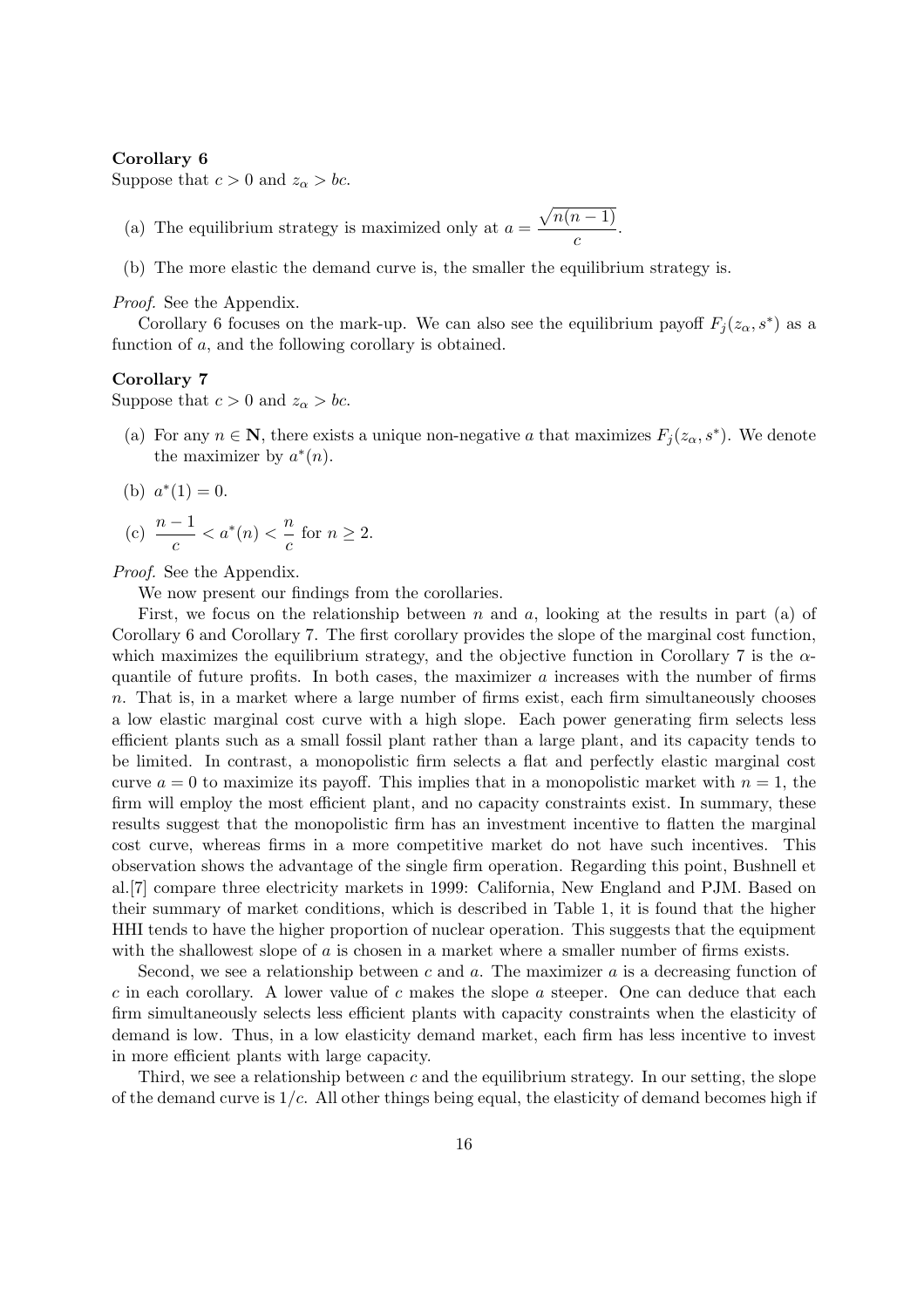*c* increases. Therefore, part (b) of Corollary 6 shows that a higher elasticity of demand decreases the equilibrium strategy, which leads to a lower equilibrium mark-up. This is consistent with Borenstein and Bushnell[5]. Their numerical examples show that the lower elasticity of demand results in the higher mark-up.

We can apply the equilibrium spot price formula to assess the impact of suppliers in a real market. The numerical examples in the following section show that this approach is effective for estimating the average behavior of all firms within a spot electricity market. As we mentioned in Section 1, electricity as a commodity has special features, that is, "non-storability," "balancing rule," and "inelastic demand." Throughout the following section, we assume that the demand is perfectly inelastic. For the estimation, we introduce the following corollary.

#### **Corollary 8**

Demand is assumed to be inelastic, that is  $c = 0$ . The unique Nash equilibrium is

$$
s^* = (s^*_{1}, s^*_{2}, \dots, s^*_{n}) = \left(\frac{az_{\alpha}}{n(n-1)}, \frac{az_{\alpha}}{n(n-1)}, \dots, \frac{az_{\alpha}}{n(n-1)}\right),
$$
(15)

and the equilibrium spot price is

$$
\varphi_y(Z, s^*) = \frac{aZ}{n} + b + \frac{az_\alpha}{n(n-1)}.\tag{16}
$$

In the right-hand side of Equation (16), the sum of the first and second terms expresses the market-wide marginal cost curve, and the third term  $\frac{az_\alpha}{n(n-1)}$  is the equilibrium mark-up.

As mentioned above, this can be decomposed into two factors: the market power parameter, which is determined by concentration, and the risk premium, which corresponds to the effect of risk attitude. By substituting various pairs of the  $\alpha$ -quantile for the future demand distribution and the number of suppliers *n* into this equilibrium spot price formula, we can obtain a set of modeled electricity markets. Hence, equation (16) provides a set into which a real market can be connected.

In the following section, we use a statistical procedure for this connection. The mark-ups of spot electricity prices are then described by the two factors, and are examined within the modeled market.

### **4 Numerical Example**

Under the assumption that the electricity demand is inelastic, the equilibrium spot price formula (16) is applied to investigate the existence, degree, and two constituents of mark-ups in the California PX market from May 30, 1998 to December 31, 2000. In this analysis, we use only two time-series datasets, prices and trading volumes.

The data are hourly prices and trading volumes sourced from the California PX market. We specifically use data from 4am and 6pm because our intention is to identify differences in the strategic behavior of the average power generator between peak and off-peak periods. In short, we treat generated electricity at 4am and 6pm as different products. The data covers the period from April 1, 1998 to December 31, 2000<sup>2</sup>. To explain the analytical method used, we denote

<sup>2</sup>Data are downloaded from the University of California Energy Institute web site: http://www.ucei.berkeley.edu/datamine/datamine.htm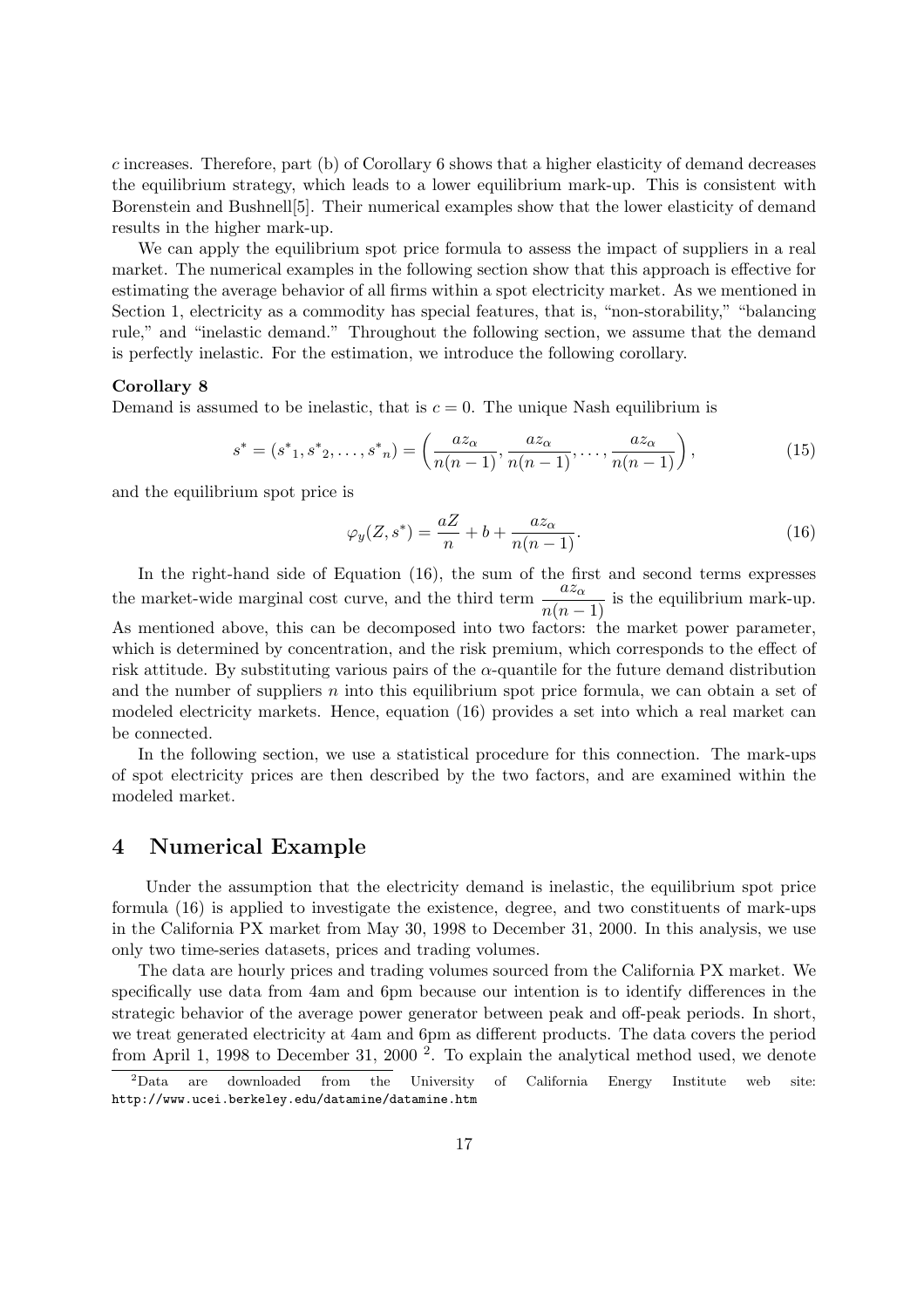each trading volume and price at time *t* by  $x(t)$  and  $y(t)$  without distinguishing between 4am and 6pm. Note that the trading volume is equal to the quantity of demand under the inelastic demand assumption.

Similar to Kanamura and Ohashi<sup>[24]</sup>, suppose that the electricity demand  $X(t)$  is the sum of a deterministic term  $h(t)$  and a stochastic term  $\zeta(t)$ , that is,

$$
X(t) = h(t) + \zeta(t).
$$

For simplicity, *ζ* is assumed to follow a first-order auto-regressive process, hereafter denoted by  $AR(1)$ :

$$
\zeta(t+1) = \gamma_0 + \gamma_1 \zeta(t) + \varepsilon(t+1),
$$

where  $\varepsilon(t+1) \sim N(0, \gamma_2^2)$ .

For each of the peak and off-peak periods, the deterministic trend *h*(*t*) is first estimated by the 10-day moving average of trading volumes. Therefore, the estimated deterministic trend  $h(t)$  is given by

$$
\hat{h}(t) = \frac{1}{10} \sum_{k=0}^{9} x(t - k).
$$

We then use the differences  $\{x(t) - \hat{h}(t)\}$  to estimate the parameters of the AR(1). In this regard, we sequentially estimate the parameters in every *t*-day period with the latest 50 differences, that is, using a 50-day moving estimation. Thus, we have a series of estimated parameters  $\{\hat{\gamma}_0(t), \hat{\gamma}_1(t), \hat{\gamma}_2(t)\}$ . For each *t*-day period, the *α*-quantile of  $X(t+1)$  can be determined by

$$
\hat{h}(t) + \hat{\gamma}_0(t) + \hat{\gamma}_1(t)(x(t) - \hat{h}(t)) + \Phi^{-1}(\alpha)\hat{\gamma}_2(t),
$$

where  $\Phi$  is the distribution function of a standard normal random variable.

Let

$$
\hat{H}(t+1) = \hat{h}(t) + \hat{\gamma}_0(t) + \hat{\gamma}_1(t)(x(t) - \hat{h}(t)), \n\hat{\sigma}(t+1) = \hat{\gamma}_2(t).
$$

We now explain the procedure for calibrating the average risk attitude  $\alpha$  and the number of firms *n*. Based on the equilibrium spot price (16), we consider a multiple linear regression model where the response variable is the spot price, *y*(*t*), and the explanatory variables are the trading volume,  $x(t)$ , and the  $\alpha$ -quantile of one-day ahead electricity demand,  $\hat{H}(t) + \Phi^{-1}(\alpha)\hat{\sigma}(t)$ . Apparently,  $x(t)$  and  $\hat{H}(t) + \Phi^{-1}(\alpha)\hat{\sigma}(t)$  correspond to *Z* and  $z_{\alpha}$ , respectively, on the right hand side of (16).

We use the Akaike information criterion (AIC) to select  $\Phi^{-1}(\alpha)$ , or equivalently  $\alpha$ . It is necessary to introduce a theorem to choose the statistical model or  $\alpha$  with a minimum AIC value. We set the electricity spot prices  $\{y(t)\}\$ , trading volume  $\{x(t)\}\$ ,  $\{\hat{H}(t)\}\$ , and  $\{\hat{\sigma}(t)\}\$ correspond to **y**, **x**1, **x**2, and **x**3, respectively, which are used in Lemma 8 of the Appendix. It is now simple to obtain the following theorem.

#### **Theorem 9**

If  $\{y(t)\}\$ ,  $\{x(t)\}\$ ,  $\{H(t)\}\$ , and  $\{\hat{\sigma}(t)\}\$  satisfy at least one condition of Lemma 8, then there exists a unique  $\alpha$  minimizing the AIC of the multiple regression model.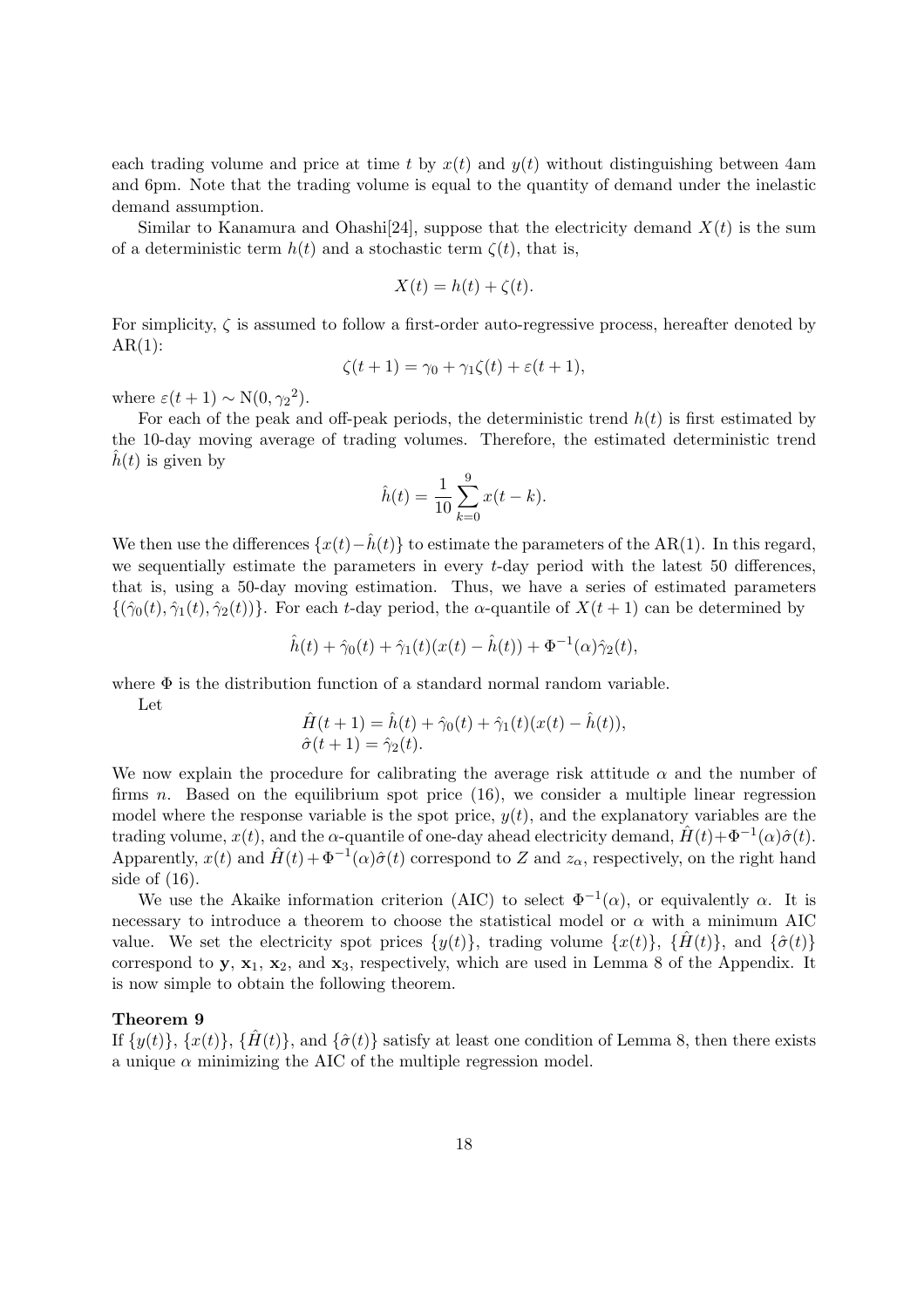If the *α*-quantile of one-day ahead electricity demand is a linear function of  $\Phi^{-1}(\alpha)$ , Theorem 9 is valid. Therefore, instead of AR(1), any discrete time stochastic process can be used in this method, where the conditional distribution of  $\zeta(t+1)$  given  $\zeta(t)$  is a normal distribution.

From Theorem 9, we can obtain the value  $\Phi^{-1}(\alpha)$  that minimizes the AIC value. For comparison, we can also fit a simple linear regression model in which the response variable is  $y(t)$  and the explanatory variable is  $x(t)$ , and then compute the AIC value. If the AIC value for the multiple linear regression model is smaller than that obtained with the simple one, then there is evidence to support  $\hat{H}(t) + \Phi^{-1}(\alpha)\hat{\sigma}(t)$  being a contributing variable. Furthermore, it tells us the overall risk attitude of suppliers. In the case that the estimated  $\alpha$ -quantile is small (large), the average power generator has willingness to pay (receive) a risk premium.

The estimated coefficients imply the number of power generating firms *n*. As can be seen from (16), the estimated coefficients of  $x(t)$  and of  $\hat{H}(t) + \Phi^{-1}(\alpha)\hat{\sigma}(t)$  correspond to  $\alpha$  and  $\frac{a}{n(n-1)}$ , respectively. We can then easily calculate the number of firms *n* with these estimated  $\frac{a}{n(n-1)}$ . coefficients. Thus, we can show the impact of the degree of concentration on spot prices.

We present in Table 1 the results of the multiple and simple regression analyses during the entire period (from May 30, 1998 to December 31, 2000) for 4am and 6pm. In Table 2, we show the results of the regressions for 4am and 6pm in each of the following years: 1998 (from May 30, 1998 to December 31, 1998), 1999 (from January 1, 1999 to December 31, 1999), and 2000 (from January 1, 2000 to December 31, 2000).

#### Insert **Table 1: Results of regression analysis for the entire period** around here

### Insert **Table 2: Results of regression analysis for 1998, 1999, and 2000** around here

Regarding the multiple regressions in each table, the first row shows  $\Phi^{-1}(\alpha)$ , which minimizes AIC, and the second presents the estimated value of  $\alpha$ . Note that if the absolute value of the derived *α*-quantile that minimizes AIC is larger than 6, we set it as *−*6 (if the sign is negative) or 6 (if positive), and use this to calculate  $\alpha$ . The reason this truncation rule is used is that the probability that the absolute value of a standard normal random variable is greater than 3 is less than 0*.*01, and it is extremely rare event that the value is greater than 6. Furthermore, the goal is the estimation of  $\alpha$  and not of  $\Phi^{-1}(\alpha)$ . Thus, based on the probability distribution, meaningless extremely small or large values of  $\Phi^{-1}(\alpha)$  are truncated.

We label the estimated coefficients of  $\{x(t)\}\$ as the "coefficient of trading volume", and those of  $\{\hat{H}(t) + \Phi^{-1}(\alpha)\sigma(t)\}\$ as the "coefficient of *α*-quantile". "Estimated number of firms", "estimated slope of supply curve", and "average mark-up" are also presented in these tables.

We now compare the results of the multiple regression with the simple regression. As we can see in Table 1, the AIC values of the multiple regression are smaller than those of the simple regression for both 4am and 6pm. Therefore, the *α*-quantile term should be included. In Table 2, most of the AIC values indicate that the *α*-quantile terms should be included in the models. However, the AIC values of the simple regression for 6pm in 2000 are smaller than those of the multiple regression.

From the results of the multiple regression in Table 1, most of the parameters are significant at the 1% level. However, the estimated coefficient of trading volume for 6pm is negative.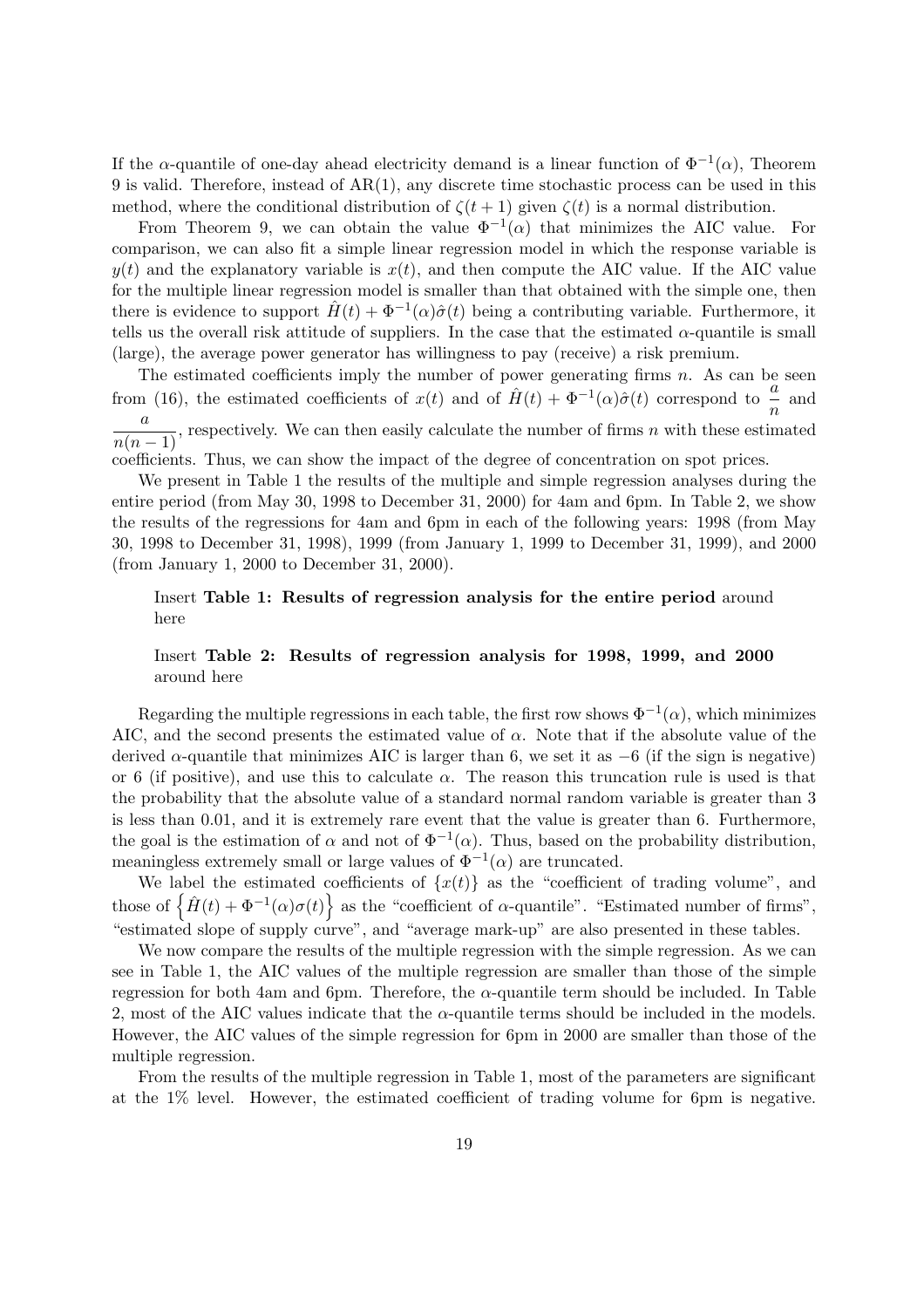Furthermore, the scatter plot of the entire period (from May 30, 1998 to December 31, 2000) in Figure 3-a shows a weak negative correlation between prices and trading volumes. In this case, the slope of the supply curve is downward: larger trading volumes result in lower spot prices, which seems inconsistent with the common assumptions in the context of microeconomics.

#### Insert **Figure 3: Scatter plots for prices and trading volumes** around here

Tables 2-a and 2-b show the results for 1998 and 1999, respectively. Regarding risk attitudes, the estimated values of  $\alpha$  are 0 for 4am in 1999, and for 6pm in both years. These results imply that suppliers paid risk premium during these periods. In contrast, the value is 1 for 4am in 1998, which reflects that suppliers required risk premium during that period.

We now focus on the estimated number of suppliers *n*, which represents the degree of market concentration. For both years, the values of *n* for 4am are smaller than those for 6pm. Thus, the degree of concentration for off-peak periods is higher than for peak periods. If these periods are compared, the result suggests that a small (large) number of plants was in operation during the off-peak (peak) period. Furthermore, the estimated slopes of the marginal cost curves for 4am in 1998 and 1999 are also smaller than those for 6pm. This implies that the capacity constraints may be tighter during peak periods than during off-peak periods.

The coefficients of the  $\alpha$ -quantiles are positive for both 4am and 6pm, and the average mark-ups are all positive in 1998 and 1999. Borenstein et al.[6] find that the average mark-up in 1998 is larger than that in 1999. This result is consistent with our measurement for both 4am and 6pm. In addition, our results imply that demand uncertainty or risk attitude as well as market concentration impact mark-ups. During the off-peak period in 1998, the estimated  $\alpha$  is 1, and each supplier with higher concentration required more risk premium to earn high profits. In this case, the mark-up is higher than that during peak-period. In contrast, although the estimated number of firms for 4am is smaller than that for 6pm in 1999, that is, the degree of market concentration is high during the off-peak period, the demand distribution leads to a lower mark-up than during peak-period. Then a high degree of concentration does not always result in a high mark-up. These findings are important from the point of assessing market performance. As repeatedly emphasized, although previous empirical studies could confirm only the existence and/or degrees of mark-ups, our above results do show how mark-ups are constituted. In addition, the empirical procedure is simpler than those of previous studies.

Table 2-c shows the results for 2000. It is widely considered that drastic structural changes occurred in 2000. In this regard, Borenstein et al.[6] find that the monthly average spot price jumped from \$47.22 MWh (May 2000) to \$120.20 MWh in June 2000 because of an extremely hot summer, and high mark-ups have been observed ever since. From the results for 6pm, we see that the estimated coefficient of the  $\alpha$ -quantile is negative, which suggests the possibility that a negative mark-up exists. However, this estimated parameter is not significant, and has weak explanation power. Furthermore, as mentioned above, the AIC value of the multiple regression for 6pm is larger than that of the simple regression, which shows that the inclusion of the *α*quantile is not necessary useful. These results are presumed to be due to the disruptions in 2000, which imply that our approach is more appropriate in stable markets than unstable ones.

Thus, one might be led to conclude that we are prevented from using linear functions as marginal cost curves during periods of significant change such as the energy crisis in 2000. In this case, an alternative method may be to perform a similar analysis using the equilibrium price formula based on non-linear marginal cost functions.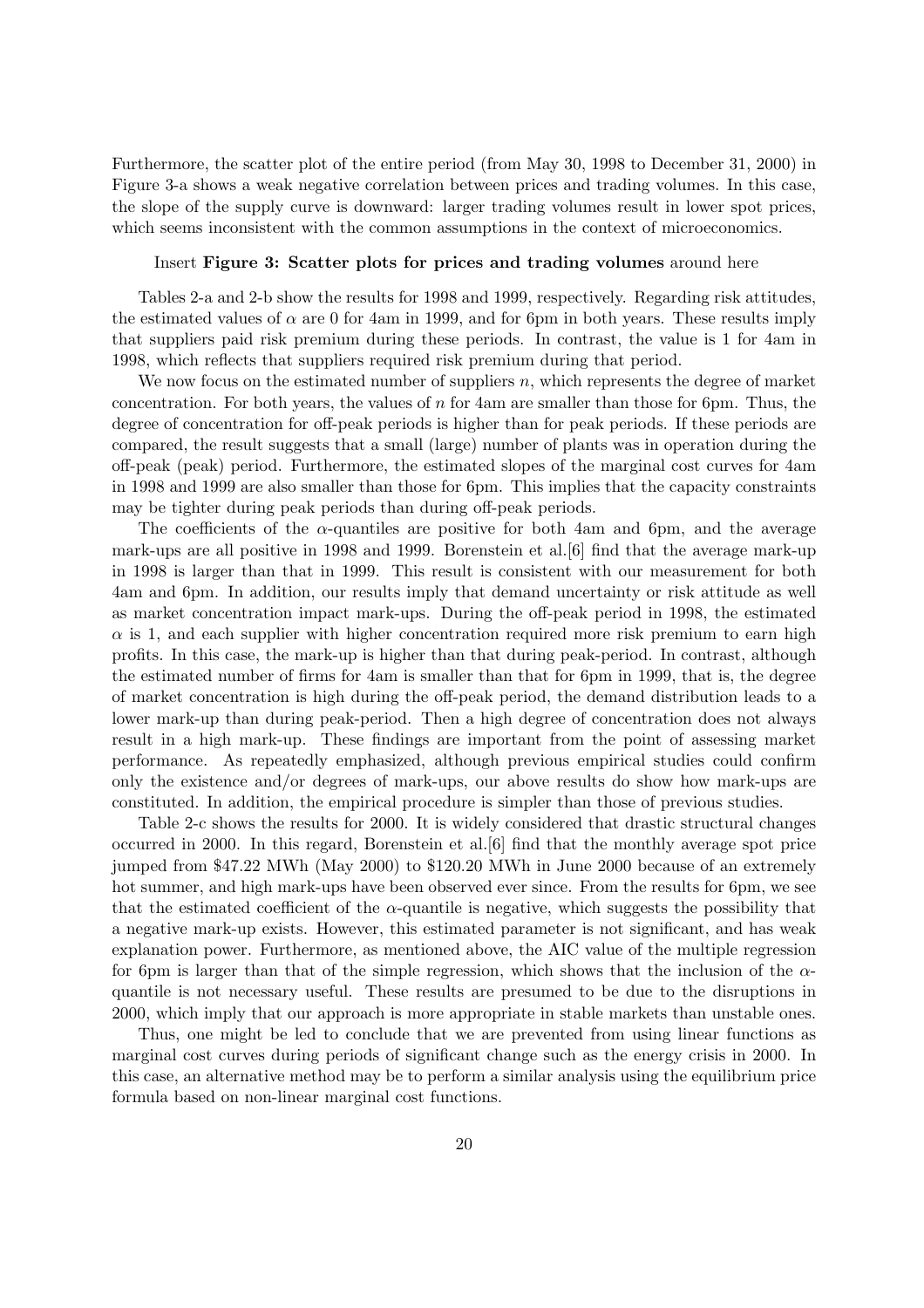We obtain following policy implications from the results under high degree of uncertainty.

First, it is possible to monitor electricity markets with our parsimonious but sophisticated way. In such circumstances, an observed mark-up might stem largely from a normal risk premium. Then, it is difficult for previous approaches to judge the exercise of market power appropriately. In contrast, our approach can evaluate not only the existence but also the constituents. We can examine to what extent the mark-ups, if exist, attribute to the exercised market power.

Second, our approach provides useful information for market policies to limit mark-ups. If the observed mark-ups mainly depend on the exercises of market power, competition promoting policies should be introduced. On the other hand, if the mark-ups are largely attributed to risk premiums, we can restrict them by policies inducing a change in risk attitudes of market participants. In other words, mark-ups can be decreased if some policies make market participants more risk averse. This kind of policies might be different from the competion promoting policies. If that is the case, our approach can help policy makers to confirm which kind of policies is appropriate to employ.

### **5 Conclusions**

We now summarize our results and contributions. To assess the degree of mark-ups in electricity markets, we have developed a framework for connecting each real market with a modeled market. We then investigated the mark-ups in the California PX market from May 30, 1998 to December 31, 2000 using the corresponding modeled market. The main contributions of this study can be stated in two parts.

Regarding the first part of our contributions, we have derived equilibrium spot price formulae, where the mark-up depends on the number of suppliers, the  $\alpha$ -quantile of the future demand distribution, and the slope of the marginal cost curve. As described in Section 3, we decompose a mark-up into two factors from the formulae: the effect of market concentration and the effect of risk attitude. The former factor can be related to exercising market power, and the latter to risk premium. In addition, some properties in the equilibrium indicate a relationship between the number of generators and the slope of the optimal marginal cost function. Further, we impose some mild assumptions regarding the demand uncertainty. Therefore, the spot price formulae enjoy distribution-free properties. In that sense, our model is robust.

With respect to the second part outlined in Section 4, we have presented a simple empirical implementation to investigate market performance. In this procedure, we only used two time series datasets, spot prices and trading volumes, for measuring and decomposing mark-ups. In this study, we attempted to assess the California PX market. The results demonstrate that both the market concentration and averaged risk attitude of suppliers can affect the degree of mark-up.

Despite the value of our contributions, some issues remain. In our model, it is assumed that power producers are homogeneous. However, it may be necessary to include non-homogeneous power producers. Furthermore, as mentioned in Section 4, we assume that the marginal cost function is linear. We intend to extend the marginal cost function to a non-linear function in future research.

Although there is room to extend our model, it can also be applied to many analyses as mentioned in Section 1. For example, our model can be applied to forecasting electricity spot price behavior and spikes, as well as measuring mark-ups. It can also be used to manage market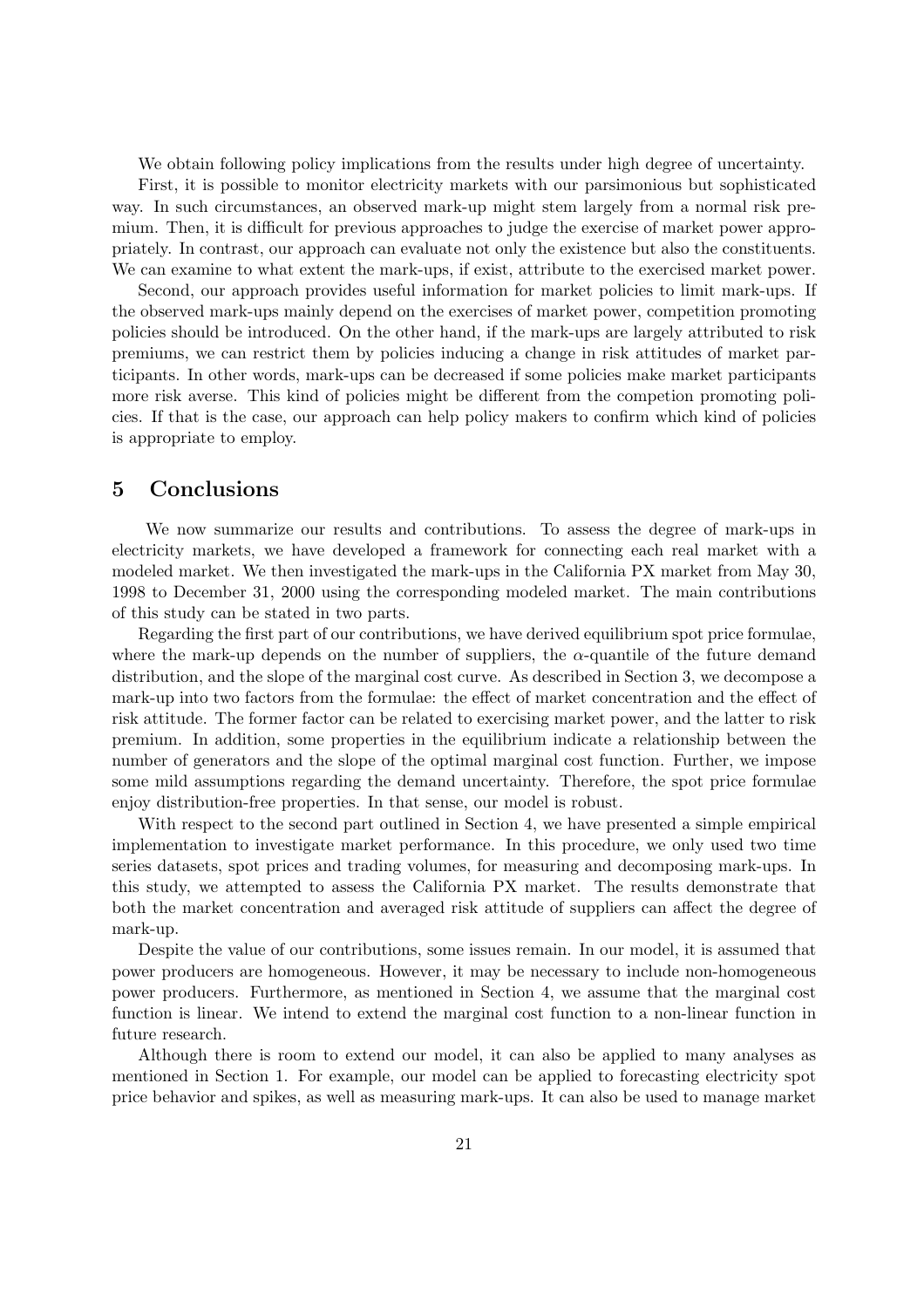risk in electricity markets. Furthermore, our model has a general versatility suitable for use in other non-storable commodity markets.

### **Appendix**

This Appendix provides the proofs of all the results presented in the article.

*✷* **Proof of Lemma 2.** As the *n* producers are homogeneous, it suffices to prove our assertion for  $m = 1$ . For any  $s' = (s'_1, s'_2, \ldots, s'_n) \in \{s \in [0, \infty)^n | F_1(z_\alpha, s) = 0\}$ , we put  $s^0 = (0, s'_{2}, \ldots, s'_{n})$ . Thus,  $0 = \min(0, s'_{2}, \ldots, s'_{n})$ . This implies that  $r(1) = 1$ . Equation (7) and assumption  $z_{\alpha} > bc$  give us

$$
F_1(z_{\alpha}, s^0) \ge \frac{a(z_{\alpha} - bc)^2}{2(n + ac)^2} > 0 = F_1(z_{\alpha}, s').
$$

This inequality tells us that producer 1 can increase the payoff by changing their strategy from *s ′* <sup>1</sup> to 0. Therefore, *s ′* is not a Nash equilibrium.

 $\Box$  **Proof of Lemma 3.** From  $z_{\alpha} > bc$ , it follows that  $s = (0, 0, \ldots, 0)$  belongs to both (a) and (b), i.e., both sets are not empty. Thus, we check whether they are equal. In the case that  $s_j = s_{(n)}$ , (7) is arranged as

$$
F_{j}(z, s)
$$
\n
$$
= \begin{cases}\n0 & \text{for } \frac{a(z - bc) + \sum_{i \neq j} s_{i}}{n - 1 + ac} \leq s_{j} \\
\frac{1}{2a(n + ac)^{2}} \left\{- (n - 1 + ac)(n + 1 + ac) \left(s_{j} - \frac{a(z - bc) + \sum_{i \neq j} s_{i}}{(n - 1 + ac)(n + 1 + ac)}\right)^{2} + \frac{(n + ac)^{2} \left(a(z - bc) + \sum_{i \neq j} s_{i}\right)^{2}}{(n - 1 + ac)(n + 1 + ac)} + \frac{(n - 1 + ac)(n + 1 + ac)}{(n - 1 + ac)(n + 1 + ac)}\right\} \\
& \text{for } s_{j} < \frac{a(z - bc) + \sum_{i \neq j} s_{i}}{n - 1 + ac}\n\end{cases}
$$
\n(17)

For each *s* in (a), there exists an  $m = 1, 2, \ldots, n$  such that  $s_m = s_{(n)}$ . Then, from (17), we see that  $F_m(z_\alpha, s) > 0$  if, and only if,

$$
s_m < \frac{a(z_\alpha - bc) + \sum_{i \neq m} s_i}{n - 1 + ac}.
$$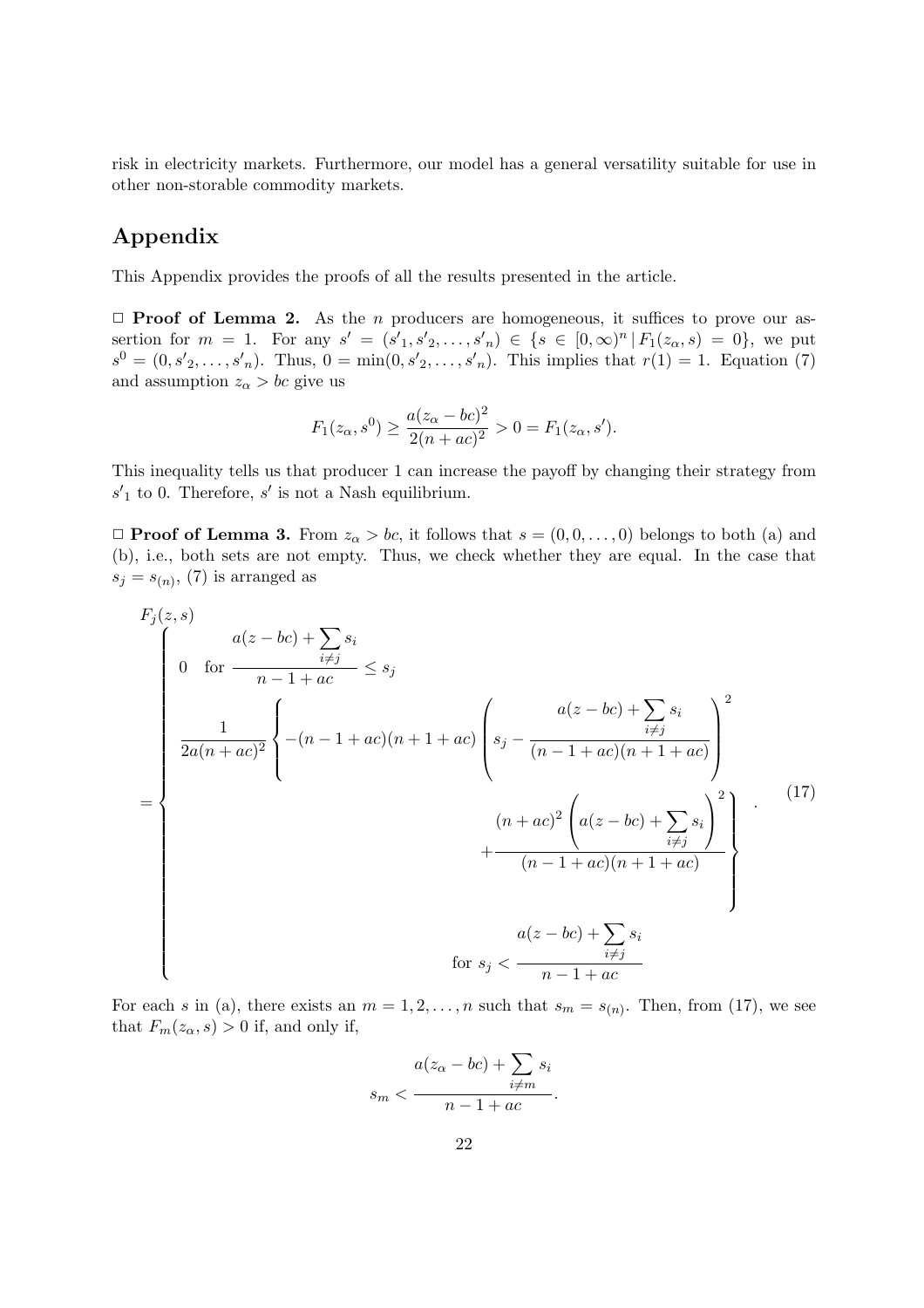Rewriting this inequality, we have

$$
\sum_{i=1}^{n-1} (s_{(n)} - s_{(i)}) + ac(b + s_{(n)}) < az_{\alpha}.
$$

To see that (b) implies (a), we use the fact that  $F_{r^{-1}(n)}(z_\alpha, s) > 0$  leads to  $F_k(z_\alpha, s) > 0$  for all  $k = 1, 2, \ldots, n$ . For any *s* satisfying (b), there exists an  $m = 1, 2, \ldots, n$ , such that  $r(m) = n$ , i.e.,  $s_m = s_{(n)}$ . Hence, an argument opposite to that described above gives us

$$
F_{r^{-1}(n)}(z_{\alpha}, s) = F_m(z_{\alpha}, s) > 0.
$$

*✷* **Proof of Lemma 4.** Because of the assumption that the *n* power producers are homogeneous, it suffices to show that

{Nash equilibrium of the game (8)} 
$$
\subset \left\{ (s_1, s_2, \ldots, s_n) \middle| s_1 = \frac{a(z_\alpha - bc) + \sum_{i=2}^n s_i}{(n-1+ac)(n+1+ac)} \right\}.
$$

For  $j = 2, 3, \ldots, n$ , let  $t_j$  denote a strategy of the power producer *j*, where we assume that  $0 \le t_2 \le t_3 \le \ldots \le t_n$  without loss of generality. Let us arrange  $s_1, t_2, \ldots, t_n$  in non-decreasing order  $t_{(1)} \leq t_{(2)} \leq \cdots \leq t_{(n)}$ . If  $(s_1, t_2, \ldots, t_n)$  is a Nash equilibrium, then Lemma 2 and Lemma 3 give us

$$
\sum_{i=1}^{n-1} (t_{(n)} - t_{(i)}) + ac(b + t_{(n)}) < az_\alpha.
$$

This inequality implies that

$$
(n-1+ac)t_n-\sum_{i=2}^{n-1}t_i-a(z_{\alpha}-bc)
$$

It is apparent that

$$
\frac{a(z_{\alpha} - bc) + \sum_{i=2}^{n} t_i}{(n - 1 + ac)(n + 1 + ac)} < \frac{a(z_{\alpha} - bc) + \sum_{i=2}^{n} t_i}{n - 1 + ac}.
$$

Therefore, if

$$
(n-1+ac)t_n - \sum_{i=2}^{n-1} nt_i - a(z_{\alpha} - bc) \le \frac{a(z_{\alpha} - bc) + \sum_{i=2}^{n} t_i}{(n-1+ac)(n+1+ac)}
$$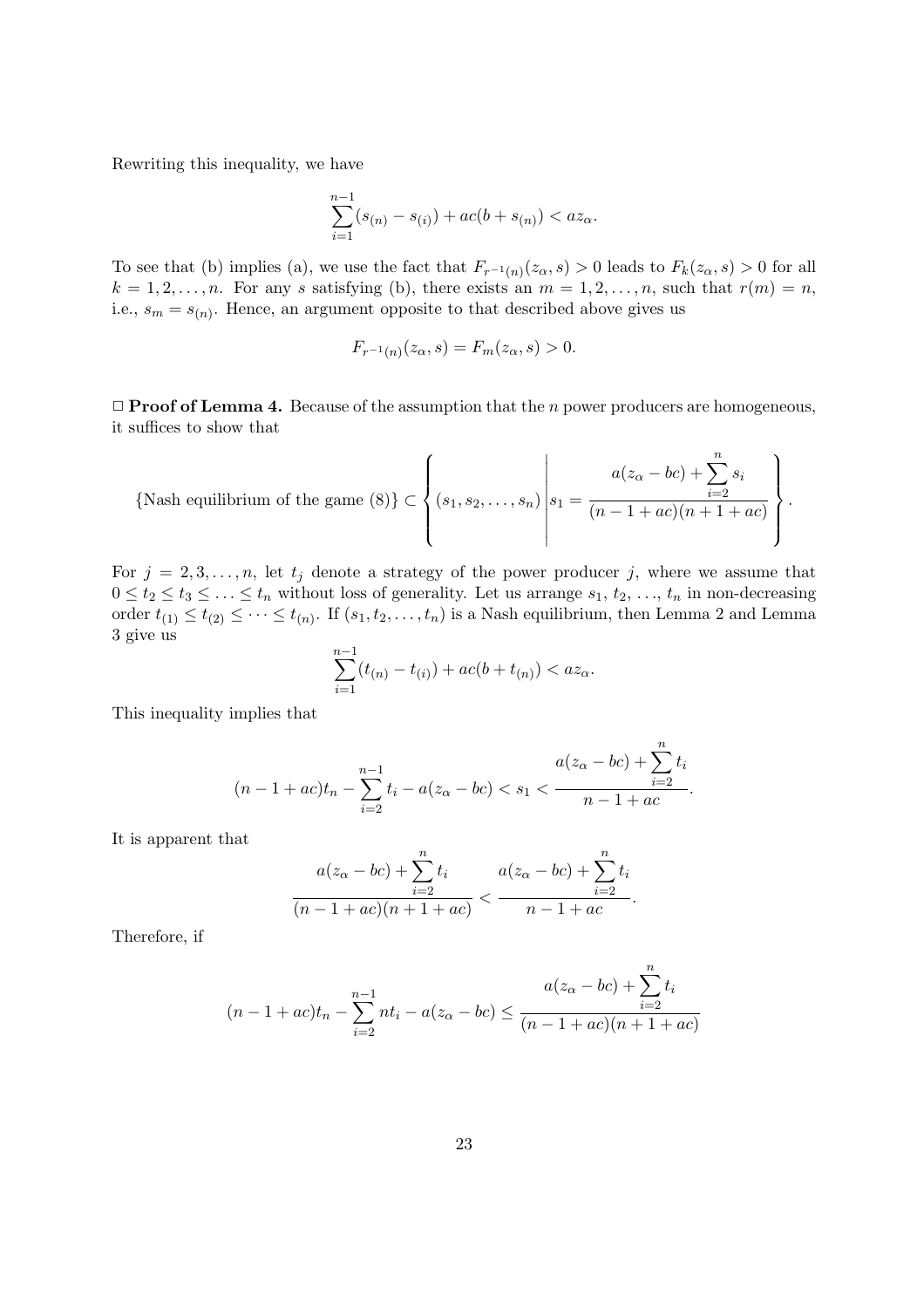holds, the payoff to power producer 1 is maximized at  $s_1 =$  $a(z_\alpha - bc) + \sum^n$ *i*=2 *ti*  $\frac{i=2}{(n-1+ac)(n+1+ac)}$ . Otherwise,

 $s_1 = (n - 1 + ac)t_n$ *n*∑*−*1 *i*=2  $t_i - a(z_\alpha - bc)$  maximizes the payoff. Here, we put

$$
t = \left( (n - 1 + ac)t_n - \sum_{i=2}^{n-1} t_i - a(z_{\alpha} - bc), t_2, \dots, t_n \right).
$$

 $a(z_{\alpha} - bc) + s_1 +$ *n*∑*−*1 *i*=2 *ti*

As we have  $t_n =$  $\frac{i=2}{n-1+ac}$ , Lemma 3 implies  $F_n(z_\alpha, t) = 0$ . Hence, *t* is not a Nash equilibrium by Lemma 2.

#### *✷* **Proof of Lemma 5.** It is easy to show that *A* is nonsingular, and

$$
A^{-1} = \frac{1}{\{(n+ac)^2 - n\}(n+ac)^2}B,
$$

where each diagonal element of *B* is  $(n+ac)^2 - n+1$  and each off-diagonal element is 1. Therefore,

$$
A^{-1}a(z_{\alpha} - bc)\mathbf{1} = \frac{a(z_{\alpha} - bc)}{(n + ac)^2 - n}\mathbf{1}.
$$

 $\Box$  **Proof of Theorem 3.** Suppose that the monopolistic firm selects a strategy *s*<sub>1</sub> *∈* [0*,* ∞). For  $z \geq c(b + s_1)$ , the dispatched electricity is

$$
\frac{1}{1+ac}(z-c(b+s_1)),
$$
\n(18)

and the spot electricity price is

$$
\frac{1}{1+ac}(az+b+s_1).
$$
 (19)

Otherwise, the spot electricity is untradable. The profit function at time one is then given by

$$
\begin{cases}\n0 & \text{for } z < b + s_1, \\
\frac{1}{2a(1+ac)} \left\{-ac(2+ac)\left(s_1 - \frac{z - bc}{c(2+ac)}\right)^2 + \frac{a(1+ac)^2(z - bc)^2}{c(2+ac)}\right\} & \text{for } z \ge b + s_1\n\end{cases}
$$

as explained in Section 2. Thus, it is apparent that  $s_1$  maximizing the  $\alpha$ -quantile of the profit distribution is

$$
s_1^* = \frac{z_{\alpha} - bc}{c(2 + ac)} = \frac{a(z_{\alpha} - bc)}{(1 + ac)^2 - 1}.
$$

By substituting  $s_1^*$  into (18) and (19), we obtain (b).

*✷* **Proof of Corollary 4.** If *Z ≤ bc*, the spot electricity is untradable in both the perfect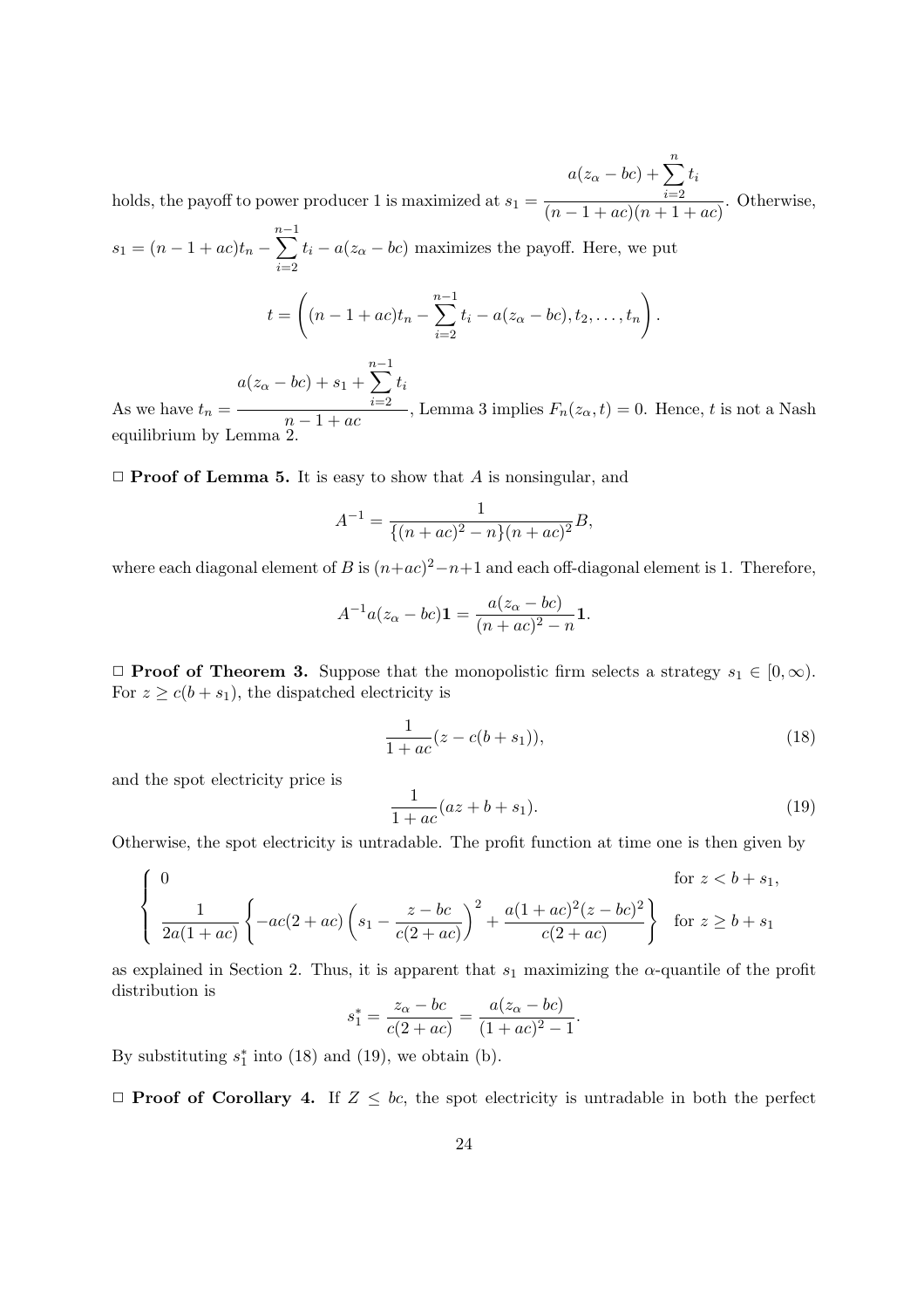competition and the equilibrium. Thus, the total surplus is zero in each case. When the event  $bc \leq Z < bc + \frac{ac(z_{\alpha} - bc)}{(1 - \sqrt{2})^2}$  $\frac{ac(z_{\alpha} - bc)}{(n + ac)^2 - n}$  occurs, the electricity spot is traded at  $\varphi_y(Z, 0) = \frac{n}{n + ac} \left(\frac{aZ_{\alpha} - bc}{n}\right)$  $\frac{iZ}{n} + b$ in the perfect competition. In contrast, spot electricity is untradable in the equilibrium. Therefore, the deadweight loss of market power in the equilibrium is  $\frac{n(Z - bc)^2}{2}$  $\frac{2c(n+ac)}{2c(n+ac)}$ , which is equal to the total surplus generated by the perfect competition. For  $Z \ge bc + \frac{ac(z_{\alpha})}{(1-z)^2}$  $\frac{ac(\sqrt{\alpha})}{(n+ac)^2-n}$ , the deadweight loss of market power is

$$
\frac{1}{2} \cdot \frac{n}{n+ac} \left(1 + \frac{ac}{n}\right) \frac{a(z_{\alpha} - bc)}{(n+ac)^2 - n} \cdot \frac{n}{n+ac} \frac{ac(z_{\alpha} - bc)}{(n+ac)^2 - n} = \frac{a^2 cn(z_{\alpha} - bc)^2}{2(n+ac)\{(n+ac)^2 - n\}^2}.
$$

*✷* **Proof of Corollary 6.** To show (a), we have

$$
\frac{\partial s^*_{j}}{\partial a} = \frac{(z_{\alpha} - bc)\{n(n-1) - a^2c^2\}}{\{(n+ac)^2 - n\}^2}.
$$

Therefore,  $s^*$  is maximized at the point where the partial derivative is equal to zero, that is,  $a = \frac{\sqrt{n(n-1)}}{n}$  $\frac{c}{c}$ .

The partial derivative of  $s^*$  with respect to *c* gives us the proof of (b) as follows:

$$
\frac{\partial s^*_{j}}{\partial c} = \frac{-ab\{(n+ac)^2 - n\} - a(z_{\alpha} - bc)\{2a(n+ac)\}}{\{(n+ac)^2 - n\}^2} \le 0.
$$

For the proof of Corollary 7, it is convenient to introduce a family of polynomials with degree 4:

$$
p_n(t) = t^4 + 2nt^3 + 3(n-1)t^2 - 2n(n-1)^2t - n(n-1)^2(n+1) \text{ for } n \in \mathbb{N}.
$$
 (20)

We show a related property of these polynomials.

#### **Lemma 6**

For each  $n \in \mathbb{N}$ ,  $p_n(t) = 0$  has a unique non-negative root  $\lambda(n)$ . Moreover,  $\lambda(1) = 0$  and

$$
n - 1 < \lambda(n) < n \quad \text{for } n \ge 2.
$$

#### $\Box$  **Proof of Lemma 6.** If  $n = 1$ ,

$$
p_1(t) = t^4 + 2t^3 = t^3(t+2).
$$

Therefore, it is apparent that  $\lambda(1) = 0$ .

For  $n \geq 2$ , we first prove the existence and uniqueness of the non-negative root. The first derivative of *p<sup>n</sup>* is

$$
\frac{d}{dt}p_n(t) = 4t^3 + 6nt^2 + 6(n-1)t - 2n(n-1)^2.
$$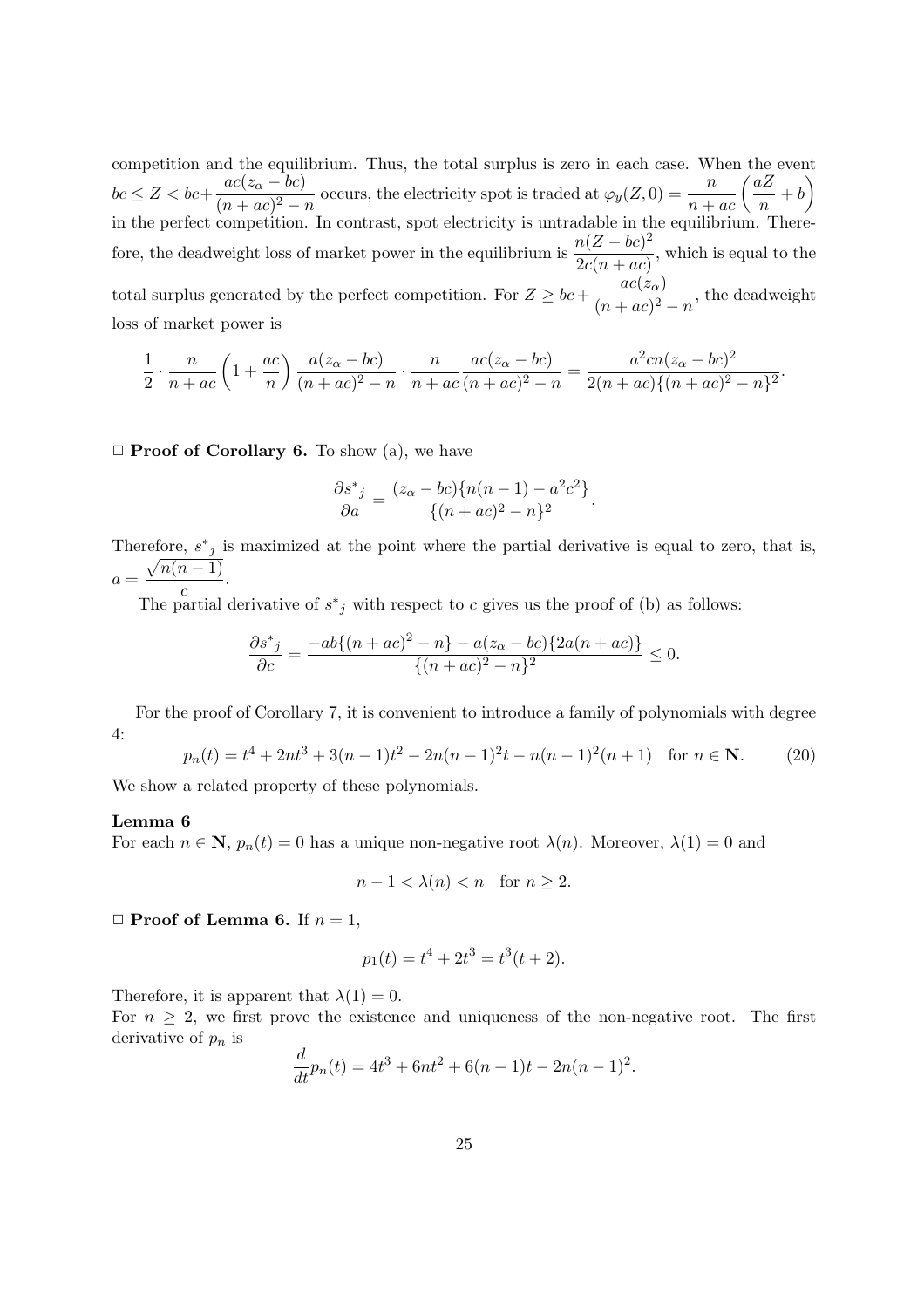It is easy to see that

$$
\frac{d}{dt}p_n(0) = -2n(n-1)^2 < 0 \quad \text{and} \quad \lim_{t \to \infty} \frac{d}{dt}p_n(t) = \infty.
$$

As the second derivative of  $p_n$  satisfies

$$
\frac{d^2}{dt^2}p_n(t) = 12t^2 + 12nt + 6(n-1) > 0 \text{ for } t \ge 0,
$$

 $\frac{d}{dt}p_n(t)$  is increasing on  $[0, \infty)$ . These imply the existence of a unique positive value  $t_{n,0}$ , which satisfies  $\frac{d}{dt}p_n(t_{n,0}) = 0$ . The behavior of  $p_n$  on  $[0,\infty)$  is summarized in the following table.

|       | $-2n(n-1)^2$                            |         |  |
|-------|-----------------------------------------|---------|--|
| $p_n$ | $-n(n-1)^2(n+1)$ $\vert \searrow \vert$ | minimum |  |

Hence, the existence of a unique positive root is proved. By substituting both  $n-1$  and  $n$  for  $p_n(t)$ ,

$$
p_n(n-1) = -2(n-1)^2 < 0,
$$
  
\n
$$
p_n(n) = n(3n^2 + 4n(n-1) + n^2 - 1) > 0.
$$

Therefore, we obtain the inequalities.

 $\Box$  **Proof of Corollary 7.** We substitute the Nash equilibrium (11) into  $F_j(z_\alpha, s)$  and obtain:

$$
F_j(z_\alpha, s^*) = \frac{a(n-1+ac)(n+1+ac)(z_\alpha - bc)^2}{2\{(n+ac)^2 - n\}^2}
$$

*.*

For  $n=1$ ,

$$
F_j(z_\alpha, s^*) = \frac{(z_\alpha - bc)^2}{2c(2 + ac)^2},
$$

which is a decreasing function of *a*. For any  $n = 2, 3, \ldots$ , we find the partial derivative of  $F_j(z_\alpha, s^*)$  with respect to *a*:

$$
\frac{\partial}{\partial a}F_j(z_\alpha, s^*)
$$
  
= 
$$
\frac{-(z_\alpha - bc)^2 \{(ac)^4 + 2n(ac)^3 + 3(n-1)(ac)^2 - 2n(n-1)^2(ac) - n(n-1)^2(n+1)\}}{2\{(n+ac)^2 - n\}^3}.
$$

Thus, Lemma 6 yields the desired results.

Lemma  $7 = x^2 + b_1x + b_2$ <br>Let  $q(x) = \frac{x^2 + b_1x + b_2}{x^2 + b_2x + b_1}$  $\frac{x^2 + b_1x + b_2}{x^2 + b_3x + b_4}$  with  $b_3^2 - 4b_4 < 0$ .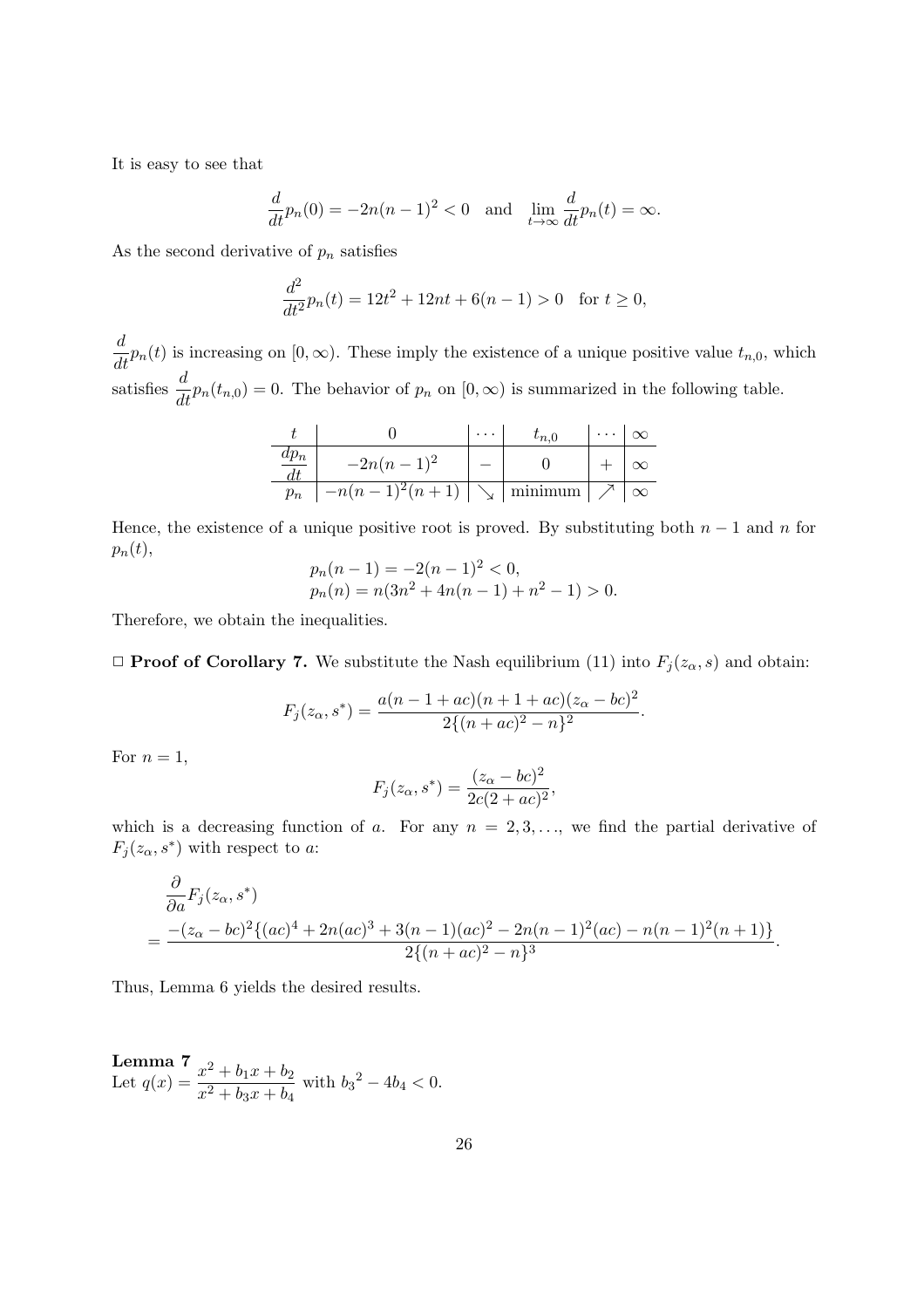- (a) If  $b_1 \neq b_3$ , there exist a unique maximum point and a unique minimum point for *q*.
- (b) Suppose  $b_1 = b_3$ . If  $b_2 < b_4$ , the maximum of *q* occurs only at  $x = -\frac{b_1}{2}$  $\frac{b_1}{2}$ ; if  $b_2 > b_4$ , the minimum of *q* occurs at only  $x = -\frac{b_1}{2}$  $\frac{1}{2}$ .

*✷* **Proof of Lemma 7.** First, we provide a proof for (a). We have

$$
\frac{d}{dx}q(x) = \frac{(b_3 - b_1)x^2 + 2(b_4 - b_2)x + (b_1b_4 - b_2b_3)}{(x^2 + b_3x + b_4)^2}
$$
\n(21)

and

$$
(b_4 - b_2)^2 - (b_3 - b_1)(b_1b_4 - b_2b_3)
$$
  
=  $b_4 \left(b_1 - \frac{b_3(b_2 + b_4)}{2b_4}\right)^2 + \frac{(b_2 - b_4)^2(-b_3^2 + 4b_4)}{4b_4} > 0,$ 

where we have used the fact that  $b_3^2 - 4b_4 < 0$  gives us  $b_4 > 0$ . Hence, there exist two distinct real numbers  $x_1$  and  $x_2$  such that  $\frac{d}{dx}q(x_1) = \frac{d}{dx}q(x_2) = 0$ . The behavior of *q* is obtained as follows. For  $b_1 < b_3$ ,

| $\boldsymbol{x}$ | $\boldsymbol{x}$ | x <sub>2</sub> |  |
|------------------|------------------|----------------|--|
| $\bm{u}$         |                  |                |  |
|                  | maximum          | minimum        |  |

and for  $b_1 > b_3$ ,

| $\boldsymbol{x}$   | $\boldsymbol{x}$ | $\ddot{\phantom{1}}$ | $x_2$   |  |
|--------------------|------------------|----------------------|---------|--|
| $\mu$<br>$\iota x$ |                  |                      |         |  |
|                    | minimum          |                      | maximum |  |

In addition,

$$
\lim_{x \to -\infty} q(x) = \lim_{x \to \infty} q(x) = 1.
$$

Thus, we have the desired result.

In the case that  $b_1 = b_3$ , the derivative of *q* reduces to

$$
\frac{d}{dx}q(x) = \frac{(b_4 - b_2)(2x + b_1)}{(x^2 + b_1x + b_4)^2},
$$

which leads to the conclusion.

To show the following lemma, we also introduce some mathematical settings. Given independent column vectors  $\mathbf{1} = \{1, 1, \ldots, 1\}$ ,  $\mathbf{x}_1, \mathbf{x}_2, \mathbf{x}_3$ , and  $\mathbf{y}$  in  $\mathbf{R}^N$  with  $N \geq 5$ , let  $\mathbf{x}_0$  be the orthogonal projection of **y** onto the span of  $\{1, x_1, x_2 + \lambda x_3\}$ , where the transpose of matrix M is denoted by  $^{\mathrm{t}}M$ . We set

$$
S_e(\lambda) = {}^{\rm t}(\mathbf{y} - \mathbf{x}_0)(\mathbf{y} - \mathbf{x}_0).
$$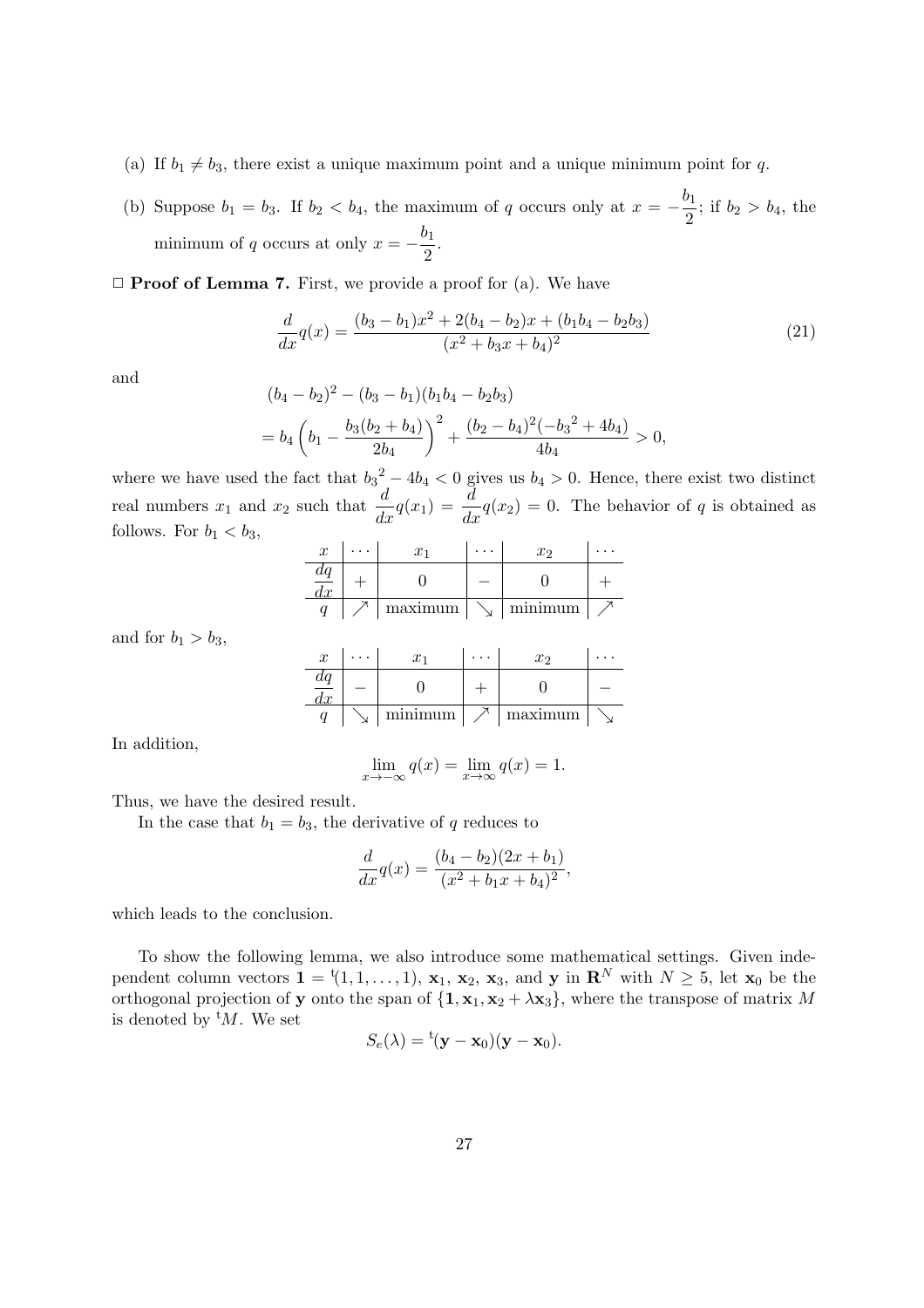In addition,

$$
\overline{x}_j := \frac{t_1 x_j}{N} \quad \text{for } j = 1, 2, 3, \quad \overline{y} := \frac{t_1 y}{N}
$$
\n
$$
S_{ij} := {}^t(\mathbf{x}_i - \overline{x}_i \mathbf{1})(\mathbf{x}_j - \overline{x}_j \mathbf{1}) \quad \text{for } 1 \le i \le j \le 3,
$$
\n
$$
S_{jy} := {}^t(\mathbf{x}_j - \overline{x}_j \mathbf{1})(\mathbf{y} - \overline{y} \mathbf{1}) \quad \text{for } j = 1, 2, 3, \qquad S_{yy} := {}^t(\mathbf{y} - \overline{y} \mathbf{1})(\mathbf{y} - \overline{y} \mathbf{1}),
$$
\n
$$
A_1 := S_{11} S_{33} - (S_{13})^2, \quad A_2 := S_{11} S_{23} - S_{12} S_{13}, \quad A_3 := S_{11} S_{22} - (S_{12})^2,
$$
\n
$$
B_1 := (S_{1y})^2 S_{33} - 2S_{13} S_{1y} S_{3y} + S_{11} (S_{3y})^2,
$$
\n
$$
B_2 := S_{11} S_{2y} S_{3y} - S_{13} S_{1y} S_{2y} - S_{12} S_{1y} S_{3y} + (S_{1y})^2 S_{23},
$$
\n
$$
B_3 := S_{11} (S_{2y})^2 - 2S_{12} S_{1y} S_{2y} + S_{22} (S_{1y})^2.
$$

The following matrix is positive-definite:

$$
\left(\begin{array}{cc} S_{11} & S_{13} \\ S_{13} & S_{33} \end{array}\right).
$$

Then we can see that

$$
A_1 = \det \left( \begin{array}{cc} S_{11} & S_{13} \\ S_{13} & S_{33} \end{array} \right) > 0
$$

and

$$
B_1 = \begin{pmatrix} S_{3y} & -S_{1y} \end{pmatrix} \begin{pmatrix} S_{11} & S_{13} \ S_{13} & S_{33} \end{pmatrix} \begin{pmatrix} S_{3y} \ -S_{1y} \end{pmatrix} > 0.
$$

**Lemma**  $\frac{8}{42}$ <br>If either  $\frac{A_2}{4}$  $\frac{X_2}{A_1}\neq \frac{B_2}{B_1}$  $\frac{B_2}{B_1}$  or  $\frac{A_3}{A_1}$  $\frac{A_3}{A_1} > \frac{B_3}{B_1}$  $\frac{25}{B_1}$  holds, then there exists a unique  $\lambda$  that minimizes  $S_e(\lambda)$ .

 $\Box$  **Proof of Lemma 8.** According to the assumption, there exist  $b_0$ ,  $b_1$  and  $b_2$ , such that

$$
\mathbf{x}_0 = b_0 \mathbf{1} + b_1 \mathbf{x}_1 + b_2 (\mathbf{x}_2 + \lambda \mathbf{x}_3),
$$
  
\n
$$
{}^{t} \mathbf{1} \{ \mathbf{y} - b_0 \mathbf{1} - b_1 \mathbf{x}_1 - b_2 (\mathbf{x}_2 + \lambda \mathbf{x}_3) \} = 0,
$$
  
\n
$$
{}^{t} \mathbf{x}_1 \{ \mathbf{y} - b_0 \mathbf{1} - b_1 \mathbf{x}_1 - b_2 (\mathbf{x}_2 + \lambda \mathbf{x}_3) \} = 0,
$$
  
\n
$$
{}^{t} (\mathbf{x}_2 + \lambda \mathbf{x}_3) \{ \mathbf{y} - b_0 \mathbf{1} - b_1 \mathbf{x}_1 - b_2 (\mathbf{x}_2 + \lambda \mathbf{x}_3) \} = 0.
$$

Then we have

$$
b_0 = \frac{\mathbf{t}_1 \mathbf{y} - b_1 \mathbf{t}_1 \mathbf{x}_1 - b_2 \mathbf{t}_1 (\mathbf{x}_2 + \lambda \mathbf{x}_3)}{N}
$$
(22)

and

$$
\begin{pmatrix}\nb_1 \\
b_2\n\end{pmatrix} = \frac{1}{S_{11}(S_{22} + 2\lambda S_{23} + \lambda^2 S_{33}) - (S_{12} + \lambda S_{13})^2} \begin{pmatrix}\nS_{22} + 2\lambda S_{23} + \lambda^2 S_{33} & -S_{12} - \lambda S_{13} \\
-S_{12} - \lambda S_{13} & S_{11}\n\end{pmatrix} \begin{pmatrix}\nS_{1y} \\
S_{2y} + \lambda S_{3y}\n\end{pmatrix}.
$$
\n(23)

Here, the matrix

$$
\left(\begin{array}{cc}S_{11} & S_{12} + \lambda S_{13} \\ S_{12} + \lambda S_{13} & S_{22} + 2\lambda S_{23} + \lambda^2 S_{33}\end{array}\right)
$$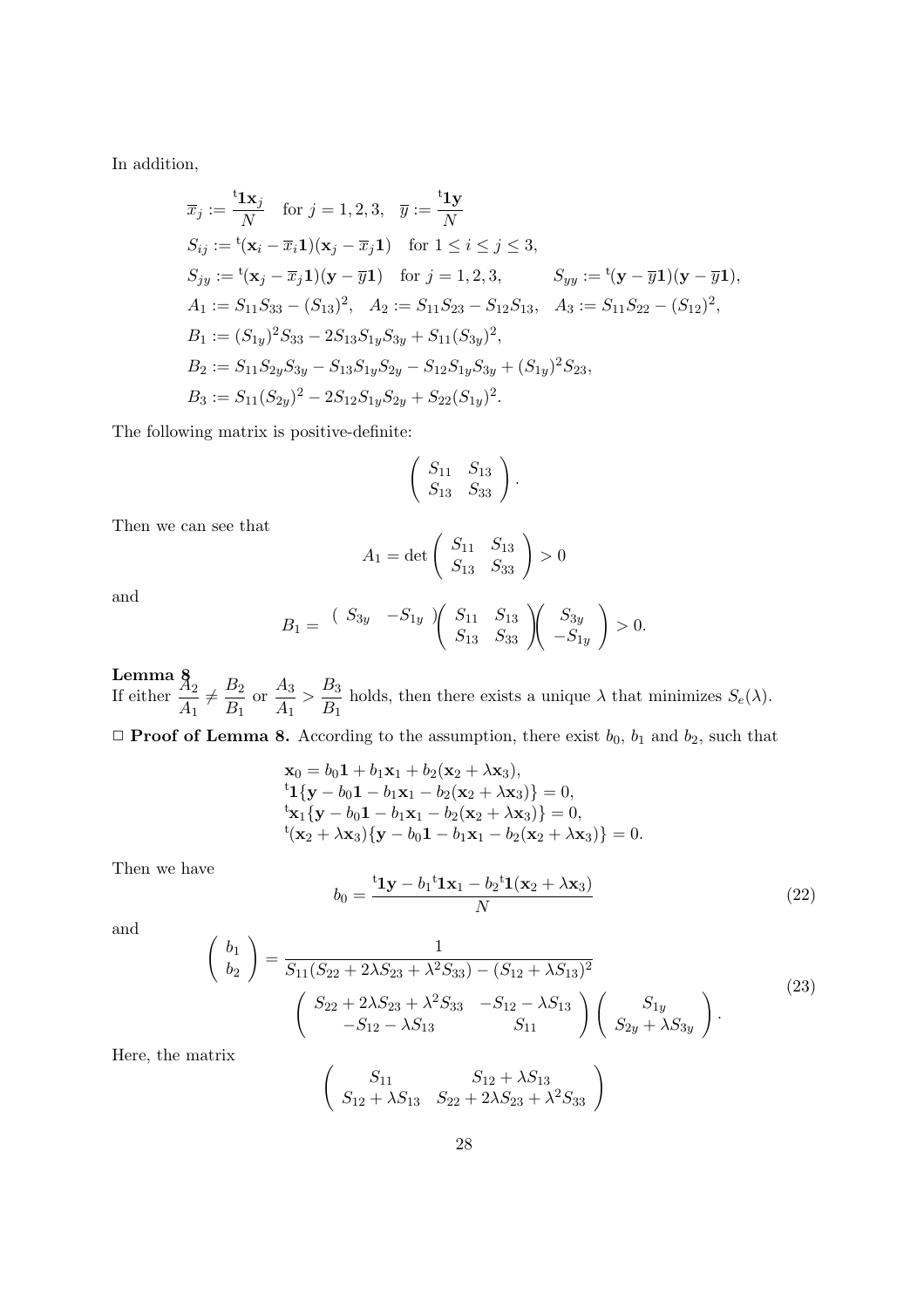is positive definite for any  $\lambda \in \mathbf{R}$ . Therefore, the determinant, which is the denominator in equation (23), is positive. Substituting (22) and (23) into  $S_e(\lambda)$  yields

$$
S_e(\lambda) = S_{yy} - \frac{B_1 \lambda^2 + B_2 \lambda + B_3}{A_1 \lambda^2 + A_2 \lambda + A_3} = S_{yy} - \frac{B_1}{A_1} \frac{\lambda^2 + \frac{B_2}{B_1} \lambda + \frac{B_3}{B_1}}{\lambda^2 + \frac{A_2}{A_1} \lambda + \frac{A_3}{A_1}}.
$$

Therefore, Lemma 7 provides us with the conclusion.

### **References**

- [1] Anderson, E. J. and Philpott, H., "Optimal Offer Construction in Electricity Markets," *Mathematics of Operations Research*, Vol.27(2002), pp.82-100.
- [2] Anderson, E. J. and Xu, H., "Supply Function Equilibrium in Electricity Spot Markets with Contracts and Price Caps," *Journal of Optimization Theory and Applications*, Vol.124(2005), pp.257-283.
- [3] Baldick, R., Grant, R. and Kahn, E., "Theory and Application of Linear Supply Function Equilibrium in Electricity Markets," *Journal of Regulatory Economics*, Vol.25(2004), pp. 143-167.
- [4] Barlow, M. T., "A Diffusion Model for Electricity Prices," *Mathematical Finance*, Vol. 12(2002), pp. 287-298.
- [5] Borenstein, S., and Bushnell, J. B., "An Empirical Analysis of the Potential for Market Power in California's Electricity Industry," *The Journal of Industrial Economics*, Vol. 47(1999), pp. 285-323.
- [6] Borenstein, S., Bushnell J. B., and Wolak, F. A.,"Measuring Market Inefficiencies in California's Restructured Wholesale Electricity Market," *American Economic Review*, Vol. 92(2002), No.5, pp.1376-1405.
- [7] Bushnell, J. B., Mansur, E. T., and Saravia, C., "Market Structure, and Competition: An Analysis of Restructured US Electricity Markets," *American Economic Review*, Vol. 98(2008), No.1, pp.237-266.
- [8] Chambers, C. P., "Ordinal aggregation and quantiles," *Journal of Economic Theory*, Vol. 137(2007), pp. 416-431.
- [9] Chambers, C. P., "An Axiomatization of Quantiles on the Domain of Distribution Functions," *Mathematical Finance*, Vol.19(2009), pp. 335-342.
- [10] Davison, M., Anderson, C. L., Marcus, B., and Anderson, K., "Development of a Hybrid Model for Electrical Power Spot Prices," *IEEE Transactions on Power Systems*, Vol.17(2002), pp.257-264.
- [11] Fabra, N., von der Fehr, N.-H., and Harbord, D., "Designing Electricity Auctions," *RAND Journal of Economics* , Vol.37(2006), pp.23-46.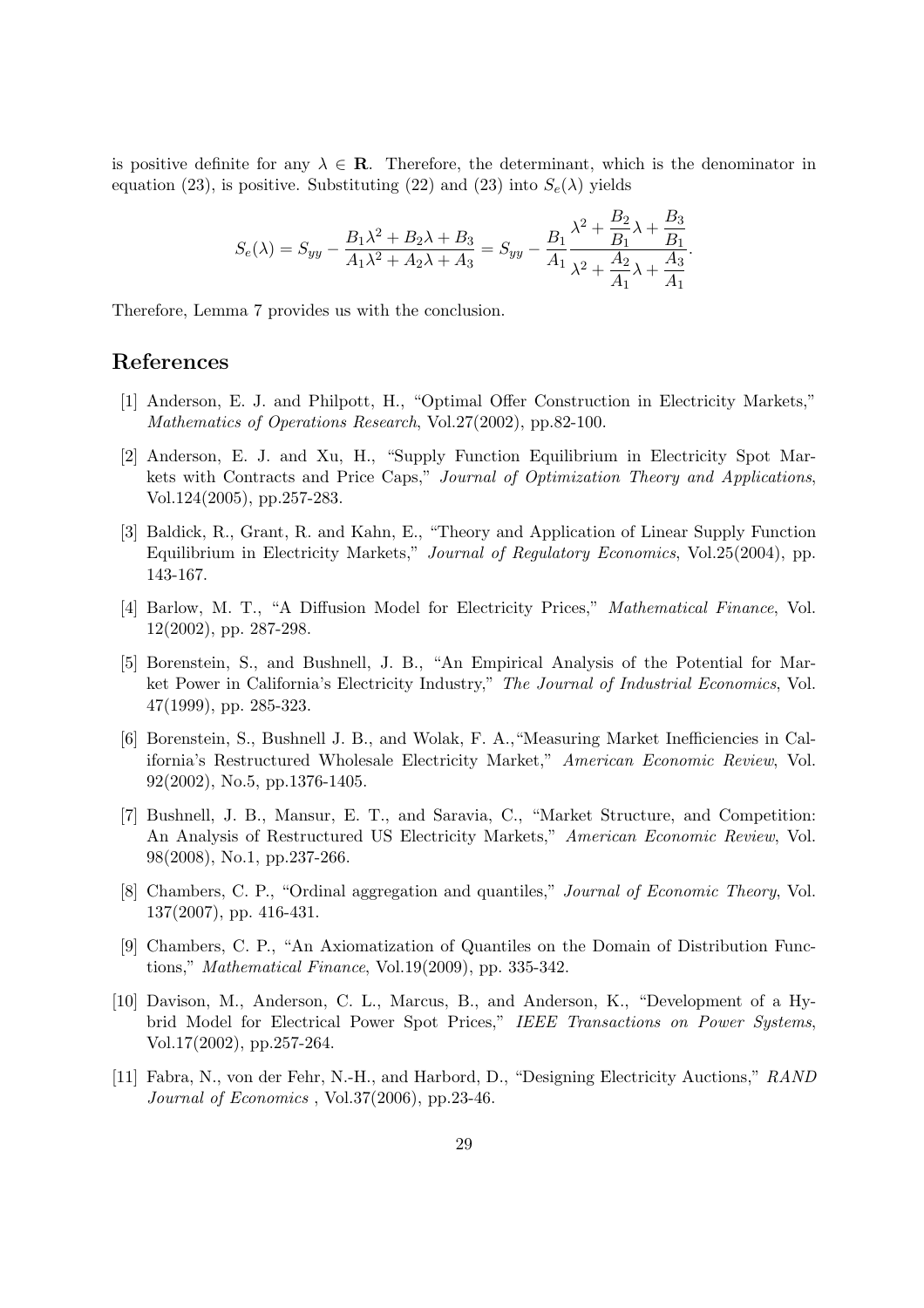- [12] Green, R., "Increasing Competition in the British Electricity Spot Market," *Journal of Industrial Economics*, Vol.44(1996), pp.205-216.
- [13] Green, R., "The Electricity Contract Market in England and Wales," *Journal of Industrial Economics*, Vol.47(1999), pp.107-214.
- [14] Green, R. J., and Newbery, D., "Competition in the British Electricity Spot Market," *The Journal of Political Economy*, Vol. 100(1992), pp. 929-953.
- [15] Hadsell, L., Marathe, A., and Shawky, H. A., "Estimating Volatility of Wholesale Electricity Spot Prices in the US," *The Energy Journal*, Vol.25(2004), pp.23-40.
- [16] Hadsell, L., and Shawky, H. A., "Electricity Price Volatility and the Marginal Cost of Congestion: An Empirical Study of peak Hours on the NYISO Markets, 2001-2004," *Energy Journal*, Vol.27(2006) , pp.157-179.
- [17] Holmberg, P., "Supply Function Equilibrium with Asymmetric Capacities and Constant Marginal Costs," *Energy Journal* , Vol.28(2007), pp.55-82.
- [18] Hortacsu, A., and Puller, S. L., "Understanding Strategic Bidding in Multi-Unit Auctions: A Case Study of the Texas Electricity Spot Market," *RAND Journal of Economics*, Vol.39(2008), pp.86-114.
- [19] Huisman, R., and Mahieu, R., "Regime Jumps in Power Prices," *Energy Economics*, Vol.25(2003), pp.425-434.
- [20] Ishii, M., "The Basis for a Game-theoretic Analysis of Wholesale Electricity Markets," *Management Journal* (Daito Bunka University Management Society), Vol.14(2007), pp.31- 42.
- [21] Johnson, B., and Barz, G., "Selecting Stochastic Processes for Modelling Electricity Prices," In: Jameson, R.(ed.), *Energy Modelling and the Management of Uncertainty*, Risk Books, 1999.
- [22] Joskow, P. L., and Kahn, E., "A Quantitative Analysis of Pricing Behavior in California's Wholesale Electricity Market During Summer 2000," *Energy Journal*, Vol.23(2002), pp.1- 35.
- [23] Klemperer, P. D., and Meyer, M. A., "Supply Function Equilibria in Oligopoly under Uncertainty," *Econometrica*, Vol. 57(1989), pp. 1243-1277.
- [24] Kanamura, O., and Ohashi, K., "A Structural Model for Electricity Prices with Spikes: Measurement of Spike Risk and Optimal Policies for Hydropower Plant Operation," *Energy Economics*, Vol.29(2007), pp.1010-1032.
- [25] Manski, C. F. "Ordinal Utility Models of Decision Making under Uncertainty," *Theory and Decision*, Vol.25(1988), pp. 79-104.
- [26] Mansur, E. T., "Upstream Competition and Vertical Integration in Electricity Markets," *Journal of Law and Economics*, Vol.50(2007), pp.125-156.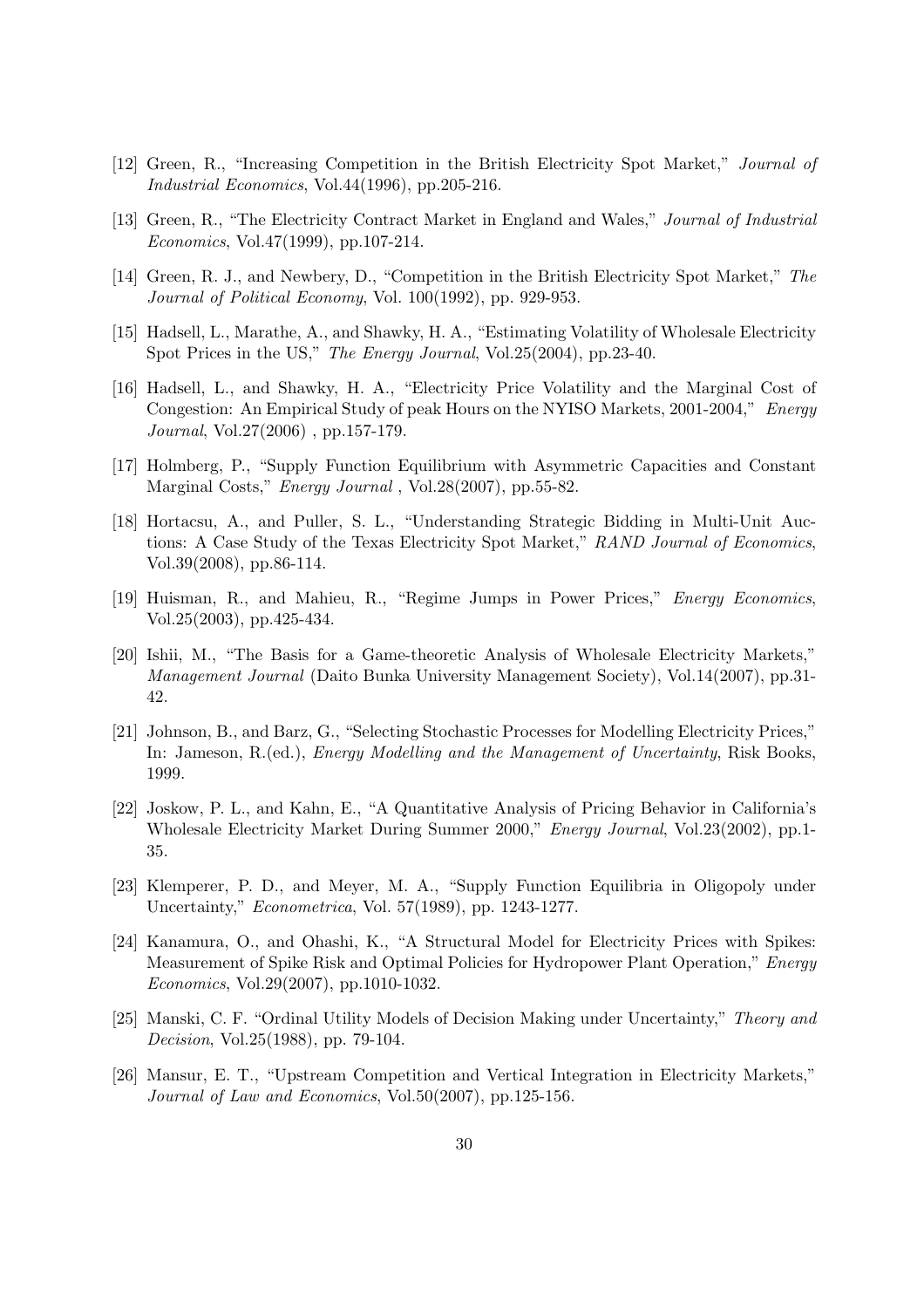- [27] Mansur, E. T., "Measuring Welfare in Restructured Electricity Markets," *Review of Economics and Statistics*, Vol.90(2008), pp.369-386, 2008.
- [28] Mount, T. D., Ning, Y., and Cai, X., "Predicting Price Spikes in Electricity Markets Using a Regime-Switching Model with Time-Varying Parameters", *Energy Economics*, Vol.28(2006), pp.62-80.
- [29] Newbery, D., "Increasing Competition in the British Electricity Spot Market," *Journal of Industrial Economics*, Vol. 44(1996), pp. 205-216.
- [30] Newbery, D., "Competition, Contracts, and Entry in the Electricity Spot Market," *Rand Journal of Economics*, Vol. 29(1998), pp. 726-749.
- [31] Rudkevich, A., Duckworth, M., and Rosen, R., "Modeling Electricity Pricing in a Deregulated Generation Industry: The Potential Oligopoly Pricing in a Poolco," *Energy Journal*, Vol.19(1998), pp.19-48.
- [32] Rostek, K., "Quantile Maximization in Decision Theory," *Review of Economic Studies*, Vol. 77(2010), pp. 339-371.
- [33] Stoft, S., *Power System Economics*, John Wiley & Sons, Inc., Publication, 2002.
- [34] Spear, S. E, "The Electricity Market Game," *Journal of Economic Theory*, Vol.109(2003), pp. 300-323.
- [35] Sweeting, A., "Market Power in the England and Wales Wholesale Electricity Market 1995- 2000," *Economic Journal*, Vol.117(2007), pp.654-685.
- [36] von der Fehr, N.-H. M, and Harbord, D., "Spot Market Competition in the UK Electricity Industry," *Economic Journal*, Vol.103(1993), pp.531-546.
- [37] Wolak, F. A., "An Empirical Analysis of the Impact of Hedge Contracts on Bidding Behavior in a Competitive Electricity Markets," *International Economic Journal*, Vol.14(2000), No.2, pp.1-39.
- [38] Wolak, F. A., "Measuring Unilateral Market Power in Wholesale Electricity Markets; The California Market, 1998-2000," *American Economic Review*, Vol.93(2003), No.2, pp.425- 430.
- [39] Wolfram, C. D., "Strategic Bidding in a Multiunit Auction: an Empirical Analysis of bids to supply electricity in England and Wales," *RAND Journal of Economics*, Vol.29(1998), pp.703-725.
- [40] Wolfram, C. D., "Measuring Duopoly Power in the British Electricity Spot Market," *American Economic Review*, Vol.89(1999), pp.805-826.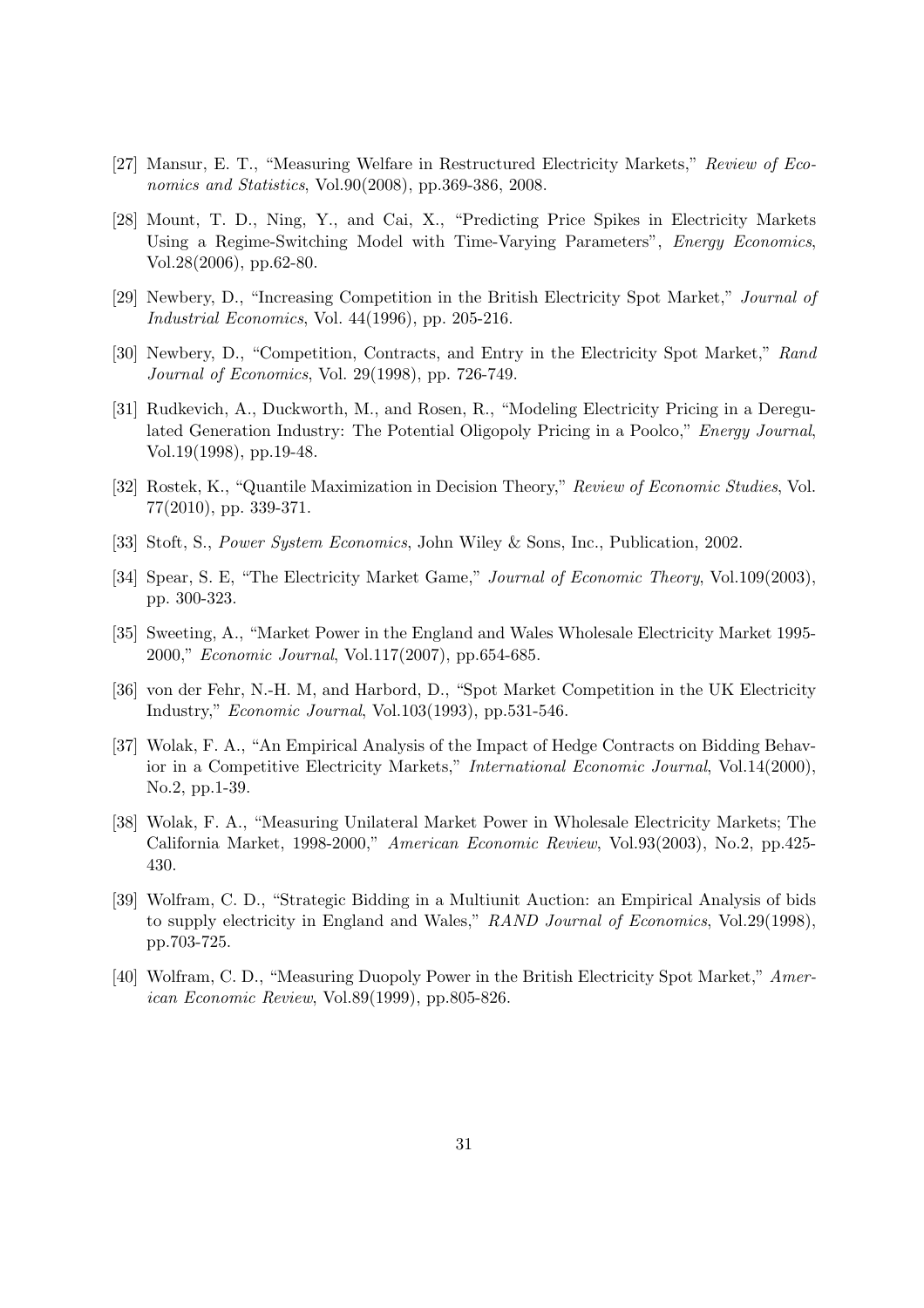### TABLE 1: Results of regression analysis for the entire period

Entire period (1998/5/30-2000/12/31)

|                                        | Estimate     | Std. Error | t value     | $P(> t ), P(>=F)$ |     |
|----------------------------------------|--------------|------------|-------------|-------------------|-----|
| $\alpha$ -quantile that minimizes AIC  | $-6.00000$   |            |             |                   |     |
| $\alpha$                               | 0.00000      |            |             |                   |     |
| Intercept                              | 117.50652    | 15.40971   | 7.62548     | 0.00000           | *** |
| Coefficient of Trading Volume          | 0.02290      | 0.00258    | 8.89437     | 0.00000           | *** |
| Coefficient of $\alpha$ -quantile      | $-0.03331$   | 0.00232    | $-14.34410$ | 0.00000           | *** |
| F-statistic                            | 293.90000    |            |             | 0.00000           | *** |
| adjusted R-squared                     | 0.37480      |            |             |                   |     |
| <b>AIC</b>                             | 4001.39900   |            |             |                   |     |
| <b>Estimated Number of Firms</b>       | 0.31237      |            |             |                   |     |
| Estimated slope of marginal cost curve | 0.00715      |            |             |                   |     |
| <b>Averaged Mark-up</b>                | $-465.26910$ |            |             |                   |     |

### Multiple regression for 4am

\*\*\* 1% significance \*\* 5% significance \* 10% significance

### Simple regression for 4am

|                               | Estimate   | Std. Error | t value     | $P(>= t ), P(>=F)$ |       |
|-------------------------------|------------|------------|-------------|--------------------|-------|
| Intercept                     | 265.90000  | 12.56000   | 21.16000    | 0.00000            | $***$ |
| Coefficient of Trading Volume | $-0.01281$ | 0.00072    | $-17.77000$ | 0.00000            | $***$ |
| R-squared                     | 0.24440    |            |             |                    |       |
| <b>AIC</b>                    | 4092.49300 |            |             |                    |       |

\*\*\* 1% significance \*\* 5% significance \* 10% significance

### Multiple regression for 6pm

|                                        | Estimate     | Std. Error | t value    | $P(>= t ), P(>=F)$ |     |
|----------------------------------------|--------------|------------|------------|--------------------|-----|
| $\alpha$ -quantile that minimizes AIC  | $-6.00000$   |            |            |                    |     |
| Iα                                     | 0.00000      |            |            |                    |     |
| Intercept                              | 217.10000    | 22.98000   | 9.44735    | 0.00000            | *** |
| Coefficient of Trading Volume          | $-0.00062$   | 0.00143    | $-0.43408$ | 0.66400            |     |
| Coefficient of $\alpha$ -quantile      | $-0.00690$   | 0.00141    | $-4.91032$ | 0.00000            | *** |
| F-statistic                            | 33.18000     |            |            | 0.00000            | *** |
| adjusted R-squared                     | 0.06181      |            |            |                    |     |
| <b>AIC</b>                             | 4843.19300   |            |            |                    |     |
| <b>Estimated Number of Firms</b>       | 1.08991      |            |            |                    |     |
| Estimated slope of marginal cost curve | $-0.00068$   |            |            |                    |     |
| <b>Averaged Mark-up</b>                | $-113.32880$ |            |            |                    |     |

\*\*\* 1% significance \*\* 5% significance \* 10% significance

### Simple regression for 6pm

|                               | Estimate   | Std. Error | t value    | $P(>= t ), P(>=F)$ |     |
|-------------------------------|------------|------------|------------|--------------------|-----|
| Intercept                     | 233.60000  | 23,00000   | 10.15800   | 0.00000            | *** |
| Coefficient of Trading Volume | $-0.00599$ | 0.00093    | $-6.42500$ | 0.00000            | *** |
| R-squared                     | 0.04058    |            |            |                    |     |
| <b>AIC</b>                    | 4852.92300 |            |            |                    |     |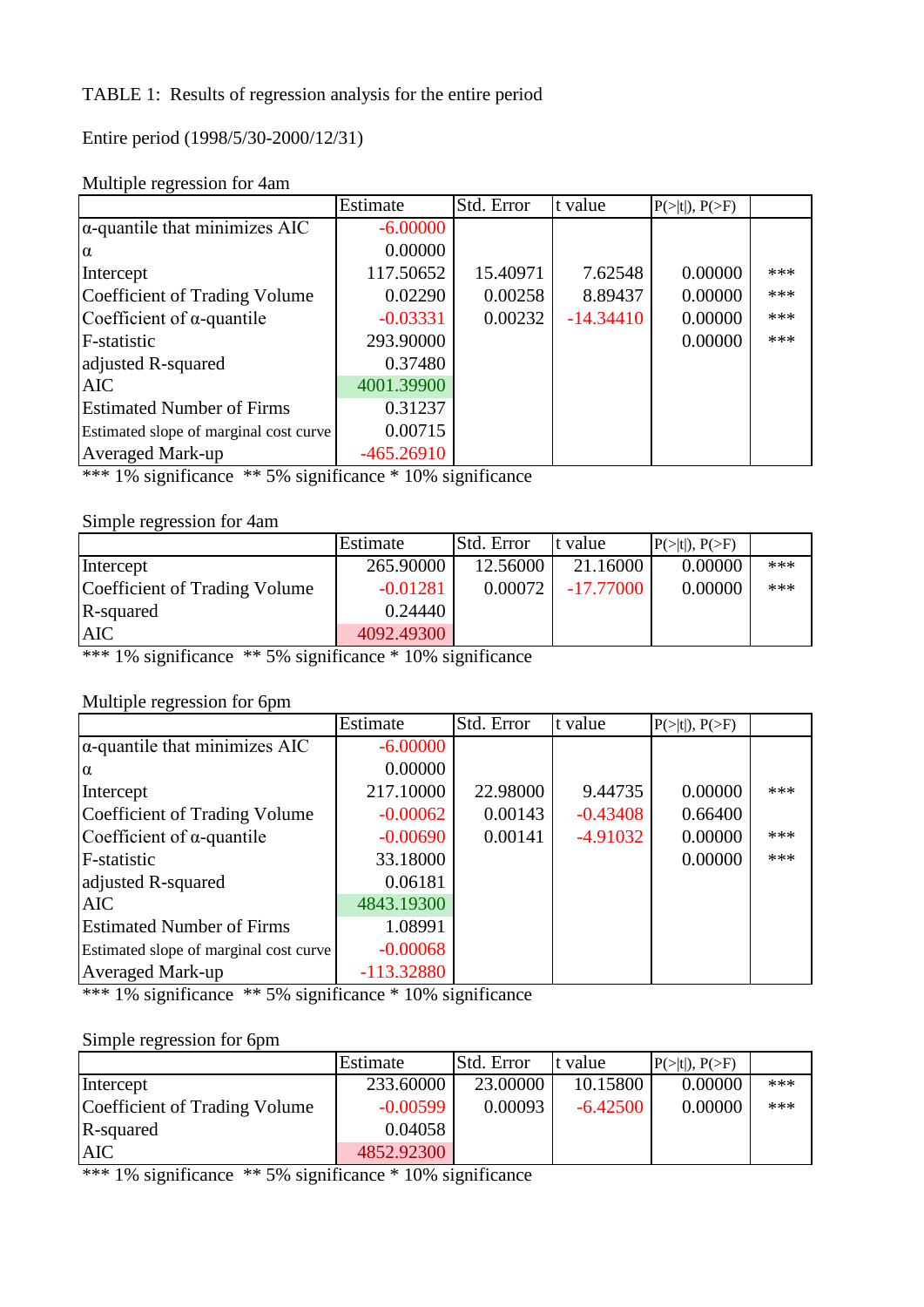TABLE 2: Results of regression analysis for 1998, 1999, and 2000 2-a 1998 (1998/5/30-1998/12/31)

|                                        | Estimate    | Std. Error | t value    | $P(> t ), P(>=F)$ |     |
|----------------------------------------|-------------|------------|------------|-------------------|-----|
| $\alpha$ -quantile that minimizes AIC  | 6.00000     |            |            |                   |     |
| $\alpha$                               | 1.00000     |            |            |                   |     |
| Intercept                              | $-53.08000$ | 7.52500    | $-7.05382$ | 0.00000           | *** |
| Coefficient of Trading Volume          | 0.00099     | 0.00085    | 1.16922    | 0.24360           |     |
| Coefficient of $\alpha$ -quantile      | 0.00243     | 0.00072    | 3.36515    | 0.00091           | *** |
| F-statistic                            | 43.70000    |            |            | 0.00000           | *** |
| adjusted R-squared                     | 0.28430     |            |            |                   |     |
| <b>AIC</b>                             | 432.75860   |            |            |                   |     |
| <b>Estimated Number of Firms</b>       | 1.40781     |            |            |                   |     |
| Estimated slope of marginal cost curve | 0.00140     |            |            |                   |     |
| <b>Averaged Mark-up</b>                | 51.47169    |            |            |                   |     |

### Multiple regression for 4am

\*\*\* 1% significance \*\* 5% significance \* 10% significance

### Simple regression for 4am

|                               | Estimate    | Std. Error | t value    | $P(>= t ), P(>=F)$ |     |
|-------------------------------|-------------|------------|------------|--------------------|-----|
| Intercept                     | $-47.35000$ | 7.50400 i  | $-6.30900$ | 0.00000            | *** |
| Coefficient of Trading Volume | 0.00351     | 0.00041    | 8.52000    | 0.00000            | *** |
| R-squared                     | 0.25330     |            |            |                    |     |
| <b>AIC</b>                    | 435.83220   |            |            |                    |     |

\*\*\* 1% significance \*\* 5% significance \* 10% significance

### Multiple regression for 6pm

|                                        | Estimate     | Std. Error | t value     | $P(>= t ), P(>=F)$ |      |
|----------------------------------------|--------------|------------|-------------|--------------------|------|
| $\alpha$ -quantile that minimizes AIC  | $-6.00000$   |            |             |                    |      |
| $\alpha$                               | 0.00000      |            |             |                    |      |
| Intercept                              | $-103.70000$ | 10.01000   | $-10.35964$ | 0.00000            | ***  |
| Coefficient of Trading Volume          | 0.00356      | 0.00084    | 4.21633     | 0.00004            | ***  |
| Coefficient of $\alpha$ -quantile      | 0.00281      | 0.00112    | 2.51028     | 0.01280            | $**$ |
| F-statistic                            | 107.20000    |            |             | 0.00000            | ***  |
| adjusted R-squared                     | 0.49690      |            |             |                    |      |
| <b>AIC</b>                             | 662.43810    |            |             |                    |      |
| <b>Estimated Number of Firms</b>       | 2.26700      |            |             |                    |      |
| Estimated slope of marginal cost curve | 0.00807      |            |             |                    |      |
| <b>Averaged Mark-up</b>                | 50.45958     |            |             |                    |      |

\*\*\* 1% significance \*\* 5% significance \* 10% significance

### Simple regression for 6pm

|                               | Estimate     | Std. Error | It value    | $P(>= t ), P(>=F)$ |     |
|-------------------------------|--------------|------------|-------------|--------------------|-----|
| Intercept                     | $-102.90000$ | 10.12000   | $-10.16000$ | 0.00000            | *** |
| Coefficient of Trading Volume | 0.00545      | 0.00038    | 14.25000    | 0.00000            | *** |
| R-squared                     | 0.48690      |            |             |                    |     |
| <b>AIC</b>                    | 663,08600    |            |             |                    |     |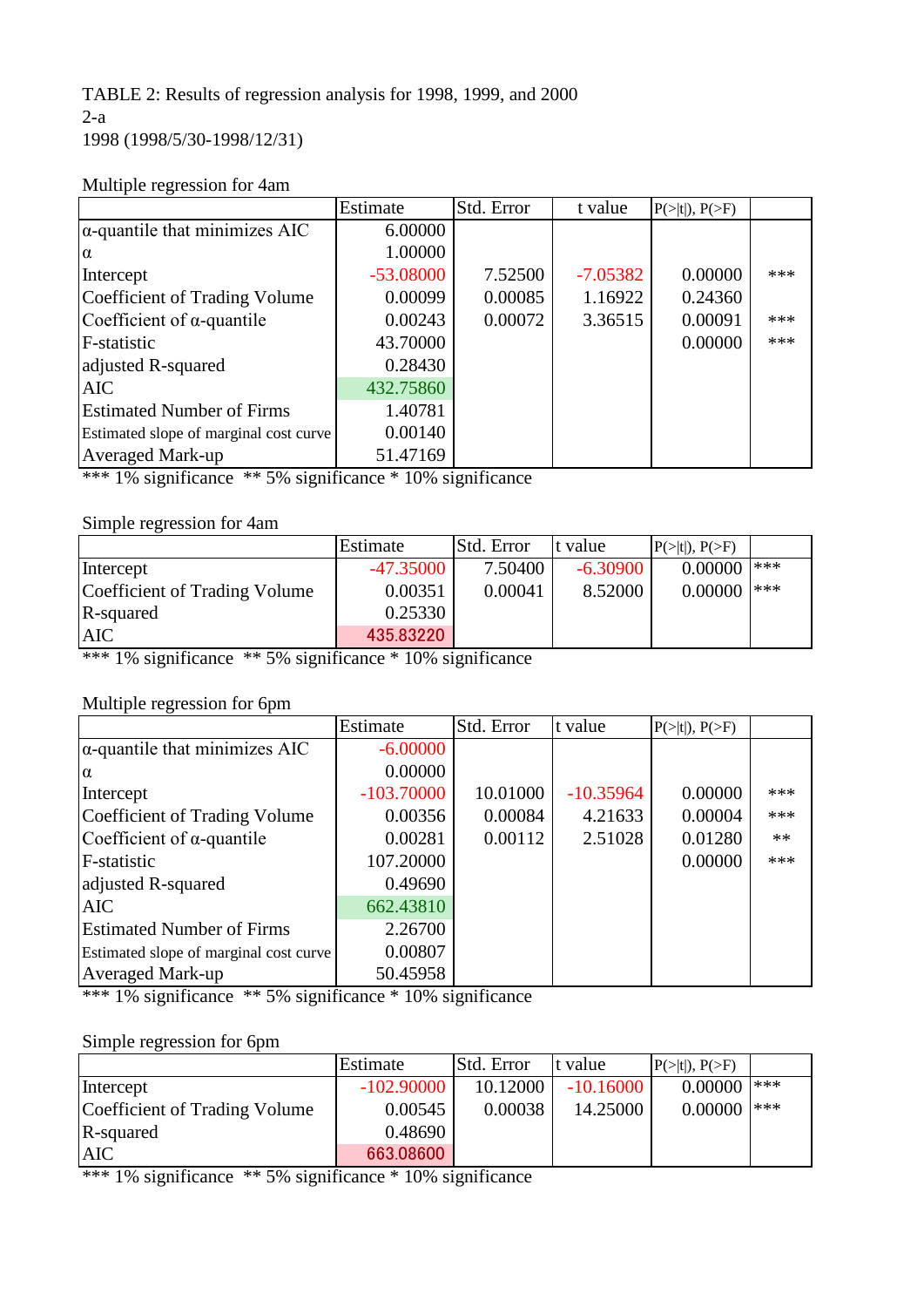### $2-b$ 1999 (1999/1/1-1999/12/31)

### Multiple regression for 4am

|                                        | Estimate    | Std. Error | t value     | $P(> t ), P(>=F)$ |     |
|----------------------------------------|-------------|------------|-------------|-------------------|-----|
| $\alpha$ -quantile that minimizes AIC  | $-6.00000$  |            |             |                   |     |
| $\alpha$                               | 0.00000     |            |             |                   |     |
| Intercept                              | $-45.24000$ | 4.46800    | $-10.12534$ | 0.00000           | *** |
| Coefficient of Trading Volume          | 0.00163     | 0.00048    | 3.39219     | 0.00077           | *** |
| Coefficient of $\alpha$ -quantile      | 0.00239     | 0.00062    | 3.83577     | 0.00015           | *** |
| F-statistic                            | 98.94000    |            |             | 0.00000           | *** |
| adjusted R-squared                     | 0.34990     |            |             |                   |     |
| <b>AIC</b>                             | 676.20600   |            |             |                   |     |
| <b>Estimated Number of Firms</b>       | 1.68412     |            |             |                   |     |
| Estimated slope of marginal cost curve | 0.00275     |            |             |                   |     |
| <b>Averaged Mark-up</b>                | 34.00577    |            |             |                   |     |

\*\*\* 1% significance \*\* 5% significance \* 10% significance

### Simple regression for 4am

|                               | Estimate    | Std. Error | t value    | $P(>= t ), P(>=F)$ |     |
|-------------------------------|-------------|------------|------------|--------------------|-----|
| Intercept                     | $-39.15000$ | 4.25300    | $-9.20300$ | 0.00000            | *** |
| Coefficient of Trading Volume | 0.00324     | 0.00024    | 13.28500   | 0.00000            | *** |
| R-squared                     | 0.32710     |            |            |                    |     |
| <b>AIC</b>                    | 680.97180   |            |            |                    |     |

\*\*\* 1% significance \*\* 5% significance \* 10% significance

### Multiple regression for 6pm

|                                        | Estimate    | Std. Error | t value    | $P(> t ), P(>=F)$ |     |
|----------------------------------------|-------------|------------|------------|-------------------|-----|
| $\alpha$ -quantile that minimizes AIC  | $-6.00000$  |            |            |                   |     |
| $\alpha$                               | 0.00000     |            |            |                   |     |
| Intercept                              | $-63.23000$ | 8.00100    | $-7.90276$ | 0.00000           | *** |
| Coefficient of Trading Volume          | 0.00254     | 0.00039    | 6.51628    | 0.00000           | *** |
| Coefficient of $\alpha$ -quantile      | 0.00224     | 0.00070    | 3.19270    | 0.00154           | *** |
| F-statistic                            | 92.04000    |            |            | 0.00000           | *** |
| adjusted R-squared                     | 0.33340     |            |            |                   |     |
| <b>AIC</b>                             | 1056.13600  |            |            |                   |     |
| <b>Estimated Number of Firms</b>       | 2.13482     |            |            |                   |     |
| Estimated slope of marginal cost curve | 0.00543     |            |            |                   |     |
| Averaged Mark-up                       | 37.33383    |            |            |                   |     |

\*\*\* 1% significance \*\* 5% significance \* 10% significance

### Simple regression for 6pm

|                               | Estimate    | Std. Error | t value    | $P(>= t ), P(>=F)$ |     |
|-------------------------------|-------------|------------|------------|--------------------|-----|
| Intercept                     | $-48.82000$ | 6.68900    | $-7.29800$ | 0.00000            | *** |
| Coefficient of Trading Volume | 0.00346     | 0.00027    | 13.02300   | 0.00000            | *** |
| R-squared                     | 0.31840     |            |            |                    |     |
| <b>AIC</b>                    | 1058.60400  |            |            |                    |     |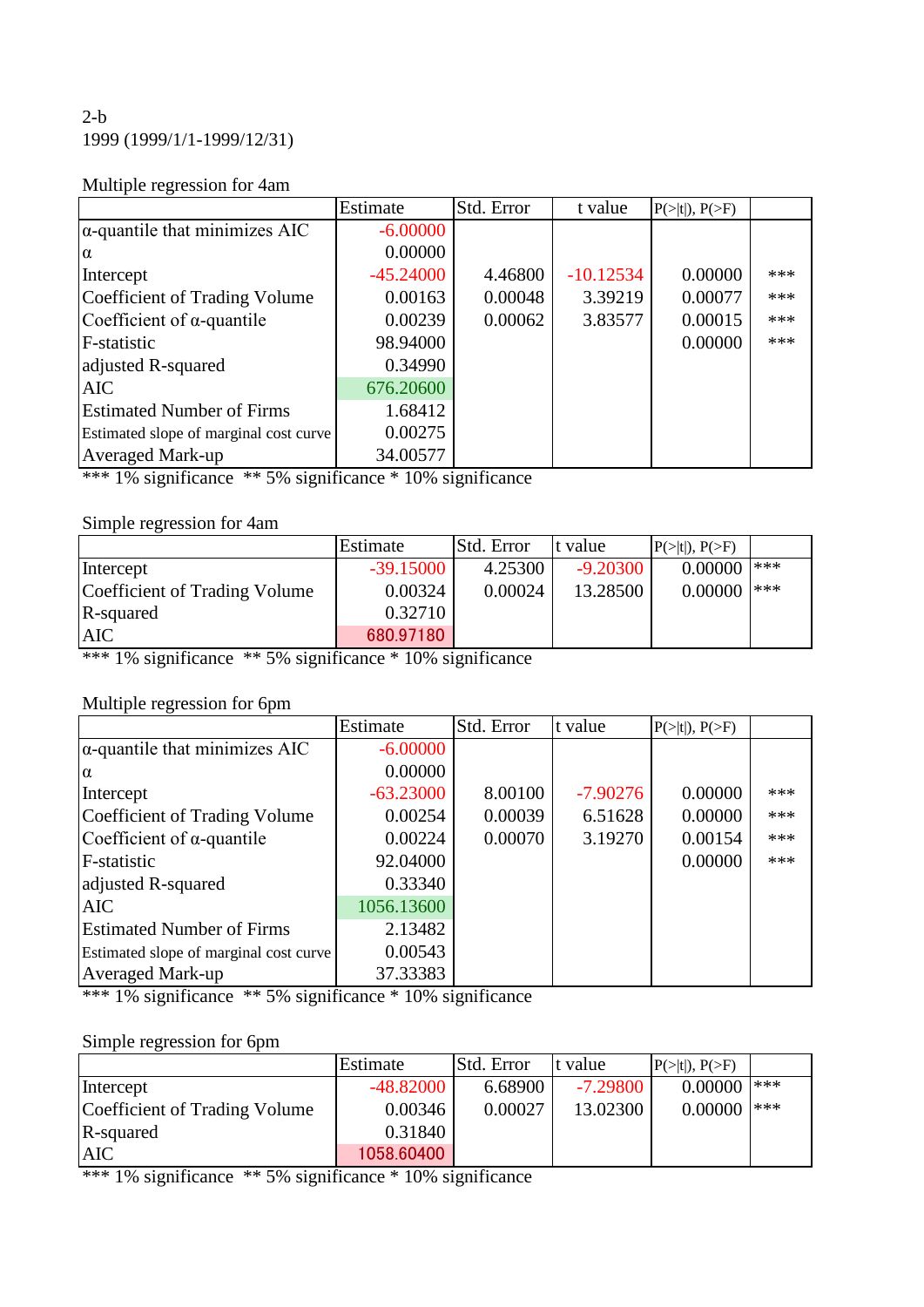### $2-c$ 2000 (2000/1/1-2000/12/31)

### Multiple regression for 4am

|                                                           | Estimate   | Std. Error | t value     | $P(>\mid t \mid), P(>\!\!\!\!\!\!\!F)$ |     |
|-----------------------------------------------------------|------------|------------|-------------|----------------------------------------|-----|
| $\alpha$ -quantile that minimizes $\overline{\text{AIC}}$ | $-6.00000$ |            |             |                                        |     |
| $\alpha$                                                  | 0.00000    |            |             |                                        |     |
| Intercept                                                 | 200.19263  | 43.70469   | 4.58058     | 0.00001                                | *** |
| Coefficient of Trading Volume                             | 0.04604    | 0.00534    | 8.62732     | 0.00000                                | *** |
| Coefficient of $\alpha$ -quantile                         | $-0.06525$ | 0.00599    | $-10.88605$ | 0.00000                                | *** |
| F-statistic                                               | 61.60000   |            |             | 0.00000                                | *** |
| adjusted R-squared                                        | 0.24930    |            |             |                                        |     |
| <b>AIC</b>                                                | 1593.88000 |            |             |                                        |     |
| <b>Estimated Number of Firms</b>                          | 0.29436    |            |             |                                        |     |
| Estimated slope of marginal cost curve                    | 0.01355    |            |             |                                        |     |
| <b>Averaged Mark-up</b>                                   | -933.37900 |            |             |                                        |     |

\*\*\* 1% significance \*\* 5% significance \* 10% significance

### Simple regression for 4am

|                               | Estimate   | Std. Error | t value    | $P(>= t ), P(>=F)$ |     |
|-------------------------------|------------|------------|------------|--------------------|-----|
| Intercept                     | 166.31409  | 50.13834   | 3.31700    | 0.00100            | *** |
| Coefficient of Trading Volume | $-0.00539$ | 0.00285    | $-1.88700$ | $0.06000$  *       |     |
| R-squared                     | 0.00968    |            |            |                    |     |
| <b>AIC</b>                    | 1643.06800 |            |            |                    |     |

\*\*\* 1% significance \*\* 5% significance \* 10% significance

### Multiple regression for 6pm

|                                        | Estimate     | Std. Error | t value    | $P(>= t ), P(>=F)$ |     |
|----------------------------------------|--------------|------------|------------|--------------------|-----|
| $\alpha$ -quantile that minimizes AIC  | $-6.00000$   |            |            |                    |     |
| $\alpha$                               | 0.00000      |            |            |                    |     |
| Intercept                              | $-211.50000$ | 68.18000   | $-3.10208$ | 0.00207            | *** |
| Coefficient of Trading Volume          | 0.01682      | 0.00292    | 5.75830    | 0.00000            | *** |
| Coefficient of $\alpha$ -quantile      | $-0.00280$   | 0.00188    | $-1.49149$ | 0.13676            |     |
| F-statistic                            | 16.61000     |            |            | 0.00000            | *** |
| adjusted R-squared                     | 0.07880      |            |            |                    |     |
| <b>AIC</b>                             | 1853.41800   |            |            |                    |     |
| <b>Estimated Number of Firms</b>       | $-4.99857$   |            |            |                    |     |
| Estimated slope of marginal cost curve | $-0.08408$   |            |            |                    |     |
| <b>Averaged Mark-up</b>                | $-47.53690$  |            |            |                    |     |

\*\*\* 1% significance \*\* 5% significance \* 10% significance

## Simple regression for 6pm

|                               | Estimate     | Std. Error | t value    | $P(>= t ), P(>=F)$ |     |
|-------------------------------|--------------|------------|------------|--------------------|-----|
| Intercept                     | $-228.30000$ | 67.36000   | $-3.39000$ | 0.00078            | *** |
| Coefficient of Trading Volume | 0.01554      | 0.00280    | 5.55800    | 0.00000            | *** |
| R-squared                     | 0.07824      |            |            |                    |     |
| AIC                           | 1851.88600   |            |            |                    |     |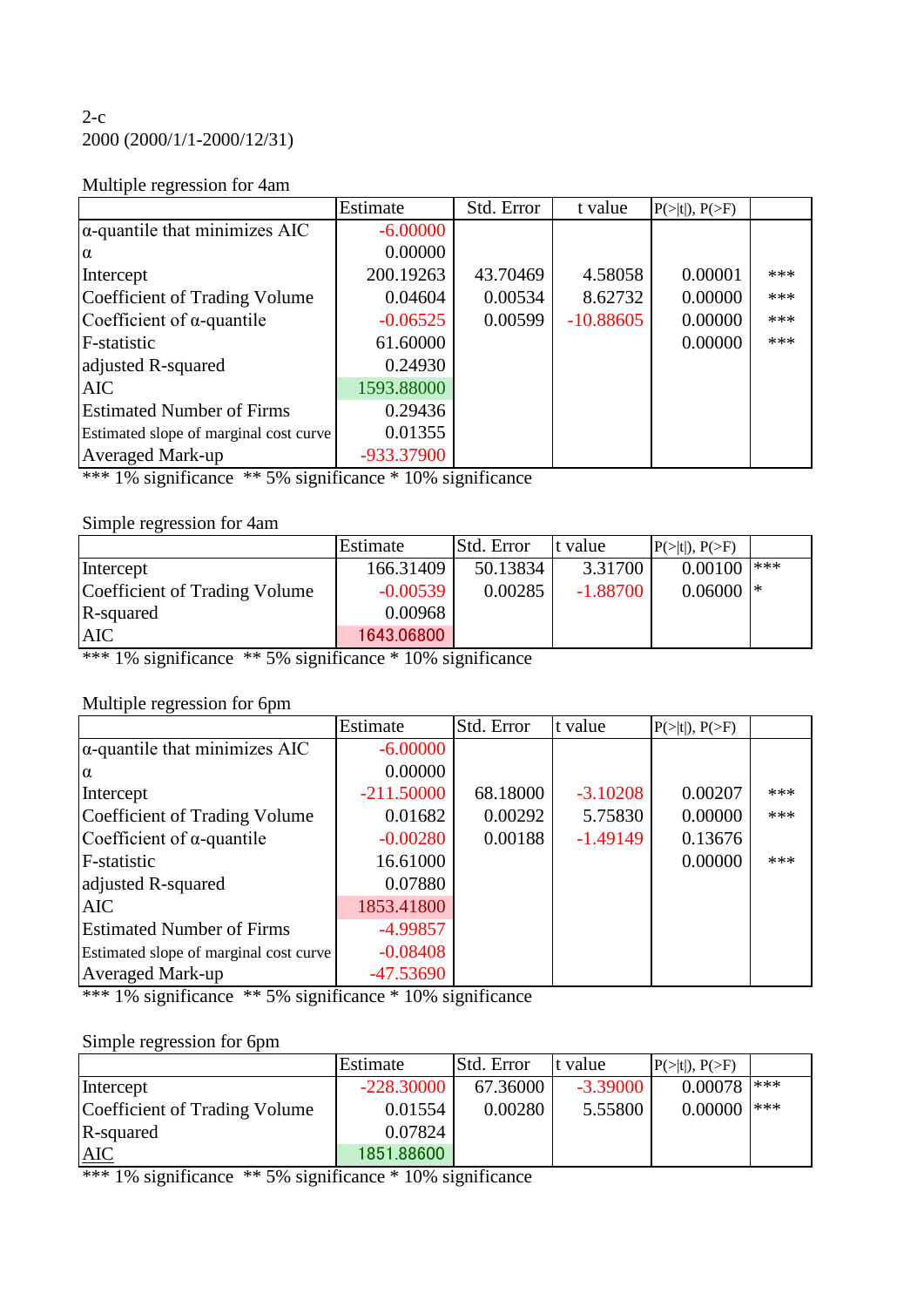

Figure 1: Examples of marginal cost function and supply function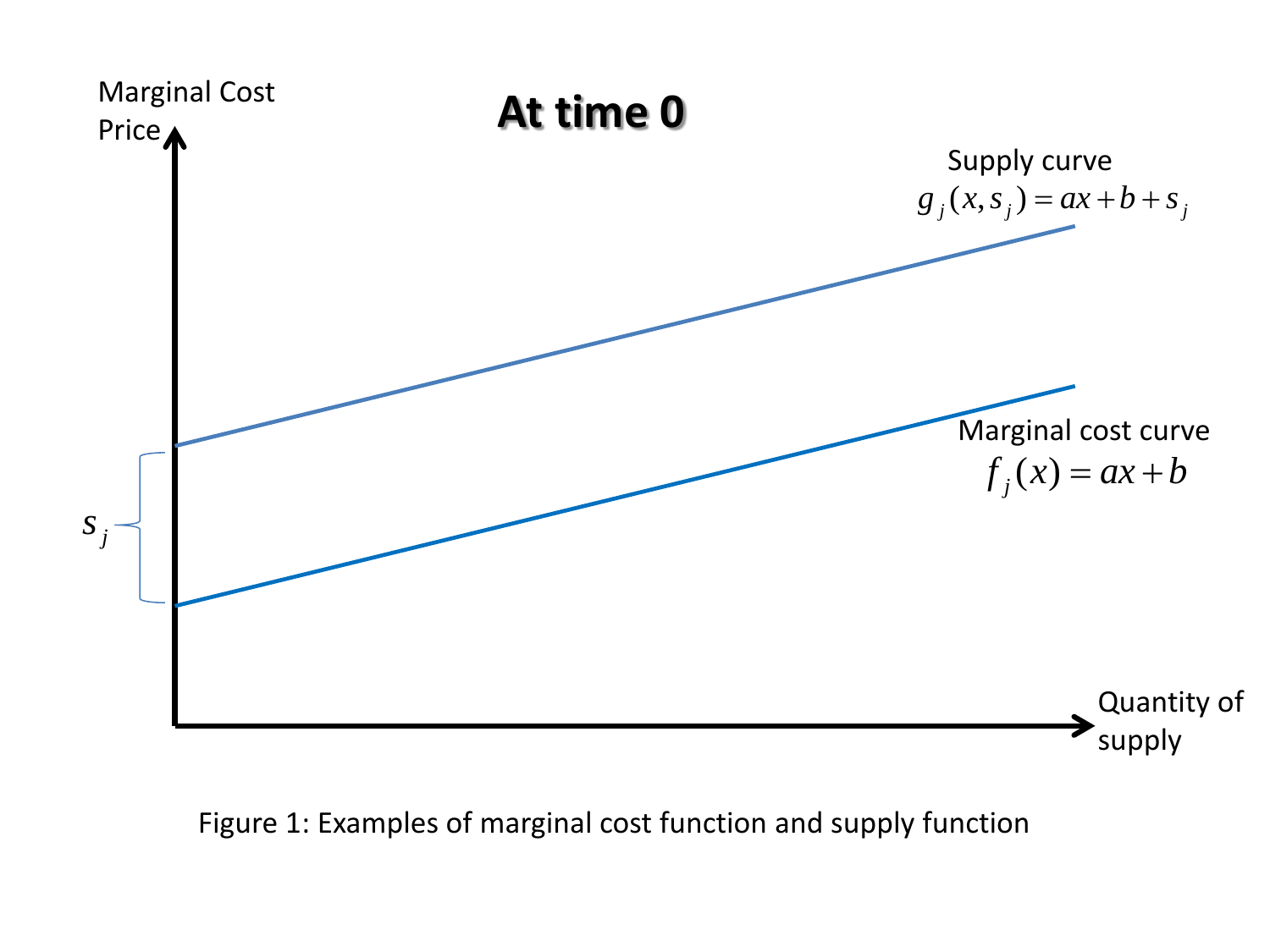

Figure 2: Examples of demand curves and spot prices